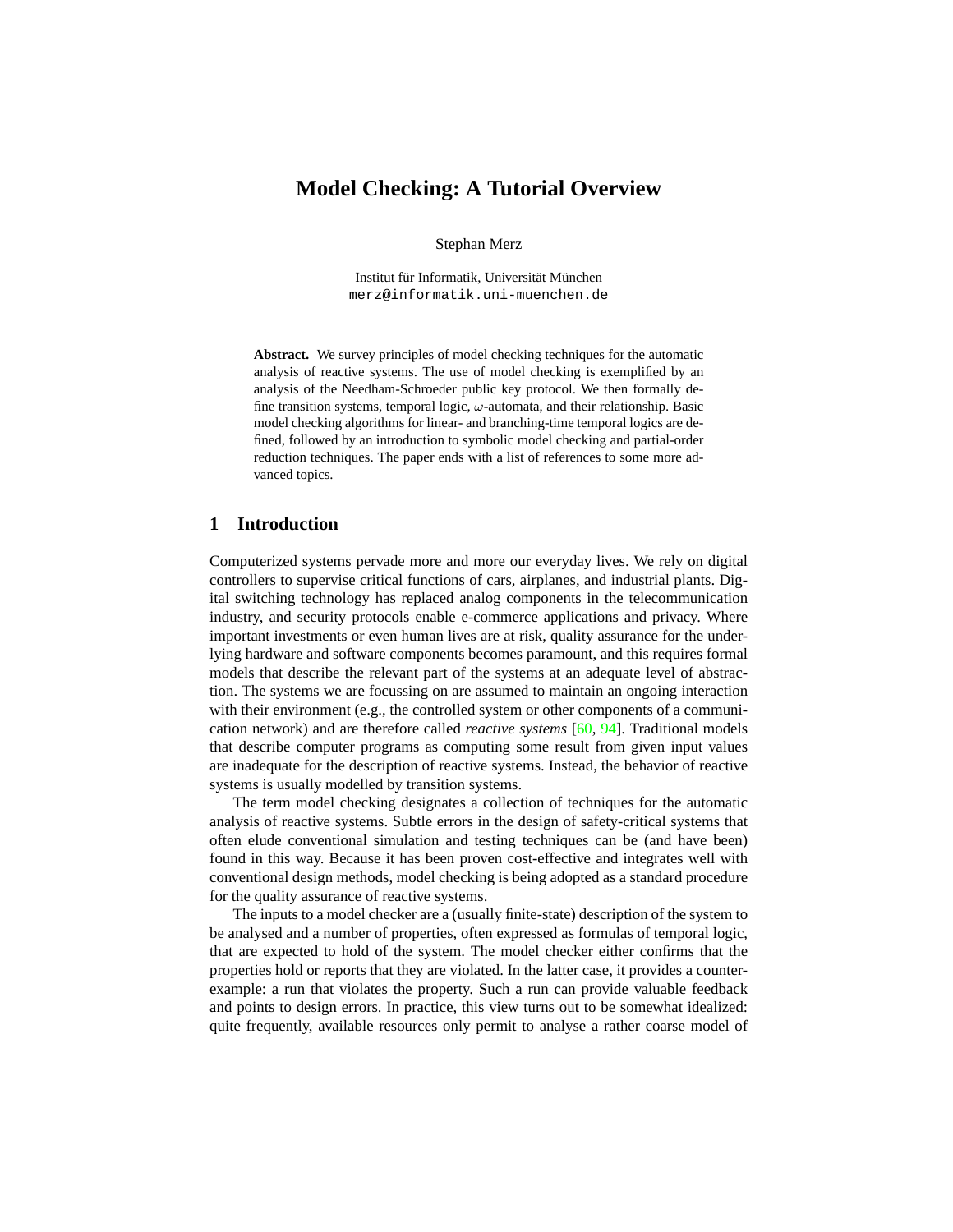the system. A positive verdict from the model checker is then of limited value because bugs may well be hidden by the simplifications that had to be applied to the model. On the other hand, counter-examples may be due to modelling artefacts and no longer correspond to actual system runs. In any case, one should keep in mind that the object of analysis is always an *abstract model* of the system. Standard procedures such as code reviews are necessary to ensure that the abstract model adequately reflects the behavior of the concrete system in order for the properties of interest to be established or falsified. Model checkers can be of some help in this validation task because it is possible to perform "sanity checks", for example to ensure that certain runs are indeed possible or that the model is free of deadlocks.

This paper is intended as a tutorial overview of some of the fundamental principles of model checking, based on a necessarily subjective selection of the large body of model checking literature. We begin with a case study in section [2](#page-1-0) where the application of model checking is considered from a user's point of view. Section [3](#page-7-0) reviews transition systems, temporal logics, and automata-theoretic techniques that underly some approaches to model checking. Section [4](#page-15-0) introduces basic model checking algorithms for linear-time and branching-time logics. Finally, section [5](#page-24-0) collects some rather sketchy references to more advanced topics. Much more material can be found in other contributions to this volume and in the textbooks and survey papers [[27,](#page-28-0) [28,](#page-28-1) [69](#page-30-1), [97](#page-32-0), [124\]](#page-33-0) on the subject. The paper contains many references to the relevant literature, in the hope that this survey can also serve as an annotated bibliography.

### <span id="page-1-0"></span>**2 Analysis of a Cryptographic Protocol**

#### <span id="page-1-2"></span>**2.1 Description of the Protocol**

Let us first consider, by way of example, the analysis of a public-key authentication protocol suggested by Needham and Schroeder [[104\]](#page-32-1) using the model checker SPIN [[65\]](#page-30-2). Two agents A(lice) and B(ob) try to establish a common secret over an insecure channel in such a way that both are convinced of each other's presence and no intruder can get hold of the secret without breaking the underlying encryption algorithm. This is one of the fundamental problems in cryptography: for example, a shared secret could be used to generate a session key for subsequent communication between the agents.

The protocol is pictorially represented in Fig.  $1<sup>1</sup>$  $1<sup>1</sup>$  It requires the exchange of three messages between the participating agents. Notation such as  $\langle M \rangle_C$  denotes that message  $M$  is encrypted using agent  $C$ 's public key. Throughout, we assume the underlying encryption algorithm to be secure and the private keys of the honest agents to be uncompromised. Therefore, only agent C can decrypt  $\langle M \rangle_C$  to learn M.

1. Alice initiates the protocol by generating a random number  $N_A$  and sending the message  $\langle A, N_A \rangle_B$  to Bob (numbers such as  $N_A$  are called *nonces* in cryptographic jargon, indicating that they should be used only once by any honest agent). The first

<span id="page-1-1"></span><sup>&</sup>lt;sup>1</sup> The original protocol includes communication between the agents and a central key server to distribute the public keys of the agents. We concentrate on the core authentication protocol, assuming all public keys to be known to all agents.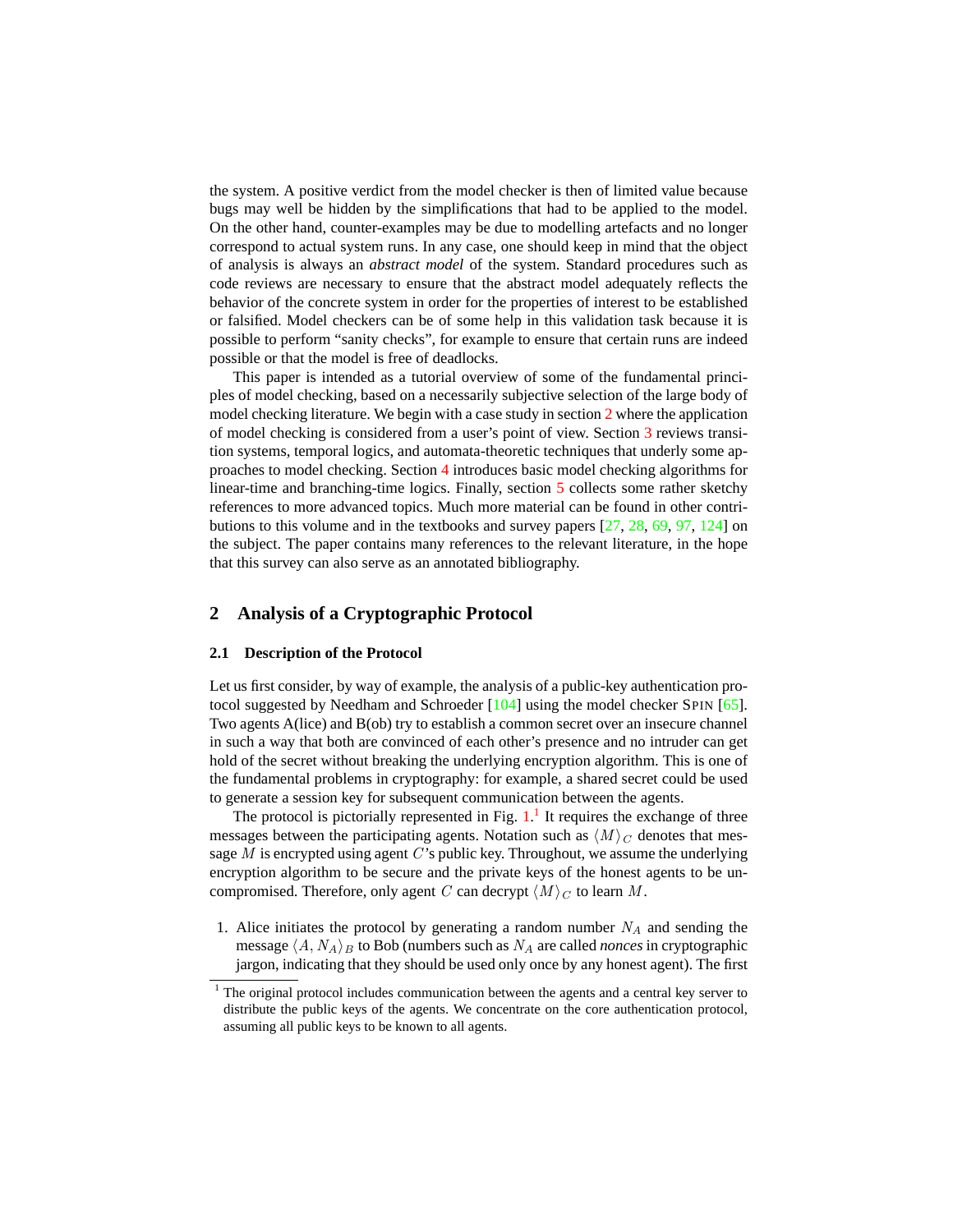

<span id="page-2-0"></span>**Fig. 1.** Needham-Schroeder public-key protocol.

component of the message informs Bob of the identity of the initiator. The second component represents "one half" of the secret.

- 2. Bob similarly generates a nonce  $N_B$  and responds with the message  $\langle N_A, N_B \rangle_A$ . The presence of the nonce  $N_A$  generated in the first step, which only Bob could have decrypted, convinces Alice of the authenticity of the message. She therefore accepts the pair  $\langle N_A, N_B \rangle$  as the common secret.
- 3. Finally, Alice responds with the message  $\langle N_B \rangle_B$ . By the same argument as above, Bob concludes that this message must originate with Alice, and therefore also accepts  $\langle N_A, N_B \rangle$  as the common secret.

We assume all messages to be sent over an insecure medium. Attackers may intercept messages, store them, and perhaps replay them later. They may also participate in ordinary runs of the protocol, initiate runs or respond to runs initiated by honest agents, who need not be aware of their partners' true identity. However, even an attacker can only decrypt messages that were encrypted with his own public key.

The protocol contains a severe flaw, and the reader is invited to find it before continuing. The error was discovered some 17 years after the protocol was first published, using model checking technology [[91\]](#page-31-1).

#### **2.2 A PROMELA Model**

We represent the protocol in PROMELA ("protocol meta language"), the input language for the SPIN model checker.<sup>[2](#page-2-1)</sup> In order to make the analysis feasible, we make a number of simplifying assumptions:

- **–** We consider a network of only three agents: A, B, and I(ntruder).
- **–** The honest agents A and B can only participate in one protocol run each. Agent A can only act as initiator, and agent B as responder. It follows that A and B need to generate at most one nonce.
- **–** The memory of agent I is limited to a single message.

<span id="page-2-1"></span><sup>&</sup>lt;sup>2</sup> The full code is available from the author.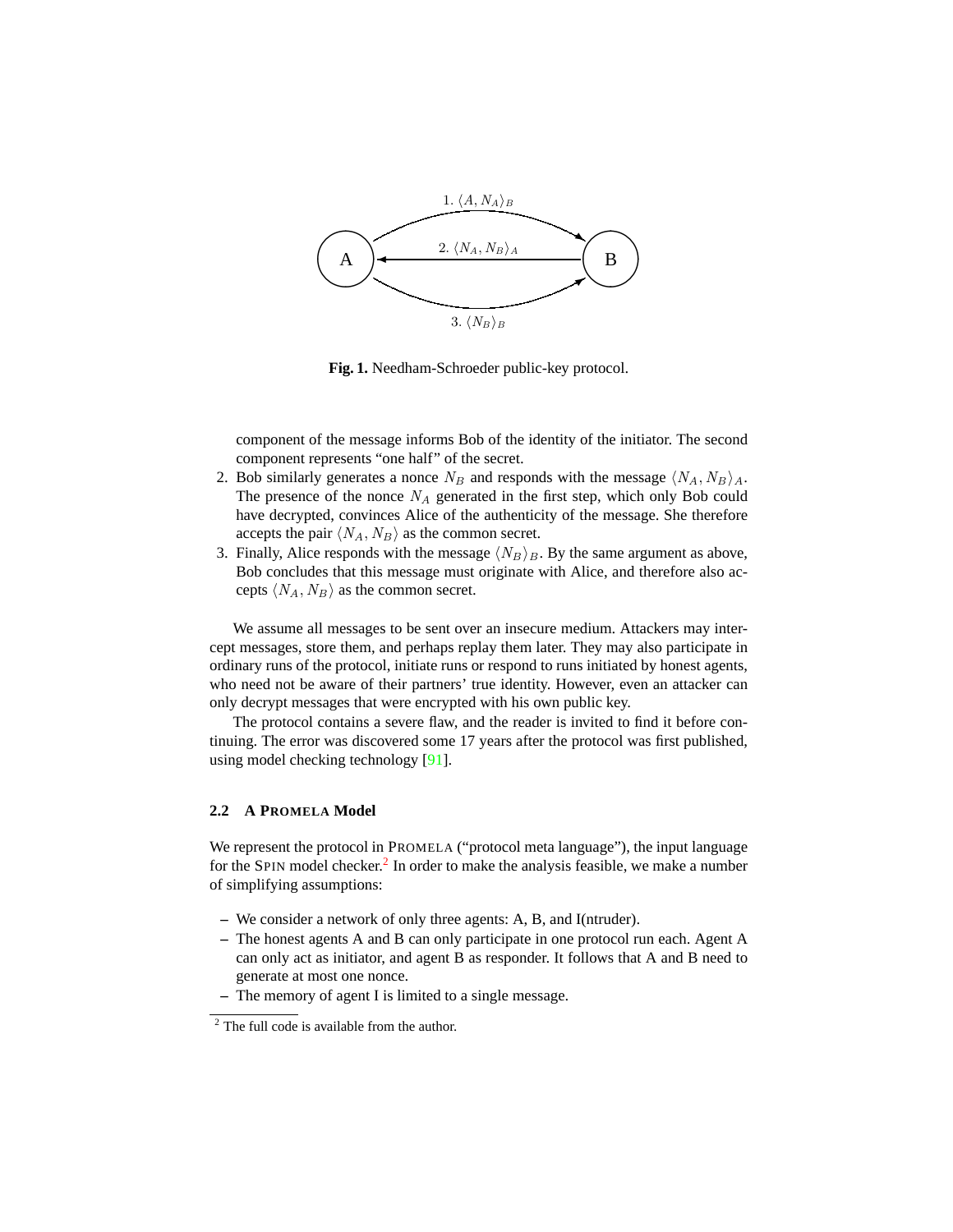Although the protocol is very small, our simplifications are quite typical of the analysis of "real-world" systems via model checking: models are usually required to be finite-state, and the complexity of analysis typically depends exponentially on the size of those models. (Esparza's contribution to this volume surveys the state of the art concerning model checking techniques for infinite-state models.) Of course, our assumptions imply that certain errors such as "confusion" that could arise when multiple runs of the protocol interfere will go undetected in our model. This explains why model checking is considered a debugging rather than a verification technique. When no errors have been found on a small model, one can consider somewhat less stringent restrictions, as far as available resources permit. In any case, it is important to clearly identify the assumptions that underly the system model in order to assess the coverage of the analysis.

With these caveats, it is quite straightforward to write a model for the honest agents A and B from the informal description of section [2.1](#page-1-2). PROMELA is a guarded-command language with C-like syntax; it provides primitives for message channels and operations for sending and receiving messages. We first declare an enumeration type that contains symbolic constants to make the model more readable. Because one nonce suffices for each agent, we simply assume that these have been precomputed and refer to them by symbolic names.

```
mtype = { ok, err, msg1, msg2, msg3, keyA, keyB, keyI,
          agentA, agentB, agentI, nonceA, nonceB, nonceI };
```
We represent encrypted messages as records that contain a key and two data entries. Decryption can then be modelled as pattern-matching on the key entry.

```
typedef Crypt { mtype key, data1, data2 };
```
The network is modelled as a single message channel shared by all three agents. For simplicity, we assume synchronous communication on the network, indicated by a buffer length of 0; this does not affect the possible communication patterns but helps to reduce the size of the model. A message on the network is modelled as a triple consisting of an identification tag (the message number), the intended receiver (which the intruder is free to ignore), and an "encrypted" message body.

```
chan network = [0] of \{ mtype, \}/* msg# */
                        mtype, /* receiver */
                        Crypt };
```
Figure [2](#page-4-0) contains the PROMELA code<sup>[3](#page-3-0)</sup> for agent A. Initially, a partner (either B or I) is chosen nondeterministically for the subsequent run (the token  $\cdot:$  introduces the different alternatives of nondeterministic selection), and its public key is looked up. A message of type 1 is then sent to the chosen partner, after which agent A waits for a message of type 2 intended for her to arrive on the network. She verifies that the message body is encrypted with her key and that it contains the nonce sent in the first message. (PROMELA allows Boolean conditions to appear as statements; such a statement blocks if the condition is found to be false.) If so, she extracts the partner's nonce, responds

<span id="page-3-0"></span> $3$  In actual PROMELA, record formation is not available as a primitive operation, but must be simulated by a series of assignments.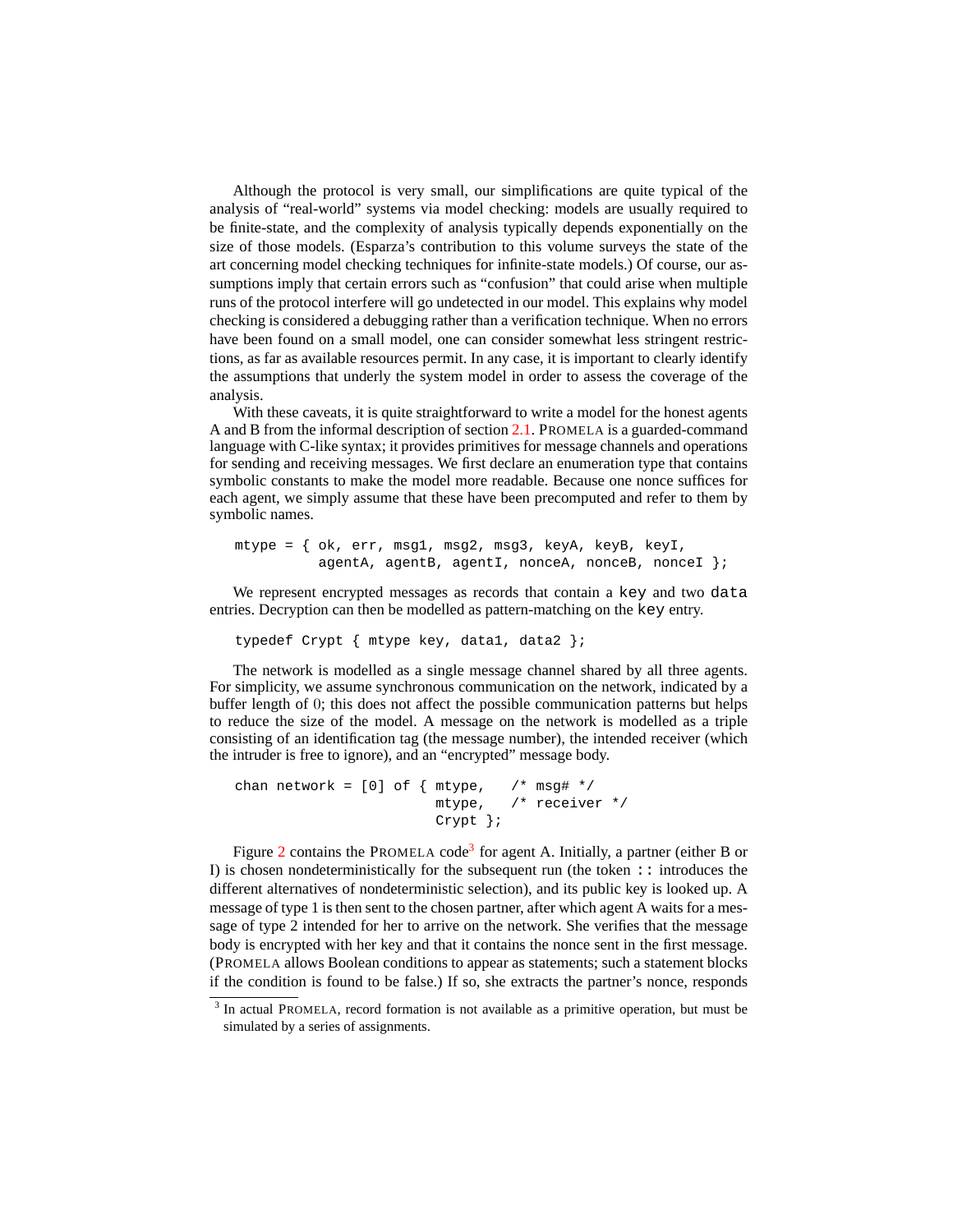```
mtype partnerA;
mtype statusA = err;
active proctype Alice() {
  mtype pkey, pnonce;
  Crypt data;
  if /* choose a partner for this run */
  :: partnerA = agentB; pkey = keyB;
  :: partnerA = agentI; pkey = keyI;
  fi;
  network ! (msg1, partnerA, Crypt{pkey, agentA, nonceA});
  network ? (msg2, agentA, data);
  (data.key == keyA) && (data.info1 == nonceA);
  pnonce = data.info2;
  network ! (msg3, partnerA, Crypt{pkey, pnonce, 0});
  statusA = ok;
}
```
<span id="page-4-0"></span>**Fig. 2.** PROMELA code for agent A.

with a message of type 3, and declares success. (The variable statusA will be used later to express correctness statements about the model.)

The code for agent B is similar, exchanging sending and reception of messages.

In contrast, the intruder cannot be modelled using a fixed protocol—the purpose of the analysis is to let SPIN find the attack if one exists at all. Instead, agent I is modelled highly nondeterministically: we describe the actions that are possible at any given state and let SPIN choose among them. The overall structure of the code shown in Fig. [3](#page-5-0) is an infinite loop that offers a choice between receiving and sending of messages on the network.

The first alternative models the reception or interception of a message (the "don't care" variable " " reflects the fact that the intruder need not respect the intended recipient of a message). The message body may be stored in the variable intercepted, even if it cannot be decrypted. If, moreover, the message has been encrypted for agent I, it can be analyzed to extract nonces; since the model is based on a fixed set of nonces, it is enough to set Boolean flags for nonces that the intruder has learnt so far.

The second alternative represents agent I sending a message. There are two subcases: either replay a previously intercepted message or construct a new message from the information learnt so far. Note that we allow arbitrary ("type-correct") entries for the unencrypted fields of a message. Of course, most of the resulting combinations can be immediately recognized as inappropriate by the honest agents. Our model therefore contains many deadlocks, which we ignore during the following analysis.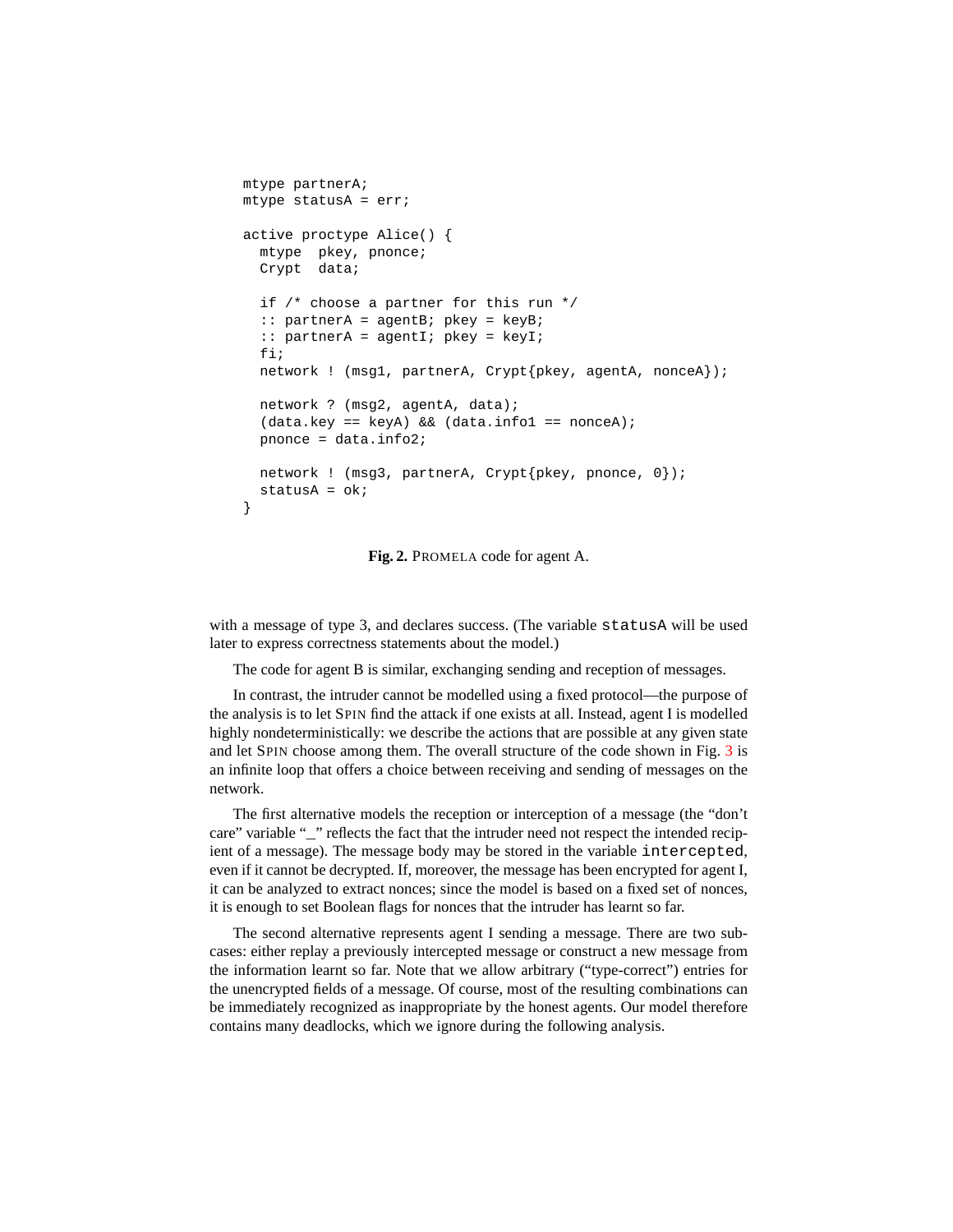```
bool knows_nonceA, knows_nonceB;
active proctype Intruder() {
 mtype msg, recpt;
  Crypt data, intercepted;
 do
  :: network ? (msg, _, data) ->
    if /* perhaps store the message */
     :: intercepted = data;
     :: skip;
     fi;
     if /* record newly learnt nonces */
     :: (data.key == keyI) ->
        if
        :: (data.infol == nonceA) || (data.info2 == nonceA)
           -> knows_nonceA = true;
        :: else -> skip;
        fi;
        /* similar for knows_nonceB */
     :: else -> skip;
     fi;
  :: /* Replay or send a message */
    if /* choose message type */
     :: msg = msgl;
     :: msg = msg2;
    :: msg = msg3;
    fi;
     if /* choose recipient */
     :: recpt = agentA;
     :: recpt = agentB;
     fi;
     if /* replay intercepted message or assemble it */
     :: data = intercepted;
     :: if
        :: data.info1 = agentA;
        :: data.info1 = agentB;
        :: data.info1 = agentI;
        :: knows_nonceA -> data.info1 = nonceA;
        :: knows_nonceB -> data.info1 = nonceB;
       :: data.info1 = nonceI;
        fi;
        /* similar for data.info2 and data.key */
     fi;
     network ! (msg, recpt, data);
 od;
}
```
<span id="page-5-0"></span>**Fig. 3.** PROMELA code for agent I.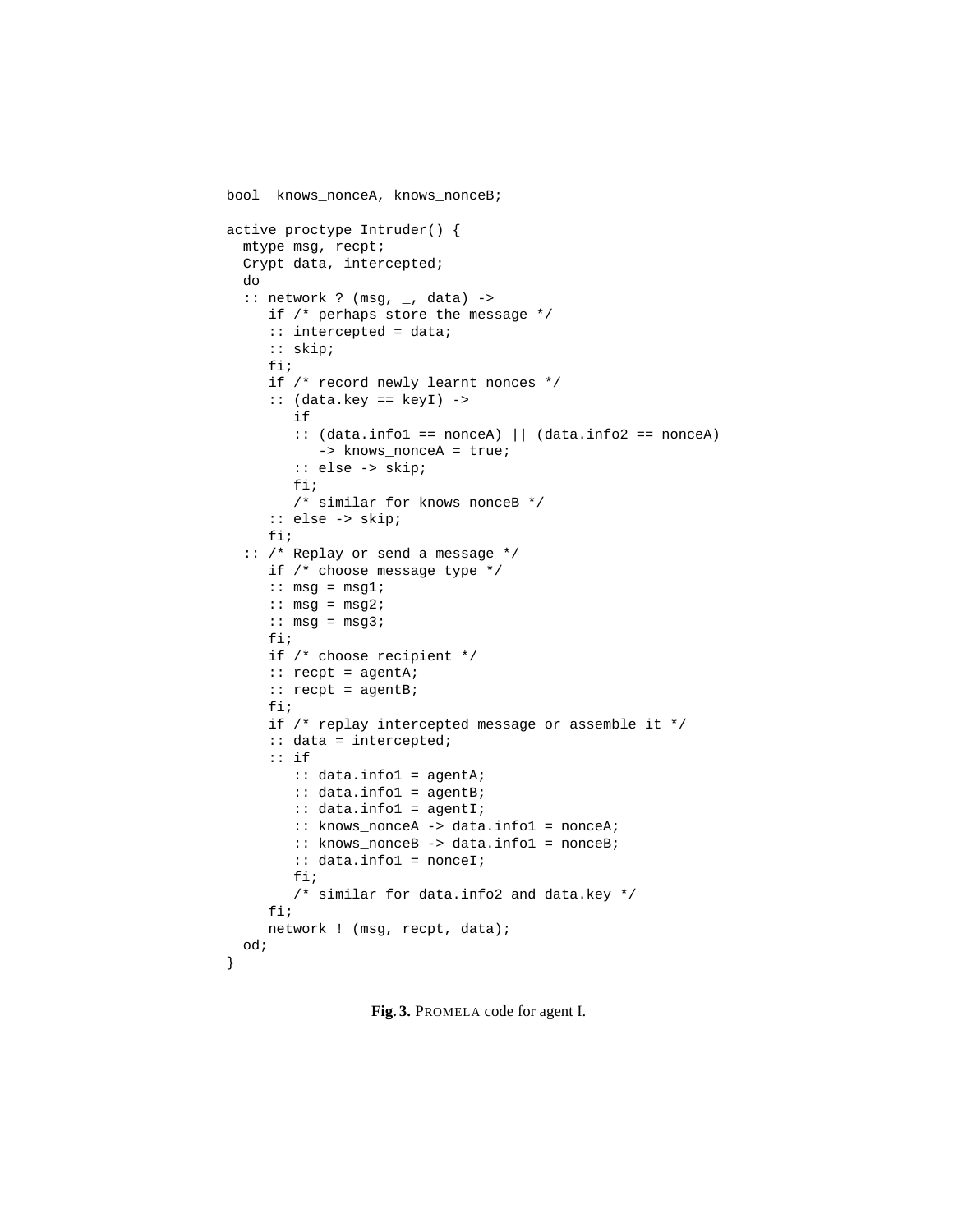

<span id="page-6-0"></span>**Fig. 4.** Message sequence chart visualizing the attack.

#### **2.3 Model Checking the Protocol**

The purpose of the protocol is to ensure mutual authentication (of honest agents) while maintaining secrecy. In other words, whenever both A and B have successfully completed a run of the protocol, then A should believe her partner to be B if and only if B believes to talk to A. Moreover, if A successfully completes a run with B then the intruder should not have learnt A's nonce, and similarly for B. These properties are can be expressed in temporal logic (cf. section [3.2](#page-8-0)) as follows:

> $\mathbf{G}(statusA = ok \wedge statusB = ok \Rightarrow$  ${\text{(}partner A = agent B \Leftrightarrow partner B = agent A{\text{)}}$  $\mathbf{G}(statusA = ok \land partnerA = agentB \Rightarrow \neg knows\_noneA)$  $\mathbf{G}(statusB = ok \land partnerB = agentA \Rightarrow \neg knows\_noneB)$

We present SPIN with the model of the protocol and the first formula. In a fraction of a second, SPIN declares the property violated and outputs a run that contains the attack. The run is visualized as a message sequence chart, shown in Fig. [4](#page-6-0): Alice initiates a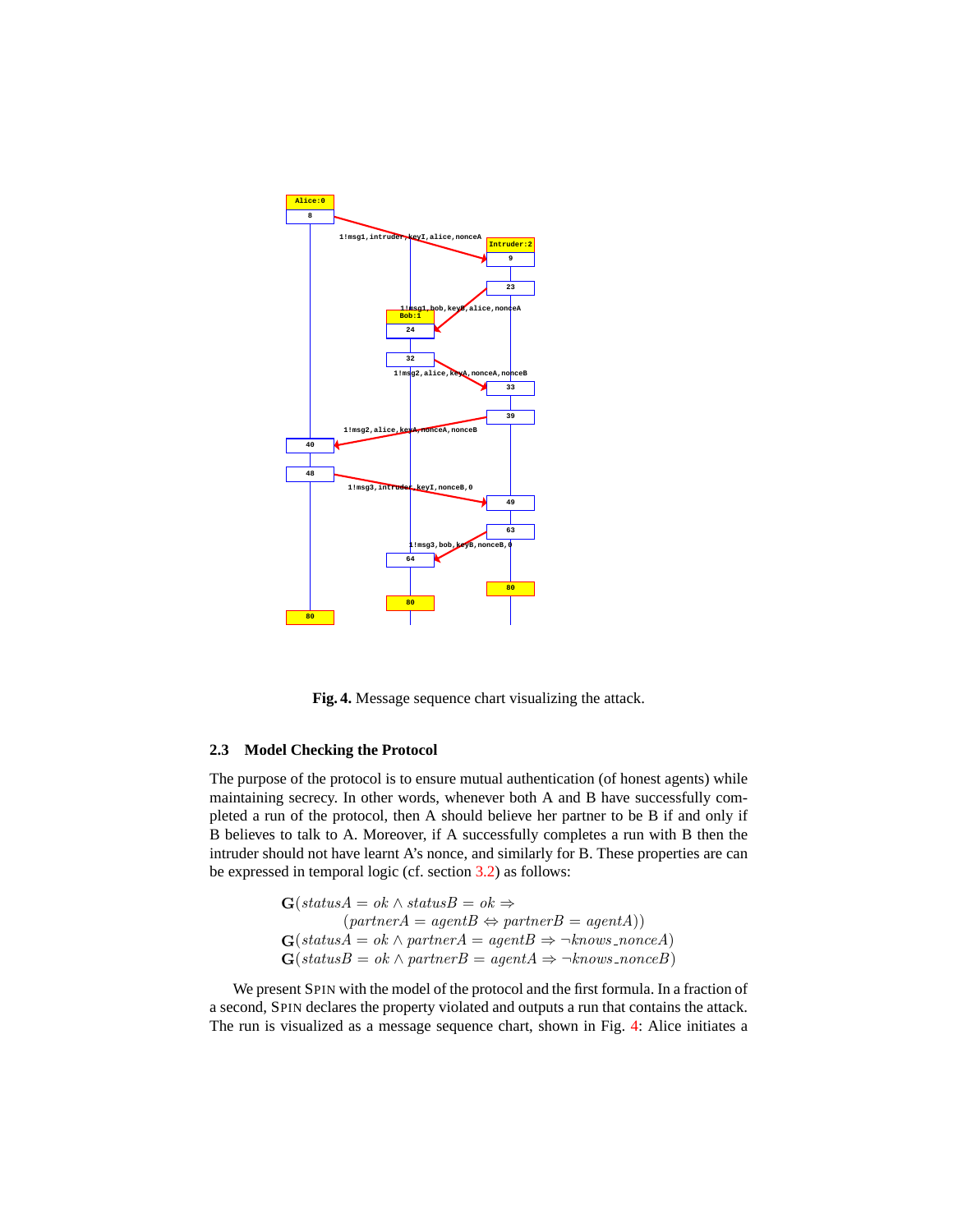protocol run with Intruder who in turn (but masquerading as A) starts a run with Bob, using the nonce received in the first message. Bob replies with a message of type 2 that contains both A's and B's nonces, encrypted for A. Although agent I cannot decrypt that message itself, it forwards it to A. Unsuspecting, Alice finds her nonce, returns the second nonce to her partner I, and declares success. This time, agent I can decrypt the message, extracts B's nonce and sends it to B who is also satisfied. As a result, we have reached a state where A correctly believes to have completed a run with I, but B is fooled into believing to talk to A. The same counterexample will be produced when analysing the third formula, whereas the second formula is declared to hold of the model.

The counterexample produced by SPIN makes it easy to trace the error in the protocol to a lack of explicitness in the second message: the presence of the expected nonce is not sufficient to prove the origin of the message. To avoid the attack, the second message should therefore be replaced with  $\langle B, N_A, N_B \rangle$ . After this modification, SPIN confirms that all three formulas hold of the model—which of course does not prove the correctness of the protocol (see, e.g., [\[106](#page-32-2)] for work on the formal verification of cryptographic protocols using interactive theorem proving).

## <span id="page-7-0"></span>**3 Systems and Properties**

Reactive systems can be broadly classified as *distributed* systems whose subcomponents are spatially separated and *concurrent* systems that share resources such as processors and memories. Distributed systems communicate by *message passing*, whereas concurrent systems may use *shared variables*. Concurrent processes may share a common clock and execute in lock-step (*time-synchronous* systems, typical for hardware verification problems) or operate asynchronously, sharing a common processor. In the latter case, one will typically assume *fairness conditions* that ensure processes that could execute are eventually scheduled for execution. A common framework for the representation of these different kinds of systems is provided by the concept of *transition systems*. Properties of (runs of) transition systems are conveniently expressed in temporal logic.

#### <span id="page-7-2"></span>**3.1 Transition Systems**

<span id="page-7-1"></span>**Definition 1.** A transition system  $\mathcal{T} = (S, I, \mathcal{A}, \delta)$  *is given by a set* S of states, a non*empty subset*  $I \subseteq S$  *of* initial *states, a set*  $A$  *of* actions, and a total transition relation  $\delta \subseteq S \times A \times S$  *(that is, we require that for every state*  $s \in S$  *there exist*  $A \in \mathcal{A}$  *and*  $t \in S$  *such that*  $(s, A, t) \in \delta$ *).* 

*An action*  $A \in \mathcal{A}$  *is called* enabled *at state*  $s \in S$  *iff*  $(s, A, t) \in \delta$  *holds for some*  $t \in S$ .

*A* run *of T is an infinite sequence*  $\rho = s_0 s_1 \dots$  *of states*  $s_i \in S$  *such that*  $s_0 \in I$  *and for all*  $i \in \mathbb{N}$ ,  $(s_i, A_i, s_{i+1}) \in \delta$  *holds for some*  $A_i \in \mathcal{A}$ *.* 

A transition system specifies the allowed evolutions of the system: starting from some initial state, the system evolves by performing actions that take the system to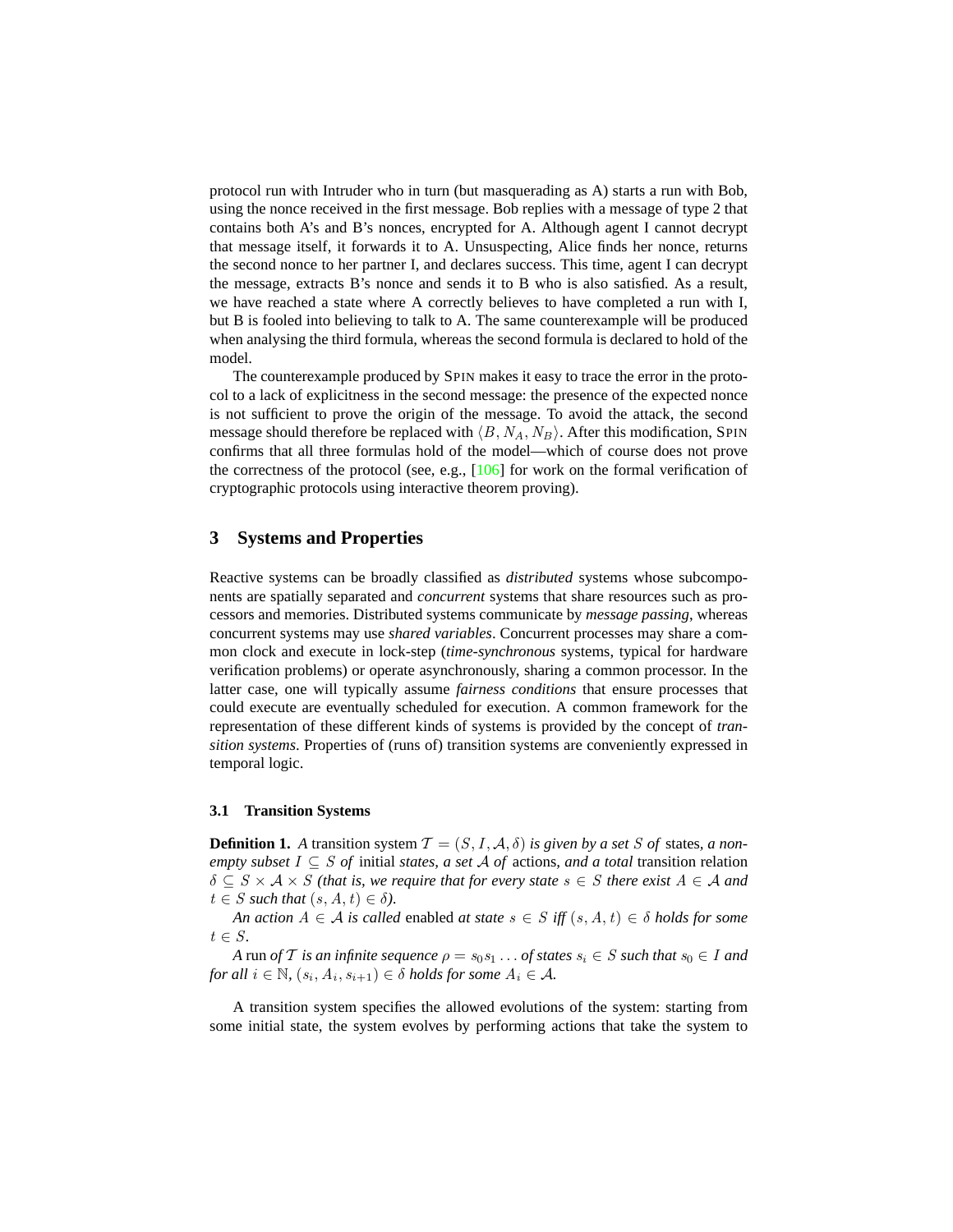a new state. Slightly different definitions of transition systems abound in the literature. For example, actions are sometimes not explicitly identified. We have assumed the transition relation to be total in order to simplify some of the definitions below. Totality can be ensured by including a *stuttering action* that does not change the state; only the stuttering action is enabled in deadlock or quiescent states. Definition [1](#page-7-1) is often augmented by fairness conditions, see section [4.2](#page-17-0). Some papers use the term *Kripke structure* instead of transition system, in honor of the logician Saul A. Kripke who used transition systems to define the semantics of modal logics [\[78](#page-31-2)].

In practice, reactive systems are described using modelling languages, including (pseudo) programming languages such as PROMELA, but also process algebras or Petri nets. The operational semantics of these formalisms is conveniently defined in terms of transition systems. However, the transition system that corresponds to such a description is typically of size exponential in the length of the description. For example, the state space of a shared-variable program is the product of the variable domains. Modelling languages and their associated model checkers are usually optimized for particular kinds of systems such as synchronous shared-variable programs or asynchronous communication protocols. In particular, for systems composed of several processes it is advantageous to exploit the process structure and avoid the explicit construction of a single transition system that represents the joint behavior of processes. This will be further explored in section [4.4.](#page-23-0)

#### <span id="page-8-0"></span>**3.2 Properties and Temporal Logic**

Given a transition system  $\mathcal T$ , we can ask questions such as the following:

- $-$  Are any "undesired" states reachable in  $\mathcal T$ , such as states that represent a deadlock, a violation of mutual exclusion etc.?
- $-$  Are there runs of  $\mathcal T$  such that, from some point onwards, some "desired" state is never reached or some action never executed? Such runs may represent livelocks where, for example, some process is prevented from entering its critical section, although other components of the system may still make progress.
- $-$  Is some initial system state of  $\mathcal T$  reachable from every state? In other words, can the system be reset?

Temporal logic [\[45](#page-29-0), [79,](#page-31-3) [94](#page-31-0), [95,](#page-32-3) [117\]](#page-33-1) is a convenient language to formally express such properties. Let us first consider temporal logic of linear time whose formulas express properties of runs of transition systems. Assume given a denumerable set  $V$  of atomic propositions, which represent properties of individual states.

**Definition 2.** *Formulas of propositional temporal logic* **PTL** *of linear time are inductively defined as follows:*

- $\overline{\phantom{a}}$   *Every atomic proposition*  $v \in V$  *is a formula.*
- **–** *Boolean combinations of formulas are formulas.*
- $\mathcal{L}$  *– If*  $\varphi$  *and*  $\psi$  *are formulas then so are*  $\mathbf{X} \varphi$  *("next*  $\varphi$ "*) and*  $\varphi$  **U**  $\psi$  *("* $\varphi$  until  $\psi$ "*)*.

**PTL** formulas are interpreted over *behaviors*, that is, ω-sequences of states. We assume that atomic propositions  $v \in V$  can be evaluated at states  $s \in S$  and write  $s(V)$ to denote the set of propositions true at state s. For a behavior  $\sigma = s_0 s_1 \dots$ , we let  $\sigma_i$ denote the state  $s_i$  and  $\sigma|_i$  the suffix  $s_i s_{i+1} \dots$  of  $\sigma$ .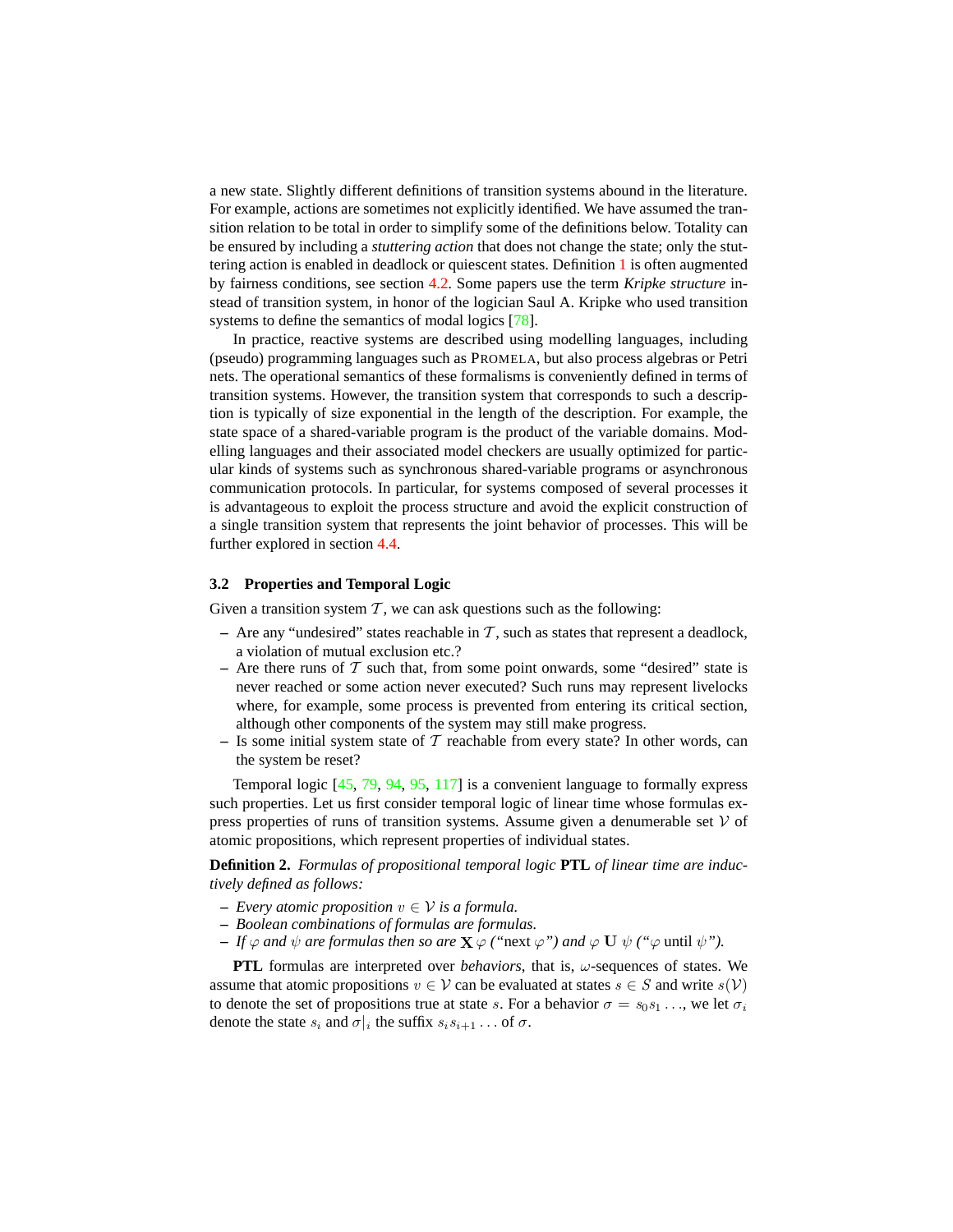**Definition 3.** *The relation*  $\sigma \models \varphi$  *("* $\varphi$  holds of  $\sigma$ ") *is inductively defined as follows:* 

- $-\sigma \models v$  *(for*  $v \in V$ *) iff*  $v \in \sigma_0(V)$ *.*
- **–** *The semantics of boolean combinations is defined as usual.*
- $\sigma \models \mathbf{X} \varphi \text{ iff } \sigma |_{1} \models \varphi.$
- $\mathbf{p} \sigma \models \varphi \mathbf{U} \ \psi$  *iff for some*  $k \geq 0$ ,  $\sigma|_k \models \psi$  *and*  $\sigma|_j \models \varphi$  *holds for all*  $0 \leq j < k$ *.*

Other useful **PTL** formulas can be introduced as abbreviations:  $\mathbf{F}\varphi$  ("*finally*  $\varphi$ ", "*eventually*  $\varphi$ ") is defined as **true** U  $\varphi$ ; it asserts that  $\varphi$  holds of some suffix. The dual formula  $\mathbf{G} \varphi \equiv \neg \mathbf{F} \neg \varphi$  ("*globally*  $\varphi$ ", "*always*  $\varphi$ ") requires  $\varphi$  to hold of all suffixes. The formula  $\varphi \mathbf{W} \psi$  ( " $\varphi$  *waits for*  $\psi$ ", " $\varphi$  *unless*  $\psi$ ") is defined as  $(\varphi \mathbf{U} \psi) \vee \mathbf{G} \varphi$  and requires  $\varphi$  to hold for as long as  $\psi$  does not hold; unlike  $\varphi$  U  $\psi$ , it does not require  $\psi$ to become true eventually.

The following formulas are examples for typical correctness assertions about a twoprocess resource manager. We assume  $req<sub>i</sub>$  and  $owns<sub>i</sub>$  to be atomic propositions true when process  $i$  has requested the resource or when it owns the resource.

- $\mathbf{G} \neg(own_{\mathcal{O}} \neg( \text{own}_{\mathcal{S}_1} \wedge \text{own}_{\mathcal{S}_2})$ : It is never the case that both processes own the resource. In general, properties of the form  $G$  p, for non-temporal formulas p, express *system invariants*.
- $G(req_1 \Rightarrow F \text{ owns}_1)$ : Whenever process 1 has requested the resource, it will eventually obtain it. Formulas of this form are often called *response properties* [\[93](#page-31-4)].
- $GF(req_1 \wedge \neg(owns_1 \vee owns_1 \vee owns_2)) \Rightarrow GF\text{ owns}_1$ : If it is infinitely often the case that process 1 has requested the resource when the resource is free, then process 1 infinitely often owns the resource. This formula expresses a (strong) fairness condition for process 1.
- $\mathbf{G}(req_1 \wedge req_2 \Rightarrow (\neg \textit{owns}_2 \mathbf{W} (\textit{owns}_2 \mathbf{W} (\neg \textit{owns}_2 \mathbf{W} \textit{owns}_1))))$ :
	- Whenever both processes compete for the resource, process 2 will be granted the resource at most once before it is granted to process 1. This property, known as "1 bounded overtaking", is an example for a *precedence property*. It is best understood as asserting the existence of four, possibly empty or right-open, intervals that satisfy the respective conditions.

**PTL** formulas assert properties of single behaviors, but we are interested in *system validity*: we say that formula  $\varphi$  holds of T (written  $T \models \varphi$ ) if  $\varphi$  holds of all runs of T. In this sense, **PTL** formulas express *correctness properties* of a system. The existence of a run satisfying a certain property cannot be expressed in **PTL**. Such *possibility properties* are the domain of branching-time logics such as the logic **CTL** (*computation tree logic* [\[25\]](#page-28-2)).

**Definition 4.** *Formulas of propositional* **CTL** *are inductively defined as follows:*

- $\overline{\phantom{a}}$   *Every atomic proposition*  $v \in V$  *is a formula.*
- **–** *Boolean combinations of formulas are formulas.*
- $-$  *If*  $\varphi$  *and*  $\psi$  *are formulas then*  $\mathbf{EX} \varphi$ *,*  $\mathbf{EG} \varphi$ *, and*  $\varphi$   $\mathbf{EU} \psi$  *are formulas.*

<span id="page-9-0"></span>**CTL** formulas are interpreted at the states of a transition system. A *path* in T is an ω-sequence  $σ = s_0 s_1 \dots$  of states related by  $δ$ ; it is an *s-path* if  $s = s_0$ .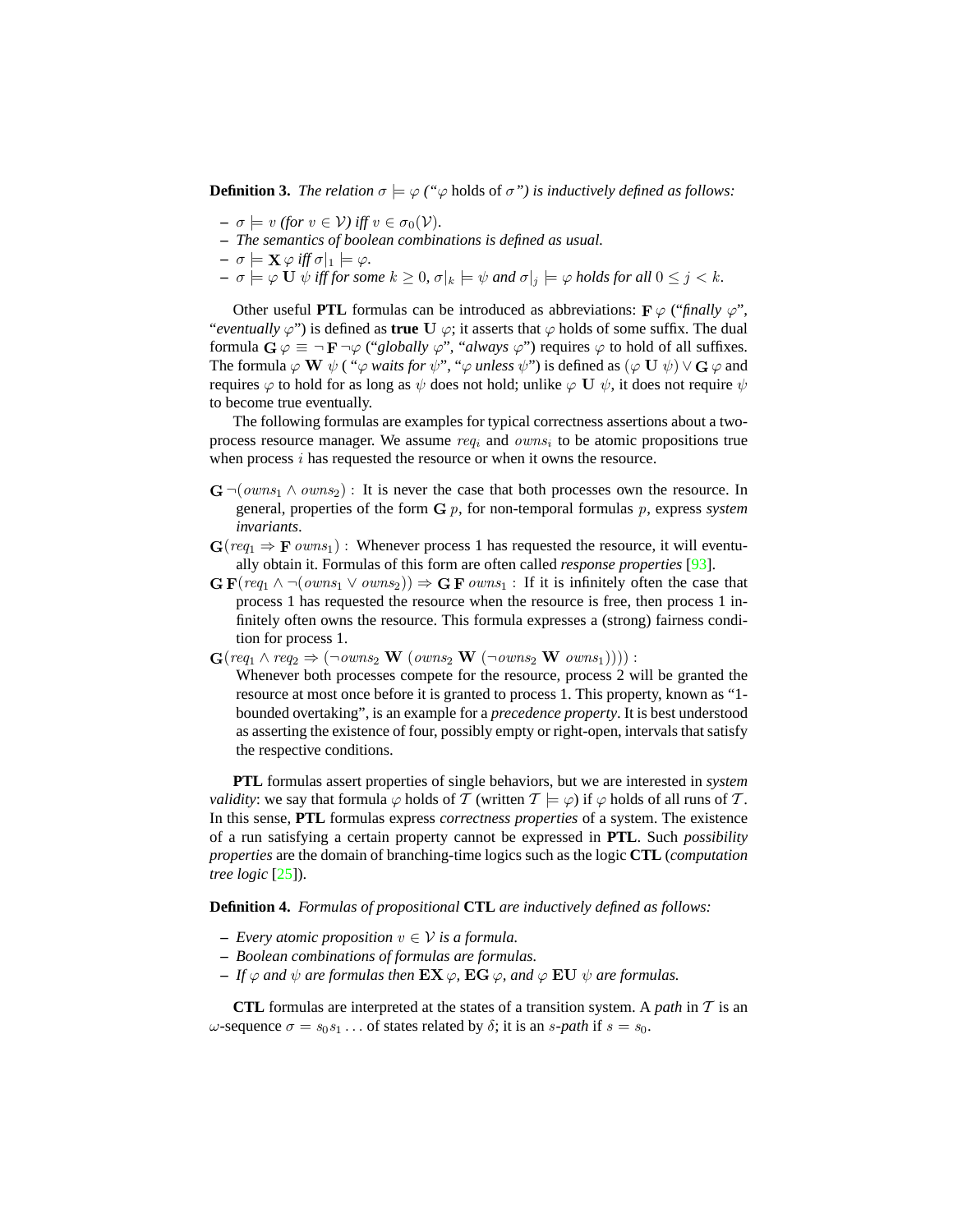

<span id="page-10-0"></span>**Fig. 5.** A transition system T such that  $T \models F G p$  but  $T \not\models AFAG p$ .

**Definition 5.** *The relation*  $\mathcal{T}, s \models \varphi$  *is inductively defined as follows:* 

- $\mathcal{I}$ , *s*  $\models v$  *(for v* ∈  $\mathcal{V}$ *) iff v* ∈ *s*( $\mathcal{V}$ *)*.
- **–** *The semantics of boolean combinations is defined as usual.*
- $\mathcal{I} \mathcal{T}, s \models \mathbf{EX} \varphi$  *iff there exists an s-path*  $s_0s_1 \dots$  *such that*  $\mathcal{T}, s_1 \models \varphi$ *.*
- $\mathbf{F} = \mathcal{T}, s \models \mathbf{EG} \varphi \text{ iff there is an } s\text{-path } s_0s_1 \ldots \text{ such that } \mathcal{T}, s_i \models \varphi \text{ holds for all } i.$
- $\mathcal{I} \mathcal{T}, s \models \varphi$  EU  $\psi$  *iff there exist an s-path*  $s_0 s_1 \dots$  *and*  $k \geq 0$  *such that*  $\mathcal{T}, s_k \models \psi$ and  $\mathcal{T}, s_j \models \varphi$  holds for all  $0 \leq j < k$ .

Derived **CTL**-formulas include  $EF \varphi \equiv \textbf{true}$   $EU \varphi$ ,  $AX \varphi \equiv \neg EX \neg \varphi$ , and  $AG \varphi \equiv \neg EF \neg \varphi$ . For example, the formula  $AG \neg(owns_1 \wedge owns_2)$  expresses mutual exclusion for the two-process resource manager, whereas  $AG(req_1 \Rightarrow EF \text{ owns}_1)$ asserts that whenever process 1 requests the resource, it *can* eventually obtain the resource, although there may be executions that do not honor the request. The formula AG EF *init* (for a suitable predicate *init*) asserts that the system is resettable.

System validity for **CTL**-formulas is defined by  $\mathcal{T} \models \varphi$  if  $\mathcal{T}, s \models \varphi$  holds for all initial states s of  $T$ . The expressiveness of **PTL** and **CTL** can be compared by analyzing which properties of transition systems can be formulated. It turns out that neither logic subsumes the other one [[84,](#page-31-5) [41,](#page-29-1) [43\]](#page-29-2): whereas **PTL** is clearly incapable of expressing possibility properties, fairness properties cannot be stated in **CTL**. More specifically, there is no **CTL** formula that is system valid iff the **PTL** formula  $\mathbf{F} \mathbf{G} \varphi$ is. In particular, it does not correspond to  $\bf{AF} \bf{AG} \varphi$ , as shown in Fig. [5](#page-10-0): every run of the transition system T satisfies  $\mathbf{F} \mathbf{G} p$  (either it stays in state  $s_0$  forever or it ends in state  $s_2$ ), but  $\mathcal{T}, s_0 \not\models \mathbf{AFAG} p$  (for the run that stays in state  $s_0$  there is always the possibility to move to state  $s_1$ ).

*Extensions and variations.* The lack of expressiveness of **CTL** is due to the requirement that path quantifiers  $(E, A)$  and temporal operators  $(X, G, U)$  alternate. The logic **CTL**<sup>∗</sup> [[41,](#page-29-1) [43](#page-29-2)] removes this restriction and (strictly) subsumes both **PTL** and **CTL**. For example, the CTL<sup>\*</sup> formula AFG p is system valid iff the PTL formula FG p is.

The *propositional*  $\mu$ -calculus [\[77](#page-31-6)], also known as  $\mu$ **TL**, allows properties to be defined as smallest or greatest fixed points, generalizing recursive characterizations of temporal operators such as

$$
\mathbf{EG}\varphi \ \equiv \ \varphi \wedge \mathbf{EX}\,\mathbf{EG}\,\varphi
$$

It strictly subsumes the logic **CTL**<sup>\*</sup>. For example, the formula  $\nu X$ .  $\varphi \wedge AXAXX$ asserts that  $\varphi$  holds at every state with even distance from the current state.

*Alternating-time temporal logic* [[6\]](#page-27-0) refines the path quantifiers of branching time temporal logics by allowing references to different processes (or agents) of a reactive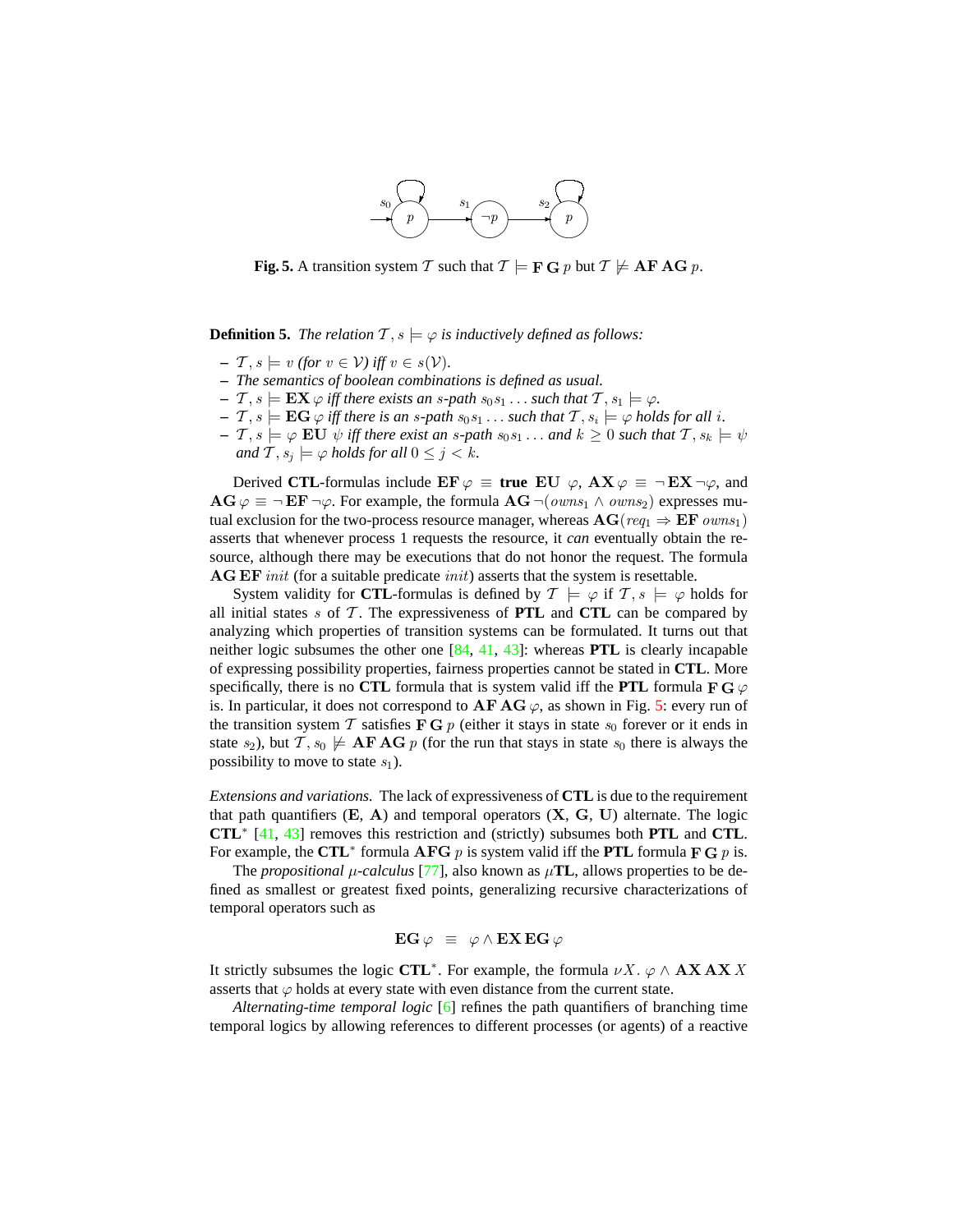

<span id="page-11-1"></span>Fig. 6. A Büchi automaton.

system. One can, for example, assert that the resource manager can ensure mutual exclusion between the clients, or that the manager and client 1 can cooperate to prevent client 2 to access the resource.

#### **3.3** ω**-Automata**

We have seen how to interpret temporal logic formulas over transition systems. On the other hand, one can construct a finite automaton that represents the models of a given **PTL** formula. This close connection between temporal logic and automata is the basis for **PTL** decision procedures and model checking algorithms because many properties of finite automata are decidable, even when applied to  $\omega$ -words. The theory of automata over infinite words and trees was initiated by Büchi  $[19]$  $[19]$  $[19]$ , Muller  $[101]$  $[101]$ , and Rabin  $[110]$  $[110]$ . We present some of its basic elements; for more comprehensive expositions see the excellent survey articles by Thomas [\[120](#page-33-2), [121](#page-33-3)].

**Definition 6.** *A* Büchi automaton  $\mathcal{B} = (Q, I, \delta, F)$  *over an alphabet*  $\Sigma$  *is given by a finite set* Q *of* locations<sup>[4](#page-11-0)</sup>, a non-empty set  $I \subseteq Q$  of initial locations, a transition relation  $\delta \subseteq Q \times \Sigma \times Q$ , and a set  $F \subseteq Q$  of accepting locations.

*A* run *of B over an*  $\omega$ *-word*  $w = a_0 a_1 \dots \in \Sigma^{\omega}$  *is an infinite sequence*  $\rho = q_0 q_1 \dots$ *of locations*  $q_i \in Q$  *such that*  $q_0 \in I$  *and*  $(q_i, a_i, q_{i+1}) \in \delta$  *holds for all*  $i \in \mathbb{N}$ *. The run*  $\rho$  *is* accepting *iff there exists some*  $q \in F$  *such that*  $q_i = q$  *holds for infinitely many*  $i \in \mathbb{N}$ .

*The* language  $\mathcal{L}(\mathcal{B}) \subseteq \Sigma^{\omega}$  *is the set of*  $\omega$ -words for which there exists some accept*ing run*  $\rho$  *of*  $\beta$ *.* A language  $L \subseteq \Sigma^\omega$  *is called*  $\omega$ -regular *iff*  $L = \mathcal{L}(\beta)$  *for some Büchi automaton* B*.*

Büchi automata are presented just as ordinary (non-deterministic) finite automata over finite words [[68\]](#page-30-3). The notion of "final locations", which obviously does not apply to  $\omega$ -words, is replaced by the requirement that a run passes infinitely often through an accepting location. Figure  $6$  shows a two-location Büchi automaton with initial location  $q_0$  and accepting location  $q_1$  whose language is the set of  $\omega$ -words over  $\{a, b\}$  that contain only finitely many a's.

Many properties of classical finite automata carry over to Büchi automata. For example, the emptiness problem is decidable.

<span id="page-11-2"></span><span id="page-11-0"></span><sup>4</sup> We use the term *locations* rather than the conventional *states* to avoid confusion with the states of transition systems and temporal logic.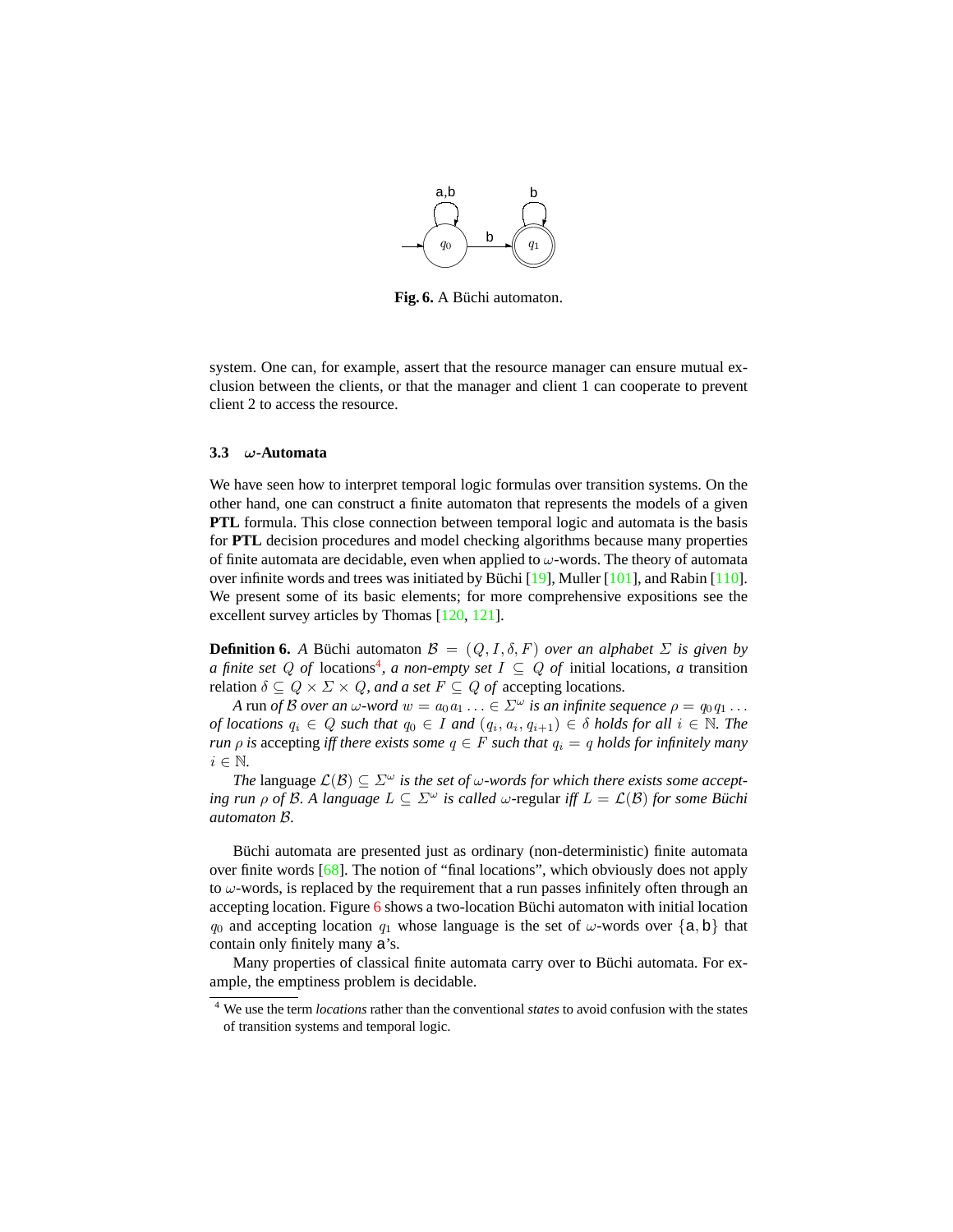**Theorem 7.** For a Buchi automaton B with n locations, it is decidable in time  $O(n)$ *whether*  $\mathcal{L}(\mathcal{B}) = \emptyset$ *.* 

*Proof.* Because Q is finite,  $\mathcal{L}(\mathcal{B}) \neq \emptyset$  iff there exist locations  $q_0 \in I$ ,  $q \in F$  and finite words  $x \in \Sigma^*$  and  $y \in \Sigma^+$  such that  $q_0 \stackrel{x}{\Rightarrow} q$  and  $q \stackrel{y}{\Rightarrow} q$  (where  $q \stackrel{w}{\Rightarrow} q'$  means that there is a path in B from location q to  $q'$  labelled with w). The existence of such paths can be decided in linear time using the Tarjan-Paige algorithm [[119\]](#page-33-4) that enumerates the strongly connected components of  $\beta$  reachable from locations in I, and checking whether some SCC contains some accepting location.  $\Box$ 

Observe that the construction used in the proof of theorem [7](#page-11-2) implies that an  $\omega$ regular language is non-empty iff it contains some word of the form  $xy^{\omega}$  where  $x \in \Sigma^*$ and  $y \in \Sigma^+$ .

Unlike the case of standard finite automata, deterministic Büchi automata are strictly weaker than non-deterministic ones. For example, there is no deterministic Büchi automaton that accepts the same language as the automaton  $\beta$  of Fig. [6.](#page-11-1) Intuitively, the reason is that  $B$  uses unbounded non-determinism to "guess" when it has seen the last input a (for a rigorous proof see e.g.  $[120]$  $[120]$ ). It is therefore impossible to prove closure of the class of  $\omega$ -regular languages under complement in the standard way (first construct a deterministic Büchi automaton equivalent to the initial one, then complement the set of accepting locations). Nevertheless, Büchi  $[19]$  $[19]$  $[19]$  has shown that the complement of an  $\omega$ -regular language is again  $\omega$ -regular. His proof relied on combinatorial arguments (Ramsey's theorem) and was non-constructive. A succession of papers has replaced this argument with explicit constructions, culminating in the following result due to Safra [[111\]](#page-32-6) of essentially optimal complexity; Thomas [[121,](#page-33-3) [122](#page-33-5)] explains different strategies for proving closure under complement.

<span id="page-12-0"></span>**Proposition 8.** *For a Büchi automaton*  $\beta$  *with n locations over alphabet*  $\Sigma$  *there is a Buchi automaton*  $\overline{B}$  *with*  $2^{O(n \log n)}$  *locations such that*  $\mathcal{L}(\overline{B}) = \Sigma^{\omega} \setminus \mathcal{L}(B)$ *.* 

Other types of  $\omega$ -automata have also been considered. *Generalized Buchi automata* define the acceptance condition by a (finite) set  $\mathcal{F} = \{F_1, \ldots, F_n\}$  of sets of loca-tions [[126\]](#page-33-6). A run is accepting if some location from every  $F_i$  is visited infinitely often. Using a counter modulo  $n$ , it is not difficult to simulate a generalized Büchi automaton by a standard one. The algorithm for checking nonemptiness can be adapted by searching some strongly connected component that contains some location from every  $F_i$ . *Muller automata* also specify the acceptance condition as a set  $F$  of set of locations; a run is accepting if the set of locations that appears infinitely often is an element of  $\mathcal{F}$ . Rabin and Streett automata use pairs of sets of locations to define even more elaborate acceptance conditions, such as requiring that if locations in a set  $R \subseteq Q$  are visited infinitely often then there are also infinitely many visits to locations in another set  $G \subseteq Q$ . Streett automata can be exponentially more succinct than Büchi automata, and deterministic Rabin and Streett automata are at the heart of Safra's proof. It is also possible to place acceptance conditions on the transitions rather than the locations [[7,](#page-27-2) [36\]](#page-28-3).

*Alternating automata* [[102\]](#page-32-7) present a more radical departure from the format of Buchi automata and have attracted considerable interest in recent years. The basic idea is to allow the automaton to make a transition from one location to several successor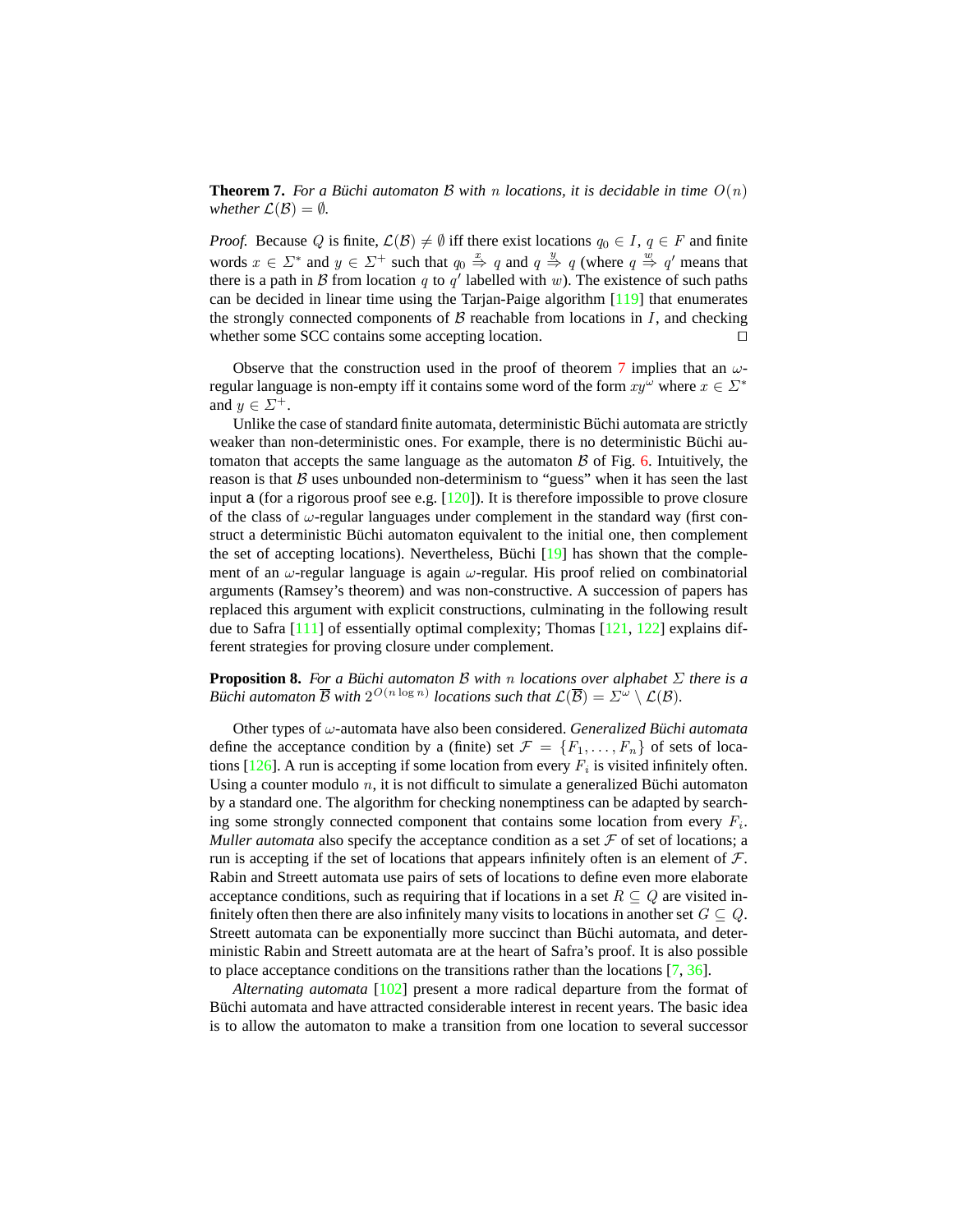locations that are simultaneously active. One way to define such a relation is to let  $\delta(q, a)$  be a positive Boolean formula with the locations as atomic propositions. For example,

$$
\delta(q_1, a) = (q_2 \wedge q_3) \vee q_4
$$

specifies that whenever location  $q_1$  is active and input symbol  $a \in \Sigma$  is read, the automaton moves to locations  $q_2$  and  $q_3$  in parallel, or to location  $q_4$ . Runs of alternating automata are no longer infinite sequences, but rather infinite trees or dags of locations. Although they also define the class of  $\omega$ -regular languages, alternating automata can be exponentially more succinct than Büchi automata, due to their inherent parallelism. On the other hand, checking for nonemptiness is normally of exponential complexity.

#### <span id="page-13-0"></span>**3.4 Temporal Logic and Automata**

We can consider a behavior as an  $\omega$ -word over the alphabet  $2^{\mathcal{V}}$ , identifying a system state s and the set  $s(V)$  of atomic propositions that s satisfies. From this perspective, **PTL** formulas and  $\omega$ -automata are two different formalisms to describe  $\omega$ -words, and it is interesting to compare their expressiveness. For example, the Büchi automaton of Fig. [6](#page-11-1) can be identified with the **PTL** formula F G b.

We outline a construction of a generalized Büchi automaton  $B_{\varphi}$  for a given **PTL** formula  $\varphi$  such that  $\mathcal{B}_{\varphi}$  accepts precisely those runs over which  $\varphi$  holds. In view of the high complexity of complementation (cf. Prop. [8\)](#page-12-0), the construction is not defined by induction on the structure of  $\varphi$  but is based on a "global" construction that considers all subformulas of  $\varphi$  simultaneously. The *Fischer-Ladner closure*  $\mathcal{C}(\varphi)$  of formula  $\varphi$  is the set of subformulas of  $\varphi$  and their complements, identifying  $\neg\neg\psi$  and  $\psi$ . The locations of  $\mathcal{B}_{\varphi}$  are subsets of  $\mathcal{C}(\varphi)$ , with the intuition that an accepting run of  $\mathcal{B}_{\varphi}$  from location q satisfies the formulas in q. More precisely, the locations q of  $\mathcal{B}_{\varphi}$  are all subsets of  $C(\varphi)$  that satisfy the following *healthiness conditions*:

- **–** For all  $\psi \in C(\varphi)$ , either  $\psi \in q$  or  $\neg \psi \in q$ , but not both.
- **–** If  $\psi_1 \lor \psi_2 \in C(\varphi)$  then  $\psi_1 \lor \psi_2 \in q$  iff  $\psi_1 \in q$  or  $\psi_2 \in q$ .
- **–** Conditions for other boolean combinations are similar.
- **–** If  $\psi_1$  **U**  $\psi_2 \in q$ , then  $\psi_2 \in q$  or  $\psi_1 \in q$ .
- **–** If  $\psi_1$  **U**  $\psi_2 \in \mathcal{C}(\varphi) \setminus q$ , then  $\psi_2 \notin q$ .

The initial locations of  $\mathcal{B}_{\varphi}$  are those locations containing  $\varphi$ . The transition relation  $\delta$  of  $\mathcal{B}_{\varphi}$  is defined such that  $(q, s, q') \in \delta$  iff all of the following conditions hold:

- $− s = q ∩ V$  is the set of atomic propositions that appear in V; these must obviously be satisfied immediately by any run starting in  $q$ .
- **–** q' contains  $\psi$  (resp., does not contain  $\psi$ ) if  $\mathbf{X} \psi \in q$  (resp.,  $\mathbf{X} \psi \in C(\varphi) \setminus q$ ).
- **–** If  $\psi_1 \mathbf{U} \psi_2 \in q$  and  $\psi_2 \notin q$  then  $\psi_1 \mathbf{U} \psi_2 \in q'$ .
- **–** If  $\psi_1 \mathbf{U} \psi_2 \in \mathcal{C}(\varphi) \setminus q$  and  $\psi_1 \in q$  then  $\psi_1 \mathbf{U} \psi_2 \notin q'$ .

The healthiness and next-state conditions are justified by propositional consistency and by the "recursion law"

$$
\psi_1 \mathbf{U} \psi_2 \equiv \psi_2 \vee (\psi_1 \wedge \mathbf{X}(\psi_1 \mathbf{U} \psi_2))
$$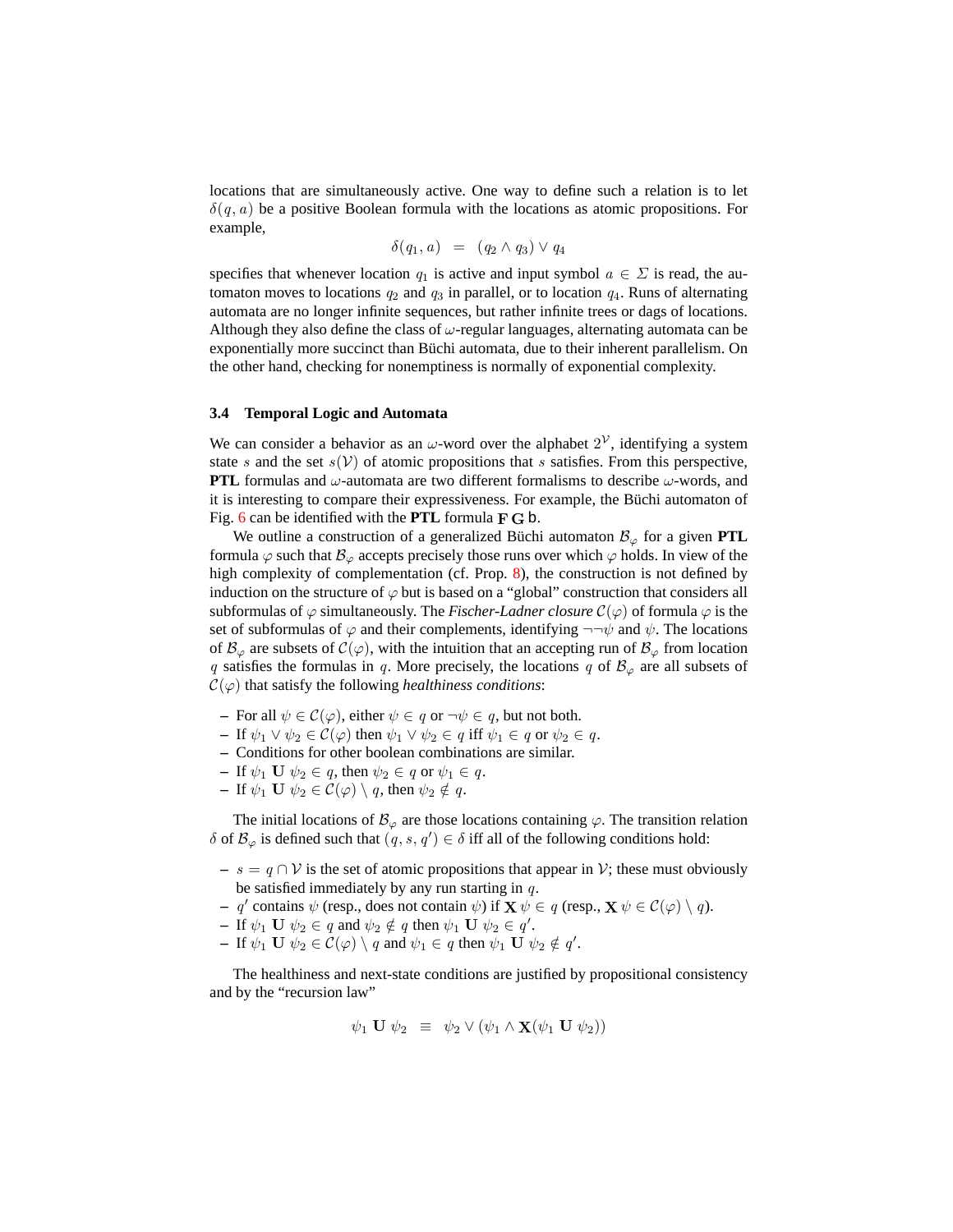

<span id="page-14-0"></span>**Fig. 7.** Buchi automaton for  $F \equiv (p \mathbf{U} q) \vee (\neg p \mathbf{U} q)$ .

In particular, they ensure that whenever some location contains  $\psi_1$  U  $\psi_2$ , subsequent locations contain  $\psi_1$  for as long as they do not contain  $\psi_2$ .

It remains to define the acceptance conditions of  $\mathcal{B}_{\varphi}$ , which must ensure that every location containing some formula  $\psi_1$  U  $\psi_2$  will be followed by some location containing  $\psi_2$ . Let  $\psi_1^1$  U  $\psi_2^1$ , ...,  $\psi_1^k$  U  $\psi_2^k$  be all subformulas of this form in  $\mathcal{C}(\varphi)$ . Then  $\mathcal{B}_{\varphi}$  has the acceptance condition  $\mathcal{F} = \{F_1, \ldots, F_k\}$  where  $F_i$  is the set of locations that do not contain  $\psi_1^i$  U  $\psi_2^i$  or that contain  $\psi_2^i$ . As an example, Fig. [7](#page-14-0) shows the automaton  $\mathcal{B}_F$  for the formula  $F \equiv (p \mathbf{U} q) \vee (\neg p \mathbf{U} q)$ . For clarity, we have omitted the edge labels, which are simply the set of atomic propositions contained in the source location. The acceptance sets corresponding to the subformulas  $p U q$  and  $\neg p U q$  are  ${q_1, q_3, q_4, q_5, q_6}$  and  ${q_1, q_2, q_3, q_5, q_6}$ . For example, they ensure that no accepting run remains forever in location  $q_2$ .

This construction, which is very similar to a tableau construction  $[128]$  $[128]$ , implies the existence of a Büchi automaton that accepts precisely the models of any given **PTL** formula. The following proposition is due to [[87,](#page-31-7) [126\]](#page-33-6).

## <span id="page-14-1"></span>**Proposition 9.** For every **PTL** formula  $\varphi$  of length n there exists a Büchi automaton  $\mathcal{B}_{\varphi}$  with  $2^{O(n)}$  locations that accepts precisely the behaviors of which  $\varphi$  holds.

Combining proposition [9](#page-14-1) and theorem [7,](#page-11-2) it follows that the satisfiability problem for **PTL** is solvable in exponential time by checking whether  $\mathcal{L}(\mathcal{B}_{\alpha}) = \emptyset$ ; in fact, Sistla and Clarke [[114\]](#page-32-8) have shown that the **PTL** satisfiability problem is PSPACE-complete. Note that the above construction invariably produces a Büchi automaton  $\mathcal{B}_{\varphi}$  whose size is exponential in the length of the formula  $\varphi$ . Constructions that try to avoid this exponential blow-up  $[56, 38, 36]$  $[56, 38, 36]$  $[56, 38, 36]$  $[56, 38, 36]$  $[56, 38, 36]$  $[56, 38, 36]$  are the basis for actual implementations.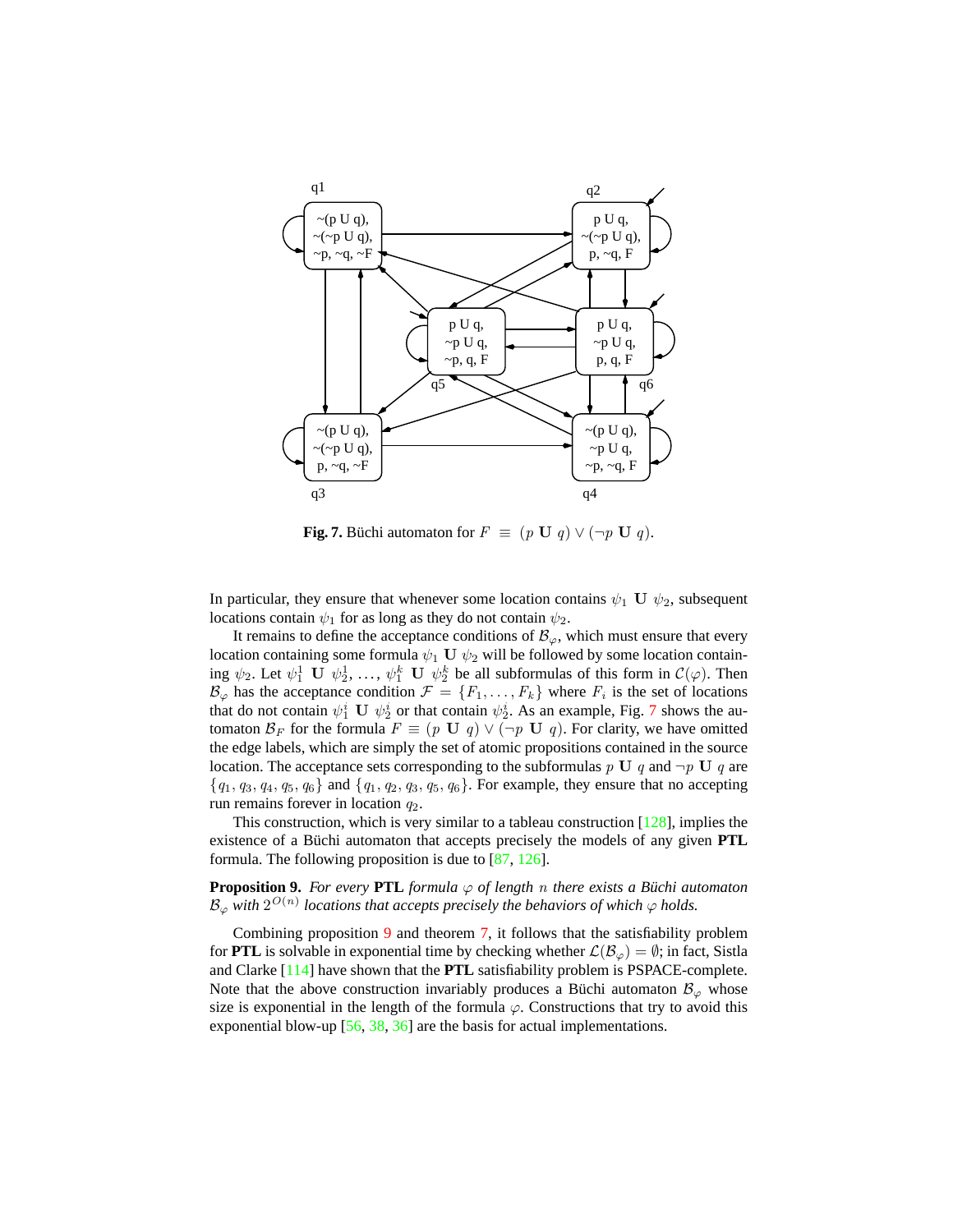On the other hand, it is not the case that every  $\omega$ -regular language can be defined by a **PTL** formula: Kamp [\[74\]](#page-30-5) has shown that **PTL** formulas can define exactly the same behaviors as first-order logic formulas of the *monadic theory of linear orders*, that is, formulas built from  $=$ ,  $\lt$ , and unary predicates  $P_v(x)$ , for  $v \in V$ , interpreted over the natural numbers, see also [\[54](#page-29-4)]. This fragment of first-order logic is known to define the set of *star-free* ω-regular languages, a result due to McNaughton and Pa-pert [[98,](#page-32-9) [121\]](#page-33-3). For example, the set of behaviors such that proposition  $p$  is true at the even positions (and may be true or false elsewhere) is not **PTL**-definable [[128\]](#page-33-7). To attain the level of expressiveness of  $\omega$ -regular languages (which, by Büchi's theorem, is that of the monadic second order theory of linear orders), **PTL** can be augmented by socalled "automaton operators"  $[128]$  $[128]$ , by fixed-point formulas  $[117]$  $[117]$  or by quantification over atomic propositions. Unfortunately, the satisfiability problem for some of these logics is of non-elementary complexity; moreover, few applications seem to require the added expressiveness. Nevertheless, such a decision procedure has been implemented in MONA [[76\]](#page-31-8) and performs surprisingly well on practical examples.

*Automata for other temporal logics.* Automata-theoretic characterizations of branchingtime logics  $[80]$  $[80]$  are based on tree automata  $[120, 121]$  $[120, 121]$  $[120, 121]$  $[120, 121]$ , which again define a notion of regular tree languages. Alternating automata allow for a rather uniform presentation of decision procedures for linear-time, branching-time, and alternating-time temporal logics [\[103](#page-32-10), [125,](#page-33-8) [82](#page-31-10)], based on different restrictions on the automaton format. An essentially equivalent approach that does not mention automata can be formulated in terms of logical games [\[118](#page-33-9)]. In particular, winning strategies replace the traditional presentation of counter-examples; this can give better feedback to the user who can then explore different scenarios that violate a property. The model checkers Truth [\[85](#page-31-11)] and CWB-NC [\[31](#page-28-4)] are based on these concepts.

## <span id="page-15-0"></span>**4 Algorithms for Model Checking**

Given a transition system T and a formula  $\varphi$ , the model checking problem is to decide whether  $\mathcal{T} \models \varphi$  holds or not. If not, the model checker should provide an explanation why, in the form of a counterexample (i.e., a run of T that violates  $\varphi$ ). For this to be feasible,  $T$  is usually required to be finite-state.

In accordance with the two parameters of the model checking problem (T and  $\varphi$ ), there are two basic strategies when designing a model checking algorithm: "global" algorithms recurse on the structure of  $\varphi$  and evaluate each of its subformulas over all of T. "Local" algorithms, in contrast, explore only parts of the state space of  $\mathcal T$ , but check all subformulas of  $\varphi$  in the process. The choice between global and local model checking algorithms does not affect the worst-case complexity of model checking algorithms, but the average behavior on practical examples can differ greatly. Observe that local algorithms may even be able to find errors of infinite-state systems; this is also true for global algorithms that represent the state space of  $\mathcal T$  in an implicit form, as considered in section [4.3.](#page-19-0) Traditionally, **PTL** model checking has been based on the local approach, while model checkers for **CTL** and other branching-time logics have used global algorithms.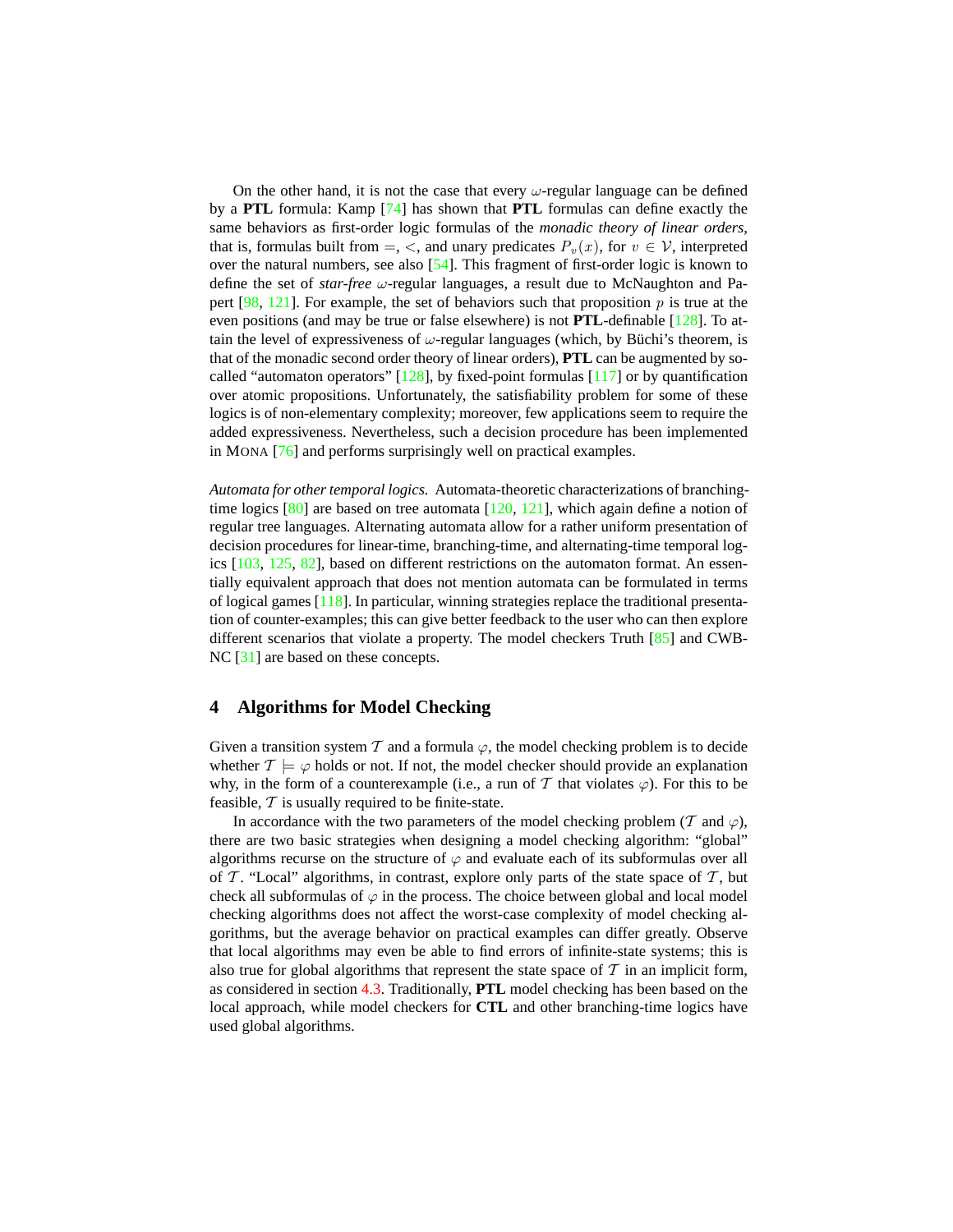```
dfs(boolean search_cycle) {
   p = top(stack);
   foreach (q in successors(p)) {
      if (search_cycle and (q == seed))
         report acceptance cycle and exit;
      if ((q, search_cycle) not in visited) {
         push q onto stack;
         enter (q, search cycle) into visited;
         dfs(search_cycle);
         if (not search_cycle and (q is accepting)) {
            seed = qi dfs(true);
   } } }
   pop(stack);
}
// initialization
stack = emptystack(); visited = emptyset(); seed = nil;foreach initial pair p {
  push p onto stack;
   enter (p, false) into visited;
   dfs(false)
}
```
<span id="page-16-0"></span>**Fig. 8.** On-the-fly **PTL** model checking algorithm.

#### **4.1 Local PTL Model Checking**

The model checking problem for **PTL** can be restated as follows: given  $T$  and  $\varphi$ , does there exist a run of T that does not satisfy  $\varphi$ ? This is a refinement of the satisfiability problem considered in section [3.4](#page-13-0): instead of asking whether  $\mathcal{L}(\mathcal{B}_{\neg\varphi}) = \emptyset$ , we now ask whether the language defined by the product of T and  $\mathcal{B}_{\neg\varphi}$  is empty or not.

Formally, assume given a finite transition system  $\mathcal{T} = (S, I, \mathcal{A}, \delta_{\mathcal{T}})$  and a Büchi automaton  $\mathcal{B}_{\neg \varphi} = (Q, J, \delta_{\mathcal{B}}, F)$  that accepts precisely those behaviors that do not satisfy  $\varphi$ . The model checking algorithm operates on pairs  $(s, q)$  of system states and automaton locations. A pair  $(s_0, q_0)$  is *initial* if  $s_0 \in I$  and  $q_0 \in J$  are initial for T and  $\mathcal{B}_{\neg\varphi}$ , respectively. A pair  $(s', q')$  is a *successor* of  $(s, q)$  if both  $(s, A, s') \in \delta_{\mathcal{A}}$ (for some  $A \in \mathcal{A}$ ) and  $(q, s(\mathcal{V}), q') \in \delta_{\mathcal{B}}$  hold: T and  $\mathcal{B}_{\neg \varphi}$  make joint transitions, the input for  $\mathcal{B}_{\neg\varphi}$  being determined by the values of the atomic propositions at the current system state. A pair  $(s, q)$  is *accepting* if  $q \in F$  is an accepting automaton location; recall that  $T$  does not define an accepting condition. In particular, we assume any fairness conditions to be expressed as part of the formula  $\varphi$ .

As in the proof of theorem [7,](#page-11-2) T and  $\mathcal{B}_{\neg\varphi}$  admit a joint execution iff there is some accepting pair that is reachable from some initial pair and from itself. The model checking algorithm shown in Fig. [8](#page-16-0) is due to Courcoubetis et al [\[34](#page-28-5)]. It is called an "on-the-fly" algorithm because the exploration of reachable pairs is interleaved with the search for acceptance cycles. The algorithm maintains a stack of pairs whose successors need to be explored (resulting in a depth-first search) and a set of pairs that have already been visited. Starting from the initial pairs, the procedure dfs generates reachable pairs until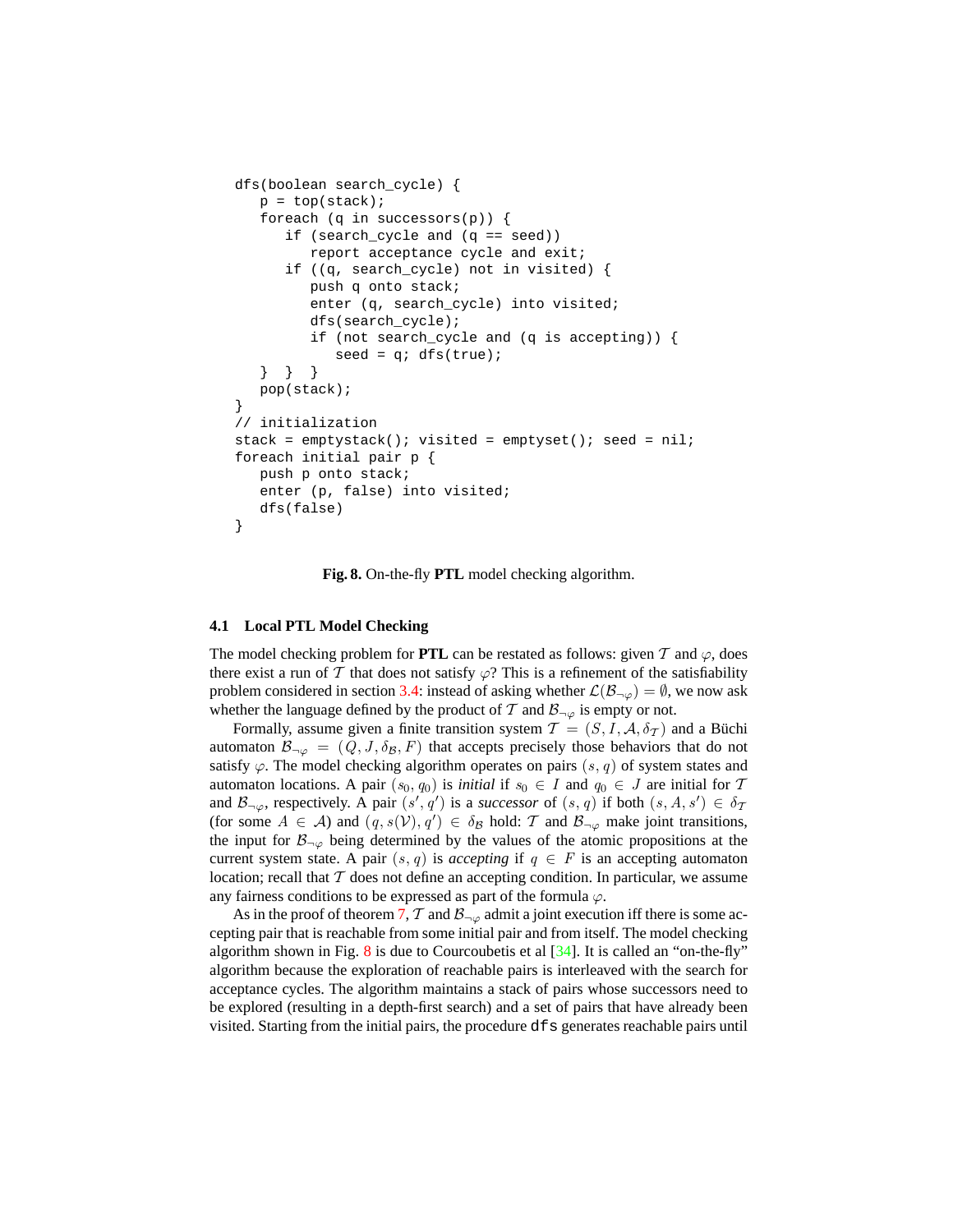some accepting pair is found. At this point, the search switches to cycle search mode (indicated by the boolean parameter search cycle) and tries to find a path that leads back to the accepting pair. Pairs that have already been encountered in the current search mode are not explored further. Courcoubetis et al. [\[34](#page-28-5)] have shown that the algorithm will find some acceptance cycle if one exists, although it is not guaranteed to find all cycles (even if the search were continued instead of exiting).

When an acceptance cycle is found, the sequence of system states contained in the stack represents a run of T that violates formula  $\varphi$  and can be displayed to the user as a counter-example. Observe that the algorithm of Fig. [8](#page-16-0) needs to store only the path back from the current pair back to the initial pair that it started from, and the set of visited pairs. In particular, it does not have to construct the entire product automaton. Of course, when no acceptance cycle is found (and the system is declared error-free), all reachable pairs will have to be explored eventually. However, state exploration stops as soon as an error has been detected. This can be an important practical advantage: the state space of a correct system is constrained by its invariants, which are usually broken when errors are introduced. It is therefore quite common for buggy systems to have many more reachable states, and resources could easily be exhausted if all of them had to be explored.

For large models, storing the set of visited pairs may become a problem. If one is willing to trade complete coverage for the ability to analyze systems that would otherwise be unmanageable, one can instead maintain a set of *hash codes* of visited pairs, possibly using several hashing functions [\[66](#page-30-6)].

The model checking algorithm of Fig. [8](#page-16-0) has time complexity linear in the product of the sizes of T and of  $\mathcal{B}_{\neg\varphi}$ ; by proposition [9](#page-14-1) the latter can be exponential in the size of  $\varphi$ . However, correctness assertions are often rather short, and as we mentioned in section [3.1,](#page-7-2) the size of  $T$  can be exponential in the size of the description input to the model checker. Therefore, in practice the size of the transition system is the limiting factor. Given current technology, the analysis of systems on the order of  $10^6$ – 10<sup>7</sup> reachable states is feasible. Techniques that try to overcome this limit are described in section [4.4](#page-23-0).

#### <span id="page-17-0"></span>**4.2 Global CTL Model Checking**

Let us now consider global model checking algorithms for the logic **CTL**. By  $[\psi]_{\mathcal{T}}$  (for a **CTL** formula  $\psi$ ) we denote the set of states s of T such that  $T, s \models \psi$ . The model checking problem can then be rephrased as deciding whether  $I \subseteq \llbracket \varphi \rrbracket_T$  holds. The satisfaction sets  $[\![\psi]\!]_T$  can be computed by induction on the structure of  $\psi$ , as follows:

$$
\begin{aligned}\n\llbracket v \rrbracket_T &= \{ s : v \in s(\mathcal{V}) \} \quad \text{(for } v \in \mathcal{V}) \\
\llbracket \neg \psi \rrbracket_T &= S \setminus \llbracket \psi \rrbracket_T \\
\llbracket \psi_1 \vee \psi_2 \rrbracket_T &= \llbracket \psi_1 \rrbracket_T \cup \llbracket \psi_2 \rrbracket_T \\
\llbracket \mathbf{EX} \psi \rrbracket_T &= \delta^{-1} (\llbracket \psi \rrbracket_T) = \{ s : t \in \llbracket \psi \rrbracket_T \text{ for some } A, t \text{ s.t. } (s, A, t) \in \delta \} \\
\llbracket \mathbf{EG} \psi \rrbracket_T &= gfp(\lambda X. \llbracket \psi \rrbracket_T \cap \delta^{-1}(X)) \\
\llbracket \psi_1 \mathbf{EU} \psi_2 \rrbracket_T &= \text{If } p(\lambda X. \llbracket \psi_2 \rrbracket_T \cup (\llbracket \psi_1 \rrbracket_T \cap \delta^{-1}(X)))\n\end{aligned}
$$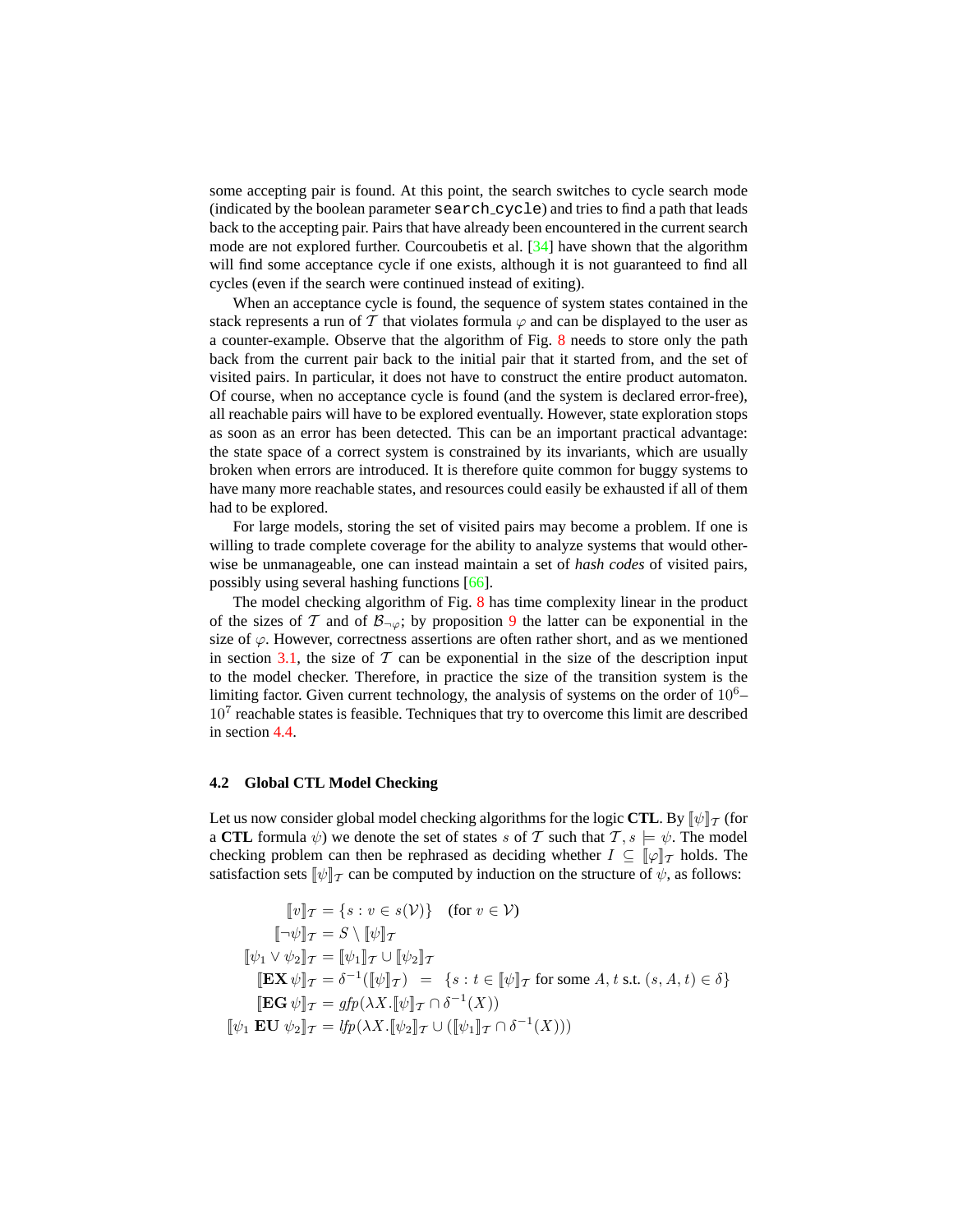where  $lfp(f)$  and  $gfp(f)$ , for a function  $f: 2^S \rightarrow 2^S$ , denote the least and greatest fixed points of f. (These fixed points exist and can be computed effectively because  $S$ is finite.) The clauses for the EG and EU connectives are justified from the recursive characterizations

$$
\mathbf{EG} \ \psi \equiv \psi \land \mathbf{EX} \ \mathbf{EG} \ \psi
$$

$$
\psi_1 \ \mathbf{EU} \ \psi_2 \equiv \psi_2 \lor (\psi_1 \land \mathbf{EX}(\psi_1 \ \mathbf{EU} \ \psi_2))
$$

The clause for EU calls for the computation of a least fixed point. Intuitively, this is because  $\psi_2$  has to become true eventually, and thus the unfolding of the fixed point must eventually terminate. On the other hand, the greatest fixed point is required in the computation of  $[\mathbb{E}G \psi]$  because  $\psi$  has to hold arbitrarily far down the path. Observe that the least fixed point of the function corresponding to  $\mathbf{E} \mathbf{G} \psi$  is the empty set, whereas the greatest fixed point in the case of EU computes  $[\psi_1 \to \mathbf{W} \ \psi_2]$ .

For an implementation, we need to be able to efficiently calculate the *inverse image* function  $\delta^{-1}$ . Sets  $[\![\psi]\!]_{\mathcal{T}}$  that have already been computed can be memorized in order to avoid recomputation of common subformulas. In order to assess the complexity of the algorithm, first note that computation of the fixed points is at most cubic in  $|S|$  (if the computation has not stabilized, at least one state is added to or removed from the current approximation per iteration, and every iteration may need to search the entire set of transitions, which may be quadratic in  $|S|$ ). Second, there are as many recursive calls as  $\varphi$  has subformulas, so the overall complexity is linear in the length of  $\varphi$  and cubic in  $|S|$ .

Clarke, Emerson, and Sistla [[29\]](#page-28-6) have proposed a less naive algorithm whose complexity is linear in the product of the sizes of the formula and the model. For formulas  $\psi_1$  EU  $\psi_2$ , the idea is to apply backward breadth-first search. For EG  $\psi$ , first the model is restricted to states satisfying  $\psi$  (which have already been computed recursively), and the strongly connected components of this restricted graph are enumerated. The set  $[\mathbb{E}G \psi]_T$  consists of all states of the restricted model from which some SCC can be reached; these states are again found using breadth-first search.

Because fairness assumptions can not be formulated in **CTL**, they must be specified as part of the model, and the model checking algorithm needs to be adapted accordingly. For example, the SMV model checker [\[97](#page-32-0)] allows to specify fairness constraints via **CTL** formulas. We define fair variants  $EG_f$  and  $EU_f$  of the **CTL** operators whose semantics is as in definition [5,](#page-9-0) except that quantifiers are restricted to fair paths, i.e., paths that contain infinitely many states satisfying the constraints. Let us call a state s fair iff there is some fair s-path; this is the case iff  $\mathcal{T}, s \models \mathbf{EG}_f$  true holds. It is easy to see that  $\psi_1$   $\mathbf{EU}_f$   $\psi_2$  is equivalent to  $\psi_1$   $\mathbf{EU}$  ( $\psi_2 \wedge \mathbf{EG}_f$  **true**), hence we need only define an algorithm to compute  $[\mathbf{EG}_f \psi]_{\mathcal{T}}$ . The algorithm of Clarke, Emerson, and Sistla can be modified by restricting to those SCCs that for each fairness constraint  $\zeta_i$  contain some state satisfying  $\zeta_i$ . The complexity of fair **CTL** model checking is thus still linear in the sizes of the formula and the model. For more information on different kinds of fairness constraints and their associated model checking algorithms see [\[42](#page-29-5), [44](#page-29-6), [81](#page-31-12)].

A global model checking algorithm for the branching-time fixed point logic  $\mu$ **TL** can be defined along the same lines. The complexity is then of the order  $|\varphi| \cdot |S|^{qd(\varphi)}$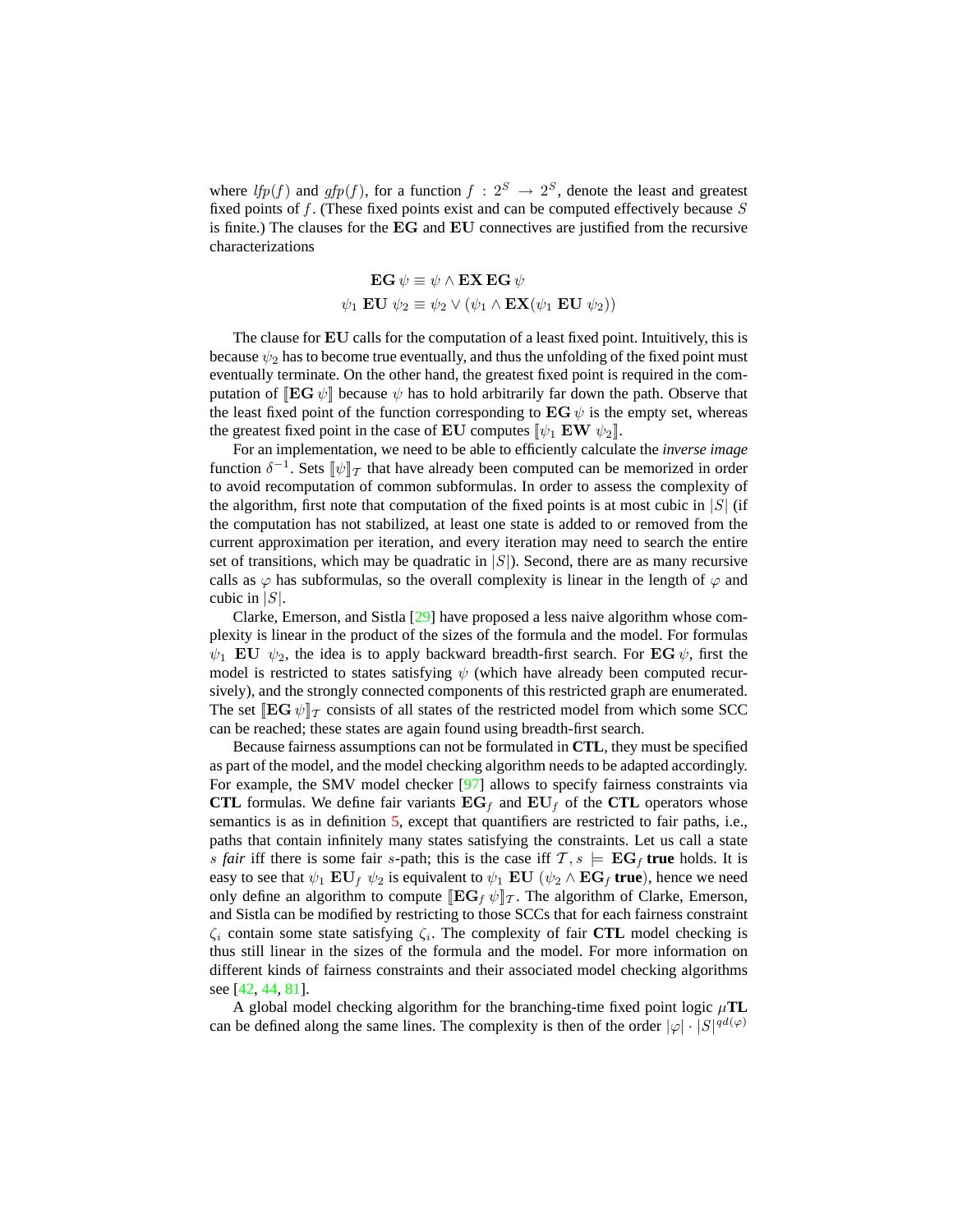where  $qd(\varphi)$  denotes the nesting depth of the fixed point operators in the formula  $\varphi$ . However, Emerson and Lei [\[44](#page-29-6)] observed that the computation of fixed points can be optimized for blocks of fixed point operators of the same type, resulting in a complexity of order  $|\varphi| \cdot |S|^{ad(\varphi)}$  where  $ad(\varphi)$  is the alternation depth of fixed point operators of different type in ϕ. In particular, the complexity of model checking *alternation-free*  $\mu$ **TL** is the same as for **CTL** [\[42](#page-29-5), [32](#page-28-7)].

#### <span id="page-19-0"></span>**4.3 Symbolic model checking**

The ability to analyze systems of relevant size using model checking requires efficient data structures to represent objects such as transition systems and sets of system states. Any finite-state system can be encoded using a set  $\{b_1, \ldots, b_n\}$  of binary variables, just as ordinary data types of programming languages are represented in binary form on a digital computer. Sets of states, for example the set of initial states, can then be represented as propositional formulas over  $\{b_1, \ldots, b_n\}$ , and sets of pairs of states, such as the pairs  $(s, t)$  related by  $\delta$  (for some action) can be represented as propositional formulas over  $\{b_1, \ldots, b_n, b'_1, \ldots, b'_n\}$  where the unprimed variables represent the pre-state  $s$  and the primed variables represent the post-state  $t$ . The size of the representing formula depends on the structure of the represented set rather than on its size: for example, the empty set and the set of all states are represented by **false** and **true**, both of size 1. For this reason, such representations are often called *symbolic*, and model checking algorithms that work on symbolic representations are called *symbolic model checking* techniques [\[20](#page-28-8), [97](#page-32-0)].

*Binary decision diagrams* [\[16](#page-27-3), [18](#page-27-4)] (more precisely, reduced ordered BDDs) are a data structure for the symbolic representation of sets that have become very popular for model checking because they offer the following features:

- **–** Every boolean function has a unique, canonical BDD representation. If sharing of BDD nodes is enforced, equality of two functions can be decided in constant time by checking for pointer equality.
- **–** Boolean operations such as negation, conjunction, implication etc. can be implemented with complexity proportional to the product of the inputs.
- **–** Projection (quantification over one or several boolean variables) is easily implemented; its complexity is exponential in the worst case but tends to be well behaved in practice.

BDDs can be understood as compact representations of ordered decision trees. For example, Fig. [9](#page-20-0) shows a decision tree for the formula

$$
(x_1 \wedge y_1) \vee ((x_1 \vee y_1) \wedge (x_0 \wedge y_0))
$$

which is the characteristic function for the carry bit produced by an addition of the twobit numbers  $x_1x_0$  and  $y_1y_0$ . To find the result for a given input, follow the path labelled with the bit values for each of the inputs. The label of the leaf indicates the value of the function. The tree is ordered because the variables appear in the same order along every branch.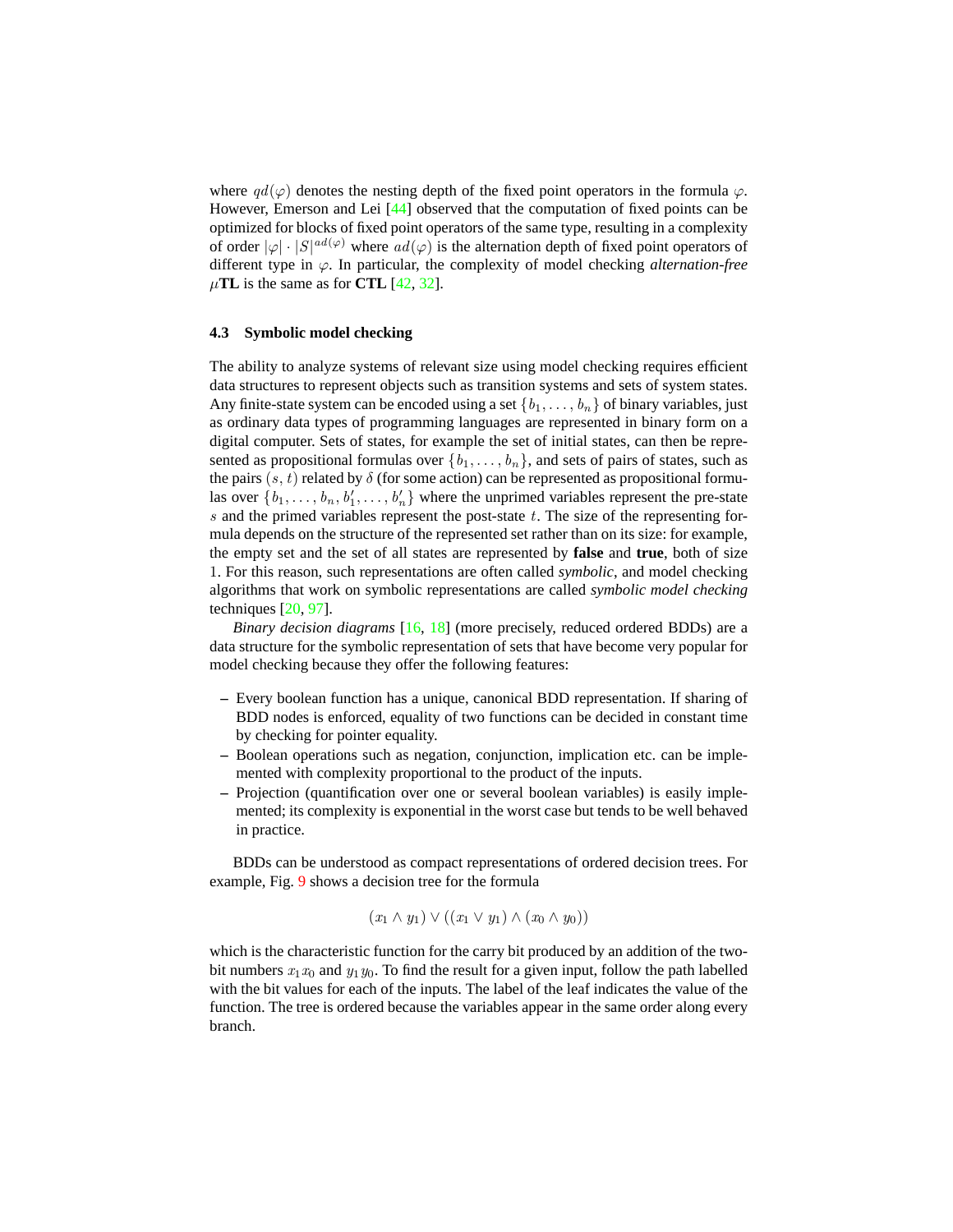

<span id="page-20-0"></span>**Fig. 9.** Ordered decision tree for 2-bit carry.



<span id="page-20-1"></span>**Fig. 10.** BDDs for carry from 2-bit adder.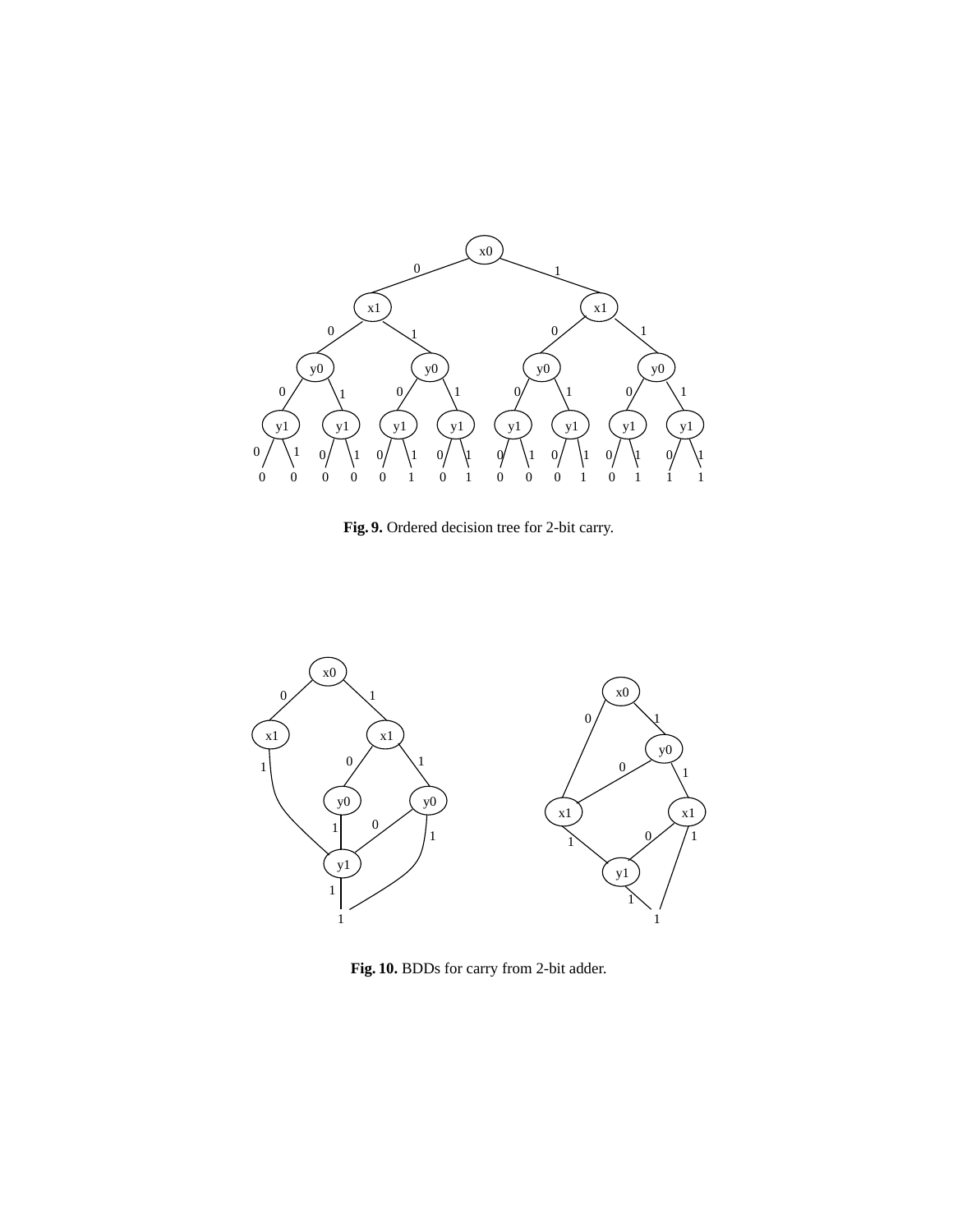The decision tree of Fig. [9](#page-20-0) contains many redundancies. For example, the values of  $y_0$  and  $y_1$  are irrelevant if  $x_0$  and  $x_1$  are both 0. Similarly,  $y_0$  is irrelevant in case  $x_0$ is 0 and  $x_1$  is 1. The redundancies can be removed by combining isomorphic subtrees (producing a directed acyclic graph from the tree) and eliminating nodes with identical subtrees. In our example, we obtain the BDD shown on the left-hand side of Fig. [10](#page-20-1), where the leaf labelled 0 and all edges leading into it have been deleted for clarity. In an actual implementation, all BDD nodes that have been allocated are kept in a hash table indexed by the top variable and the two sub-BDDs, in order to avoid identical BDDs to be created twice. This ensures that two BDDs are functionally equivalent if and only if they are identical.

For a fixed variable ordering the BDD representing any given propositional formula is uniquely determined (and equivalent formulas are represented by the same BDD), but BDD sizes can vary greatly for different variable orderings. For example, the right-hand side of Fig. [10](#page-20-1) shows a BDD for the same formula as before, but with the variable ordering  $x_0, y_0, x_1, y_1$ . When considering the carry for *n*-bit addition, the BDD sizes for the variable ordering  $x_0, \ldots, x_{n-1}, y_0, \ldots, y_{n-1}$  grow exponentially with n, whereas they grow only linearly for the ordering  $x_0, y_0, \ldots, x_{n-1}, y_{n-1}$ . It is usually a good heuristic to group "dependent" variables closely together [\[53](#page-29-7), [47\]](#page-29-8). In general, however, the problem of finding an optimal variable ordering is NP-hard [\[17](#page-27-5)], and existing BDD libraries offer automatic reordering strategies based on steepest-ascent heuristics [[51](#page-29-9), [10](#page-27-6)]. There are also functions (such as multiplication) for which no variable ordering can avoid exponential growth. This is also a problem when representing queues, frequently necessary for the analysis of communication protocols, and special-purpose data structures have been suggested [\[13](#page-27-7), [57](#page-30-7)].

Given two BDDs  $f$  and  $g$  (w.r.t. some fixed variable ordering) the BDD that corresponds to Boolean combinations such as  $f \wedge g$ ,  $f \vee g$  etc. can be constructed as follows:

- **–** If f and g are both terminal BDDs (0 or 1), return the terminal BDD for the result of applying the operation.
- **–** Otherwise, let v be the smaller of the variables at the root of f and g. Recursively apply the operation to the sub-BDDs that correspond to  $v$  being 0 and 1 (often called the "co-factors" of f and g for variable v). The results  $l$  and  $r$  correspond to the left- and right-hand branches of the result BDD. If  $l = r$ , return l, otherwise return a BDD with top variable  $v$  and children  $l$  and  $r$ .

When recursive calls to this "apply" function are memorized in a hash table, the number of subproblems to be solved is at most the number of pairs of nodes in f and q. Assuming perfect hashing, the complexity is therefore linear in the product of the sizes of  $f$  and  $g$ .

Observing that existential quantification over propositional variables can be computed as

$$
(\exists v : f) \equiv f|_{v=0} \vee f|_{v=1}
$$

the computation of a BDD corresponding to the quantified formula can be reduced to calculating co-factors and disjunction, and in fact quantification over a set of variables can be performed in a single pass over the BDD.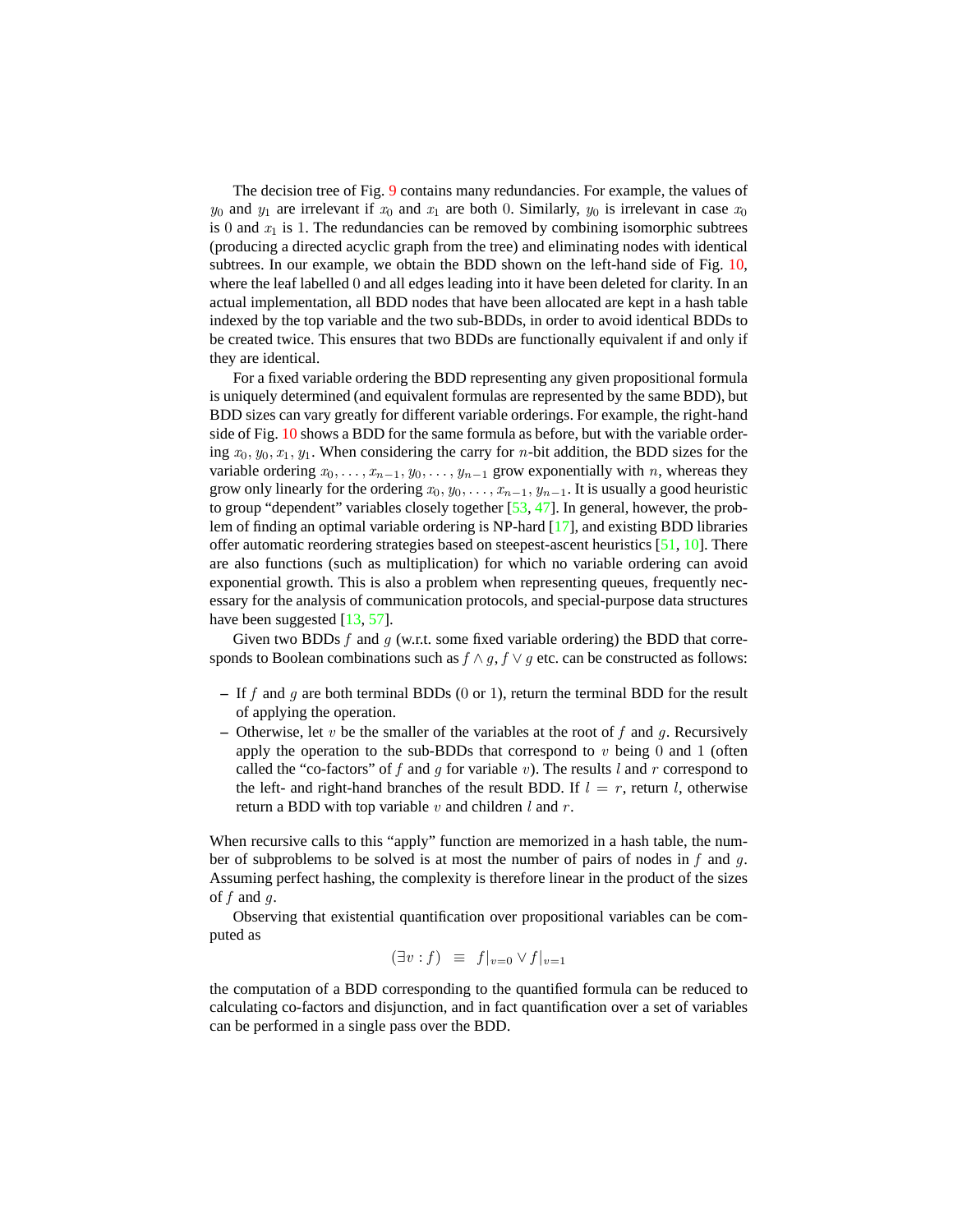*Symbolic* **CTL** *model checking.* The naive **CTL** model checking algorithm of section [4.2](#page-17-0) is straightforward to implement based on a BDD representation of the transition system T. It computes BDDs for the sets  $[\![\psi]\!]_T$ ; in particular, the inverse image  $\delta^{-1}(X)$ of a set  $X$  that is represented as a BDD is computed as the BDD

$$
\exists b'_1,\ldots,b'_n:\delta\wedge X'
$$

where X' is a copy of X in which all variables have been primed, and  $b'_1, \ldots, b'_n$  are all the primed variables. Naive computation of fixed points is also very simple using BDDs because equality of BDDs can be decided in constant time.

It is interesting to compare the complexity of this BDD-based algorithm with that of explicit-state **CTL** model checking: Because the representation of the transition relation using BDDs can be exponentially more succinct than an explicit enumeration, the symbolic algorithm has exponential worst-case complexity in terms of the BDD sizes for the transition relation. First, the number of iterations required for the calculation of the fixed points may be exponential in the number of the input variables, and secondly, the computation of the inverse image may produce BDDs exponential in the size of their inputs. In practice, however, the number of iterations required for stabilization is often quite small, and the inverse image operation is well-behaved. This holds especially for hardware verification problems of "regular" structure and with short data paths. (A precise definition of "regular" is, however, very difficult.) For this class of problems, symbolic model checking has been successfully applied to the analysis of systems with  $10^{100}$  states and more [[30\]](#page-28-9). The main problem is then to find a variable ordering that yields a small representation of the transition system.

*Symbolic model checking for other logics.* The approach used for symbolic **CTL** model checking extends basically unchanged for propositional  $\mu$ **TL**. An extension for the richer *relational*  $\mu$ -*calculus* [\[105](#page-32-11)] has been described by Burch et al. [[20\]](#page-28-8) and implemented in the model checker  $\mu$ cke [[12\]](#page-27-8).

Symbolic model checking for **PTL** has been considered in [[24,](#page-28-10) [112\]](#page-32-12). The basic idea is to represent each formula in  $\mathcal{C}(\varphi)$  by a boolean variable and to define the transition relation and acceptance condition of  $\mathcal{B}_{\neg \varphi}$  in terms of these variables rather than constructing the automaton explicitly.

*Bounded model checking.* Although symbolic model checking has traditionally been associated with BDDs, other representations of boolean functions have also attracted interest. A recent example is the *bounded model checking* technique described in [[11\]](#page-27-9). It relies on the observation that state sequences of fixed length, say  $k$ , can be represented using  $k$  copies of the variables used to represent a single state. The set of fixed-length sequences that represent terminating or looping runs of a given finite-state transition system  $T$  can therefore be encoded by formulas of (non-temporal) propositional logic, as well as the semantics of **PTL** formulas  $\varphi$  over such sequences. For any given length k, the existence of a state sequence of length k that represents a run of T satisfying  $\varphi$ can thus be reduced to the satisfiability of a certain propositional formula, which can be decided using efficient algorithms such as Stålmarck's algorithm  $[115]$  $[115]$  or SATO  $[130]$  $[130]$ . On the other hand, the *small model property* of **PTL** (which follows from the tableau-based decision procedure discussed in section [3.4\)](#page-13-0) implies that there is a run of  $\mathcal T$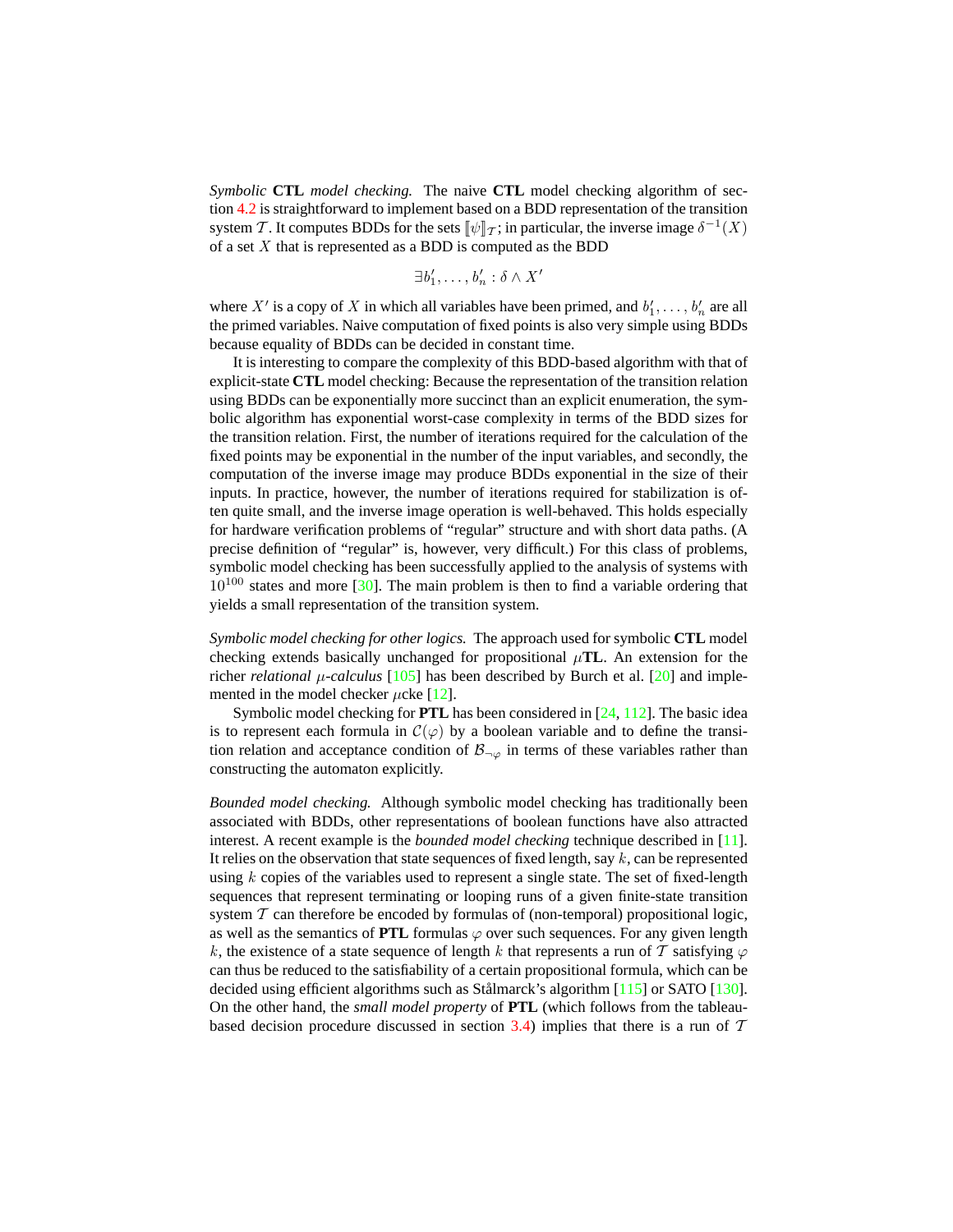

<span id="page-23-1"></span>**Fig. 11.** Transition systems for two processes.

satisfying  $\varphi$  if and only if there is some such run that can be represented by a sequence of length at most  $|S| \cdot 2^{|\varphi|}$ . A model checking algorithm is therefore obtained by enumerating all finite executions up to this bound.

#### <span id="page-23-0"></span>**4.4 Partial-order Reductions**

Whereas symbolic model checking derives its power from efficient data structures for the representation and manipulation of large sets of sufficiently regular structure, algorithms based on explicit state enumeration can be improved if only a fraction of the reachable pairs need to be explored. This idea has been applied most successfully in the case of asynchronous systems that are composed of concurrent processes with relatively little interaction. The full transition system has as its runs all possible interleavings of the actions of the individual processes. For many properties, however, the relative order of concurrent actions is irrelevant, and it suffices to consider only a few sequentializations. More sophisticated models than simple interleaving-based representations have been considered in concurrency theory. In particular, *Mazurkiewicz traces* model runs as partial orders of events. Reduction techniques that take advantage of the commutativity of actions are therefore often called *partial-order reductions*, although the analogy to Mazurkiewicz traces is usually rather superficial.

The main problem in the design of a practical algorithm is to detect when two actions commute, given only the "local" knowledge available at a given system state. For example, consider the transition systems for two processes represented in Fig. [11.](#page-23-1) The left-hand process has a choice between executing actions  $A$  and  $C$ , whereas the righthand process must perform action B before action  $C$ . Assuming that processes synchronize on common actions, action C is disabled at the global state  $(s_0, t_0)$ , whereas A, B, and D could be performed. Moreover, all these actions commute at state  $(s_0, t_0)$ . In particular, A and B can be executed in either order, resulting in the global state  $(s_1, t_1)$ . However, it would be an error to conclude that only the successors of state  $(s_0, t_0)$  with respect to action A need be considered, because action C can then never be taken. The lesson is that actions that are currently disabled must nevertheless be taken into account when constructing a reduced state space.

There is also a danger of prematurely stopping the state exploration because actions are delayed forever along a loop. For an extreme example, consider again the transition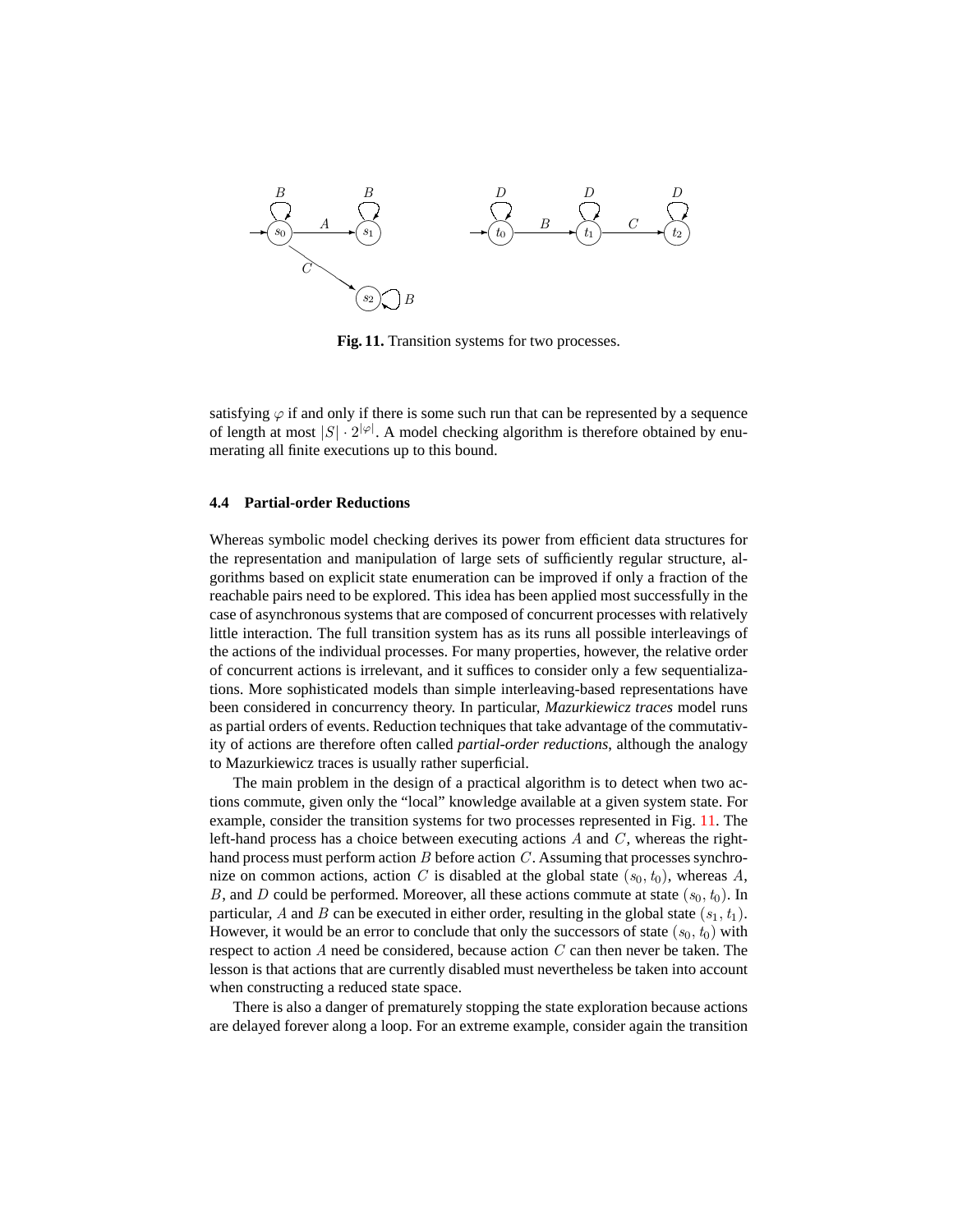systems of Fig. [11](#page-23-1) at the global state  $(s_0, t_0)$ . The local action D of the right-hand process is certainly independent of all other actions. The only successor with respect to that action is again state  $(s_0, t_0)$ . A naive modification of the model checking algorithm of Fig. [8](#page-16-0) would stop generating further states at that point, which is obviously inadequate.

Partial-order reduction algorithms [\[123](#page-33-11), [58,](#page-30-8) [67](#page-30-9), [48,](#page-29-10) [108\]](#page-32-14) differ in how these problems are dealt with in order to arrive at a reasonably efficient algorithm that is adequate for the given task. The general idea is to approximate the semantic notion of commutativity of actions using syntactic criteria. For example, for a language based on shared variables, two actions of different processes are certainly independent if they do not update the same variable. For message passing communication, send and receive operations over the same channel are independent at those states where the channel is neither empty nor full. Second, the formula  $\varphi$  being analysed must be taken into account: call an action A *visible* for  $\varphi$  if A may change the value of a variable that occurs in  $\varphi$ . Holzmann and Peled [[67\]](#page-30-9) define an action to be *safe* if it is not visible and if it is provably independent (with the help of syntactic criteria) of all actions of different processes, even if these actions are currently disabled. The depth-first search algorithm shown in figure [8](#page-16-0) can then be modified so that only successor states are considered for some process that can only perform safe actions at the current state. Consideration of the actions of other processes is thus delayed. However, the delayed actions must be considered before a loop is completed. This rather simple heuristic can already lead to substantial savings and carries almost no overhead because the set of safe actions can be determined statically.

More elaborate reduction techniques are considered, for example, in [\[58](#page-30-8), [107](#page-32-15), [124\]](#page-33-0). There is always a tradeoff between the potential effectiveness of a reduction method and the overhead involved in computing a sufficient set of actions that must be explored at a given state. Moreover, the effectiveness of partial-order reductions in general depends on the structure of the system: while they are useless for tightly synchronized systems, they may dramatically reduce the numbers of states and transitions explored during model checking for loosely coupled, asynchronous systems.

## <span id="page-24-0"></span>**5 Further topics**

We conclude this survey with brief references to some more advanced topics in the context of model checking. Several of these issues are addressed in detail in other contributions to this volume.

*Abstraction.* Although techniques such as symbolic model checking and partial-order reduction attempt to battle the infamous state explosion problem, the size of systems that can be analysed using model checking remains relatively limited: even astronomical numbers such as  $10^{100}$  states are generated by systems with a few hundred bits, which is a far cry from realistic hardware or software systems. Model checking must therefore be performed on rather abstract models. It is often advocated that model checking be applied to high-level designs during the early stages of system development because the payoff of finding bugs at that level is high whereas the costs are low.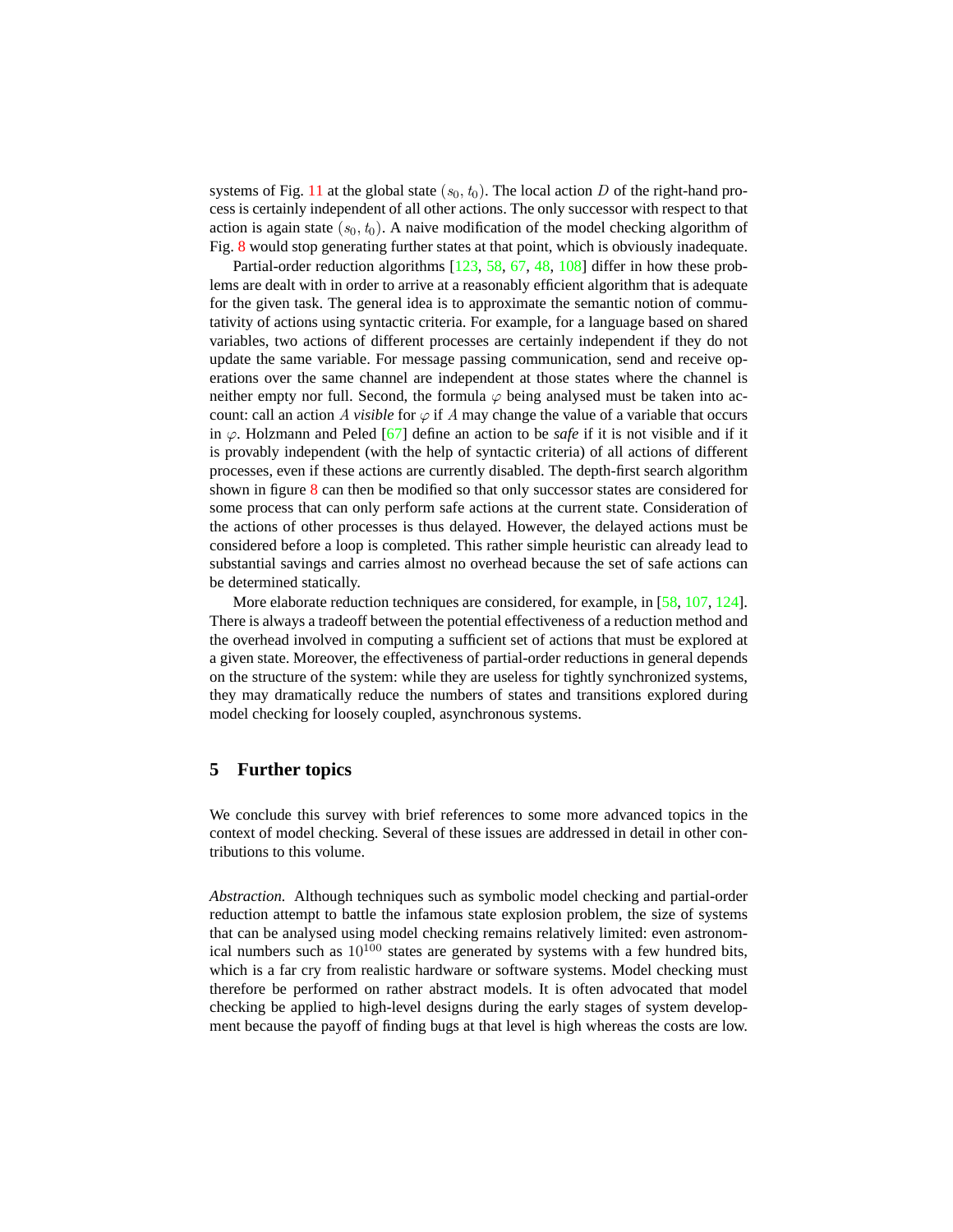For example, Lilius and Paltor [\[88](#page-31-13)] describe a tool for model checking UML state machine diagrams [[14\]](#page-27-10), and model checking of system specifications of similar degrees of abstraction has been considered in [\[5](#page-27-11), [52](#page-29-11)].

When the analysis of big models cannot be avoided, it is rarely necessary to consider them in full detail in order to verify or falsify some given property. This idea can be formalized as an abstraction function (or relation) that induces some abstract system model such that the property holds of the original, "concrete" model if it can be proven for the abstract model. (Dually, abstractions can be set up such that failure of the property in the abstract model implies failure in the concrete model.) In general, the appropriate abstraction relation depends on the application and has to be defined by the user. Abstraction-based approaches are therefore not entirely automatic "push-button" methods in the same way that standard model checking is. Given a concrete model and an abstraction relation, one can either attempt to construct the abstract model using techniques of abstract interpretation [[35\]](#page-28-11) or verify the correctness of a proposed abstract model using theorem proving. There is a large body of literature on abstraction techniques, including [[26,](#page-28-12) [37,](#page-28-13) [89,](#page-31-14) [90,](#page-31-15) [99\]](#page-32-16).

A particularly attractive way of presenting abstractions is in the form of *predicate abstractions* where predicates of interest at the concrete level are mapped to Boolean variables at the abstract level. The abstract models can then be presented as *verification diagrams*, which are intuitively meaningful to system designers and can be used to (interactively) verify systems of arbitrary complexity [[39,](#page-29-12) [92](#page-31-16), [113](#page-32-17), [75](#page-30-10), [22](#page-28-14)].

For restricted classes of systems, it may be possible to apply fixed abstraction mappings (an example is provided by parameterized systems with simple communication patterns [[9\]](#page-27-12)) and thus obtain completely automatic methods. Valmari, in his contribution to this volume, also considers a fixed notion of abstraction that is amenable to full automation.

*Symmetry reductions.* Informal correctness arguments are often simplified by appealing to some form of symmetry in the system. For examples, components may be replicated in a regular manner, or data may be processed such that permuting individual values does not affect the overall behavior. More formally, a transition system  $T$  is said to be invariant under a permutation  $\pi$  of its states and actions if  $(s, A, t) \in \delta$  iff  $(\pi(s), \pi(A), \pi(t)) \in \delta$  and  $s \in I$  iff  $\pi(s) \in I$  holds for all states s, t and all actions A.  $\mathcal T$  is invariant under a group  $G$  of permutations if it is invariant under every permutation in the group. Such a group  $G$  induces an equivalence relation on the set of states defined by  $s \sim t$  iff  $t = \pi(s)$  for some  $\pi \in G$ . Provided the properties are also insensitive to the permutations in G, one can check the quotient of T under  $\sim$  and obtain a system that can be much smaller  $[116, 23, 70, 71]$  $[116, 23, 70, 71]$  $[116, 23, 70, 71]$  $[116, 23, 70, 71]$  $[116, 23, 70, 71]$  $[116, 23, 70, 71]$  $[116, 23, 70, 71]$ .

*Infinite-state systems.* The extension of model checking techniques to infinite-state systems with sufficiently regular state spaces has been an area of active research in recent years [[21,](#page-28-16) [49](#page-29-13), [50](#page-29-14), [100](#page-32-18)]. See Esparza's contribution to this volume for more details.

*Parameterized systems.* One is often interested in the properties of a family of finitestate systems that differ in some parameter such as the number of processes. Although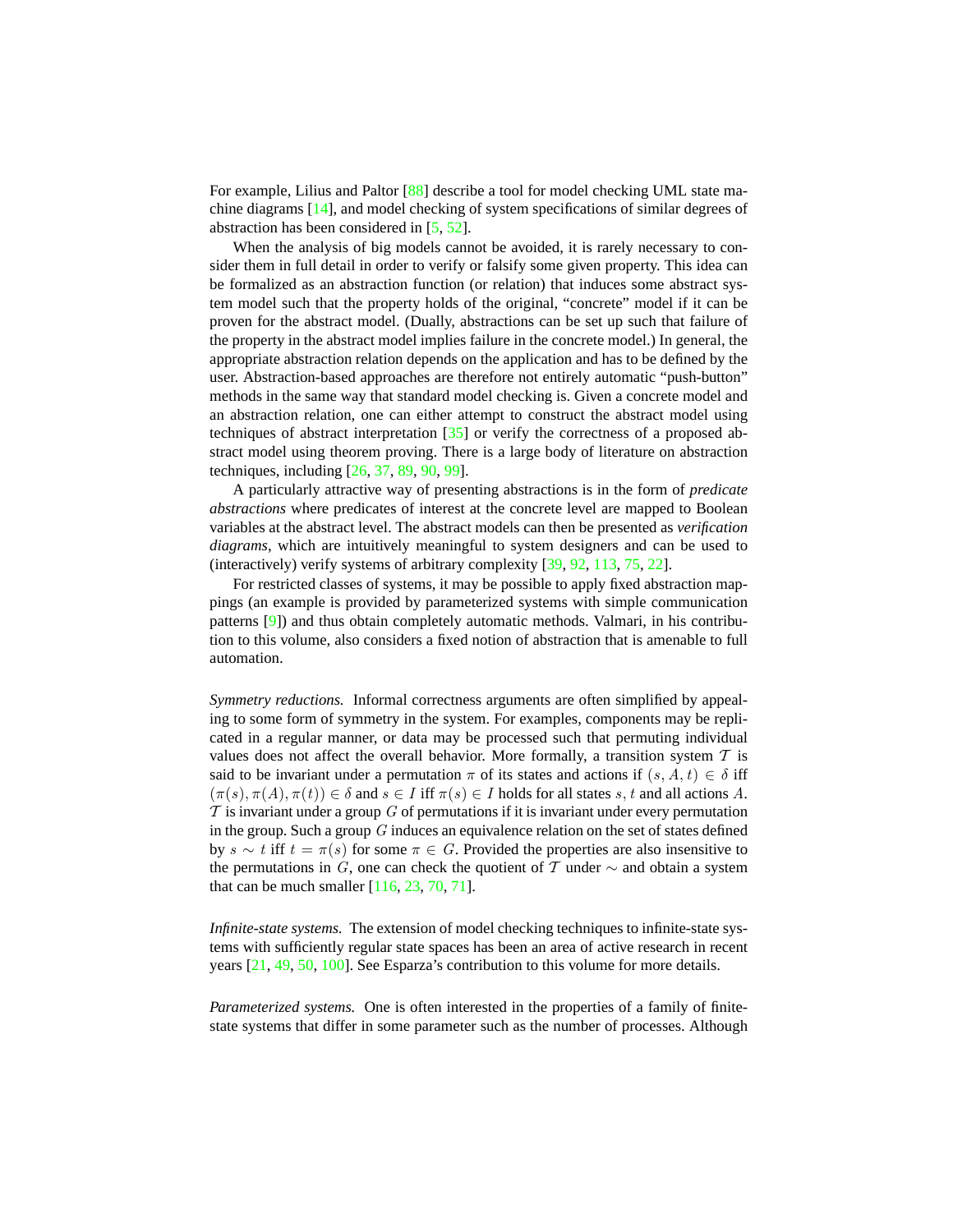individual members of the family can be analyzed using standard model checking techniques, the verification of the entire family requires additional considerations. A natural idea is to perform standard model checking for fixed parameter values and then establish correctness for arbitrary parameter values by induction. In some cases, even the induction step can be justified by model checking. For example, Browne et al. [\[15](#page-27-13)] suggest to model check a two-process system, and to establish a bisimulation relation between two-process and n-process systems, ensuring that formulas expressed in a suitable logic cannot distinguish between them. This approach has been extended in [[83,](#page-31-17) [127\]](#page-33-13) by using a finite-state process I that acts as an invariant in that the composition of I with another process is again bisimilar to I. Because both I and the individual processes are finite-state, this can be accomplished using (a variation of) standard model checking. Related techniques are described in [[46,](#page-29-15) [55\]](#page-29-16).

*Compositional verification.* The effects of state explosion can be mitigated when the overall verification effort can be subdivided by considering the components of a complex system one at a time. As in the case of abstraction, compositional reasoning normally requires additional input from the user who must specify appropriate properties to be verified of the individual components. The main problem is that components cannot necessarily be expected to function correctly in arbitrary environments, because their design relies on properties of the system the components are expected to be part of. Thus, corresponding assumptions have to be introduced in the statement of the components' correctness properties. Early work on compositional verification [[8,](#page-27-14) [109](#page-32-19)] required components to form a hierarchy with respect to their dependency. In general, however, every component is part of every other component's environment, and circular dependencies among components are to be expected. More recently, different formulations of assumption-commitment specifications have been studied [\[1](#page-26-0), [33](#page-28-17), [96\]](#page-32-20) that can accomodate circular dependencies, based on a form of computational induction. A collection of papers on compositional methods for specification and verification is contained in [\[40](#page-29-17)]. Model checking algorithms for modular verification are described, among others, in [\[59](#page-30-13), [73](#page-30-14), [72](#page-30-15)].

*Real-time systems.* Whereas temporal logics such as **PTL** and **CTL** only formalize the relative ordering of states and events, many systems require assertions about quantitative aspects of time, and adequate formal models such as timed automata [[2](#page-27-15)] or timed transition systems [[62\]](#page-30-16) and logics [[4\]](#page-27-16) have been proposed. Algorithms for the reachability and model checking problems for such models include [\[3](#page-27-17), [63,](#page-30-17) [64](#page-30-18)]. In general, the complexity for the verification of real-time and hybrid systems is much higher than for untimed systems, and tools such as KRONOS [\[129](#page-33-14)], UPPAAL [\[86](#page-31-18)] or HYTECH [\[61](#page-30-19)] are restricted to relatively small systems. See the contribution by Larsen and Pettersson to this volume for a more comprehensive presentation of the state of the art in model checking techniques for real-time systems.

## **References**

<span id="page-26-0"></span>[1] Martín Abadi and Leslie Lamport. Conjoining specifications. *ACM Transactions on Programming Languages and Systems*, 17(3):507–534, May 1995.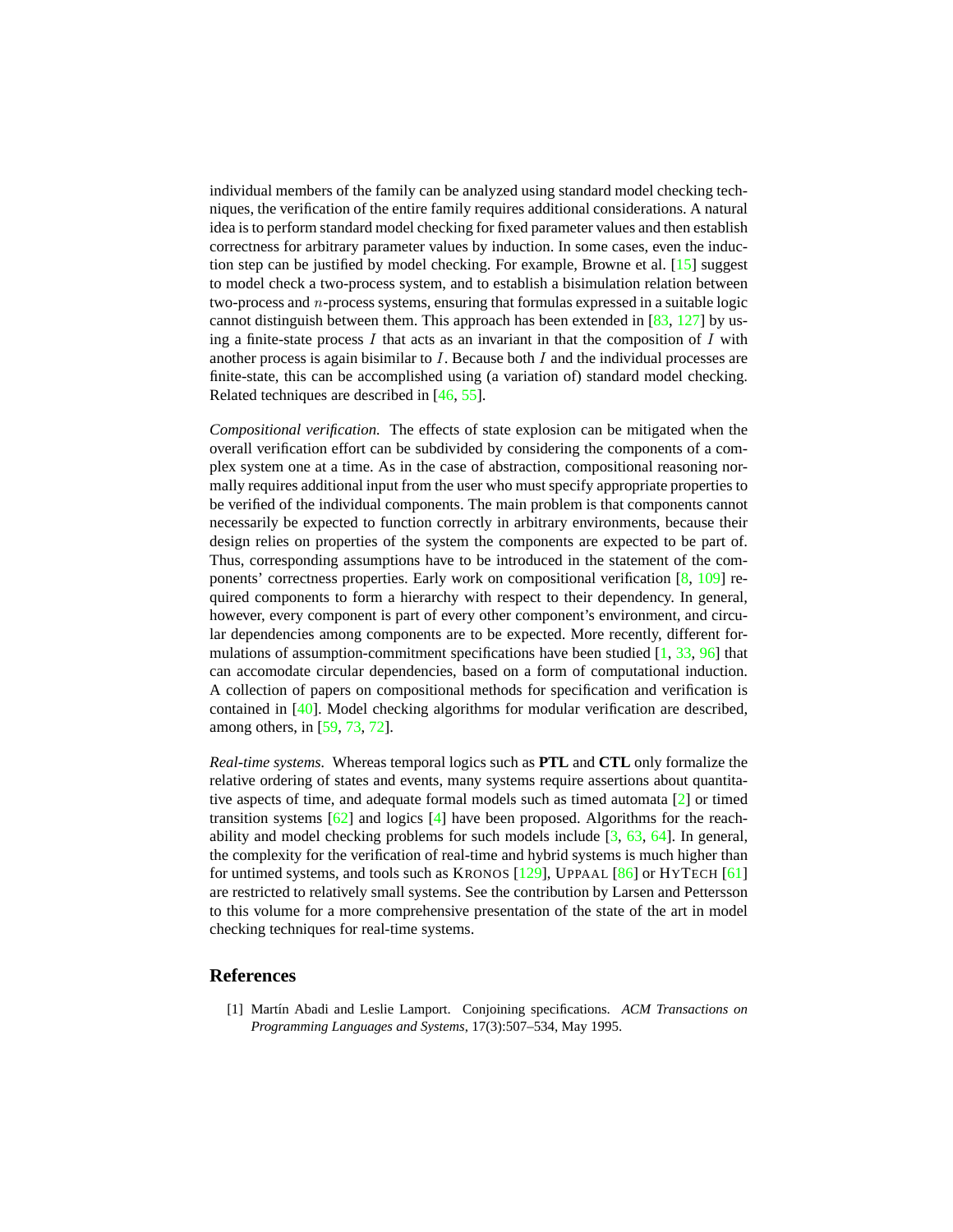- <span id="page-27-15"></span>[2] R. Alur. Timed automata. In *Verification of Digital and Hybrid Systems*, NATO ASI Series. Springer-Verlag, 1998.
- <span id="page-27-17"></span>[3] R. Alur, C. Courcoubetis, and D. Dill. Model-checking for real-time systems. In *5th Ann. IEEE Symp. on Logics in Computer Science*, pages 414–425. IEEE Press, 1990.
- <span id="page-27-16"></span>[4] R. Alur and T. A. Henzinger. Logics and models of real time: a survey. In *Real Time: Theory in Practice*, volume 600 of *Lecture Notes in Computer Science*, pages 74–106. Springer-Verlag, 1992.
- <span id="page-27-11"></span>[5] R. Alur, G. J. Holzmann, and D. Peled. An analyzer for message sequence charts. In B. Steffen and T. Margaria, editors, *Tools and Constructions for the Analysis of Systems (TACAS'96)*, volume 1055 of *Lecture Notes in Computer Science*, pages 35–48, Passau, Germany, 1996. Springer-Verlag. See also http://cm.bell-labs.com/cm/cs/what/ ubet/index.html.
- <span id="page-27-0"></span>[6] Rajeev Alur, Thomas A. Henzinger, and Orna Kupferman. Alternating-time temporal logic. In *38th IEEE Symposium on Foundations of Computer Science*, pages 100–109. IEEE Press, October 1997.
- <span id="page-27-2"></span>[7] A. Anuchitanukul. *Synthesis of Reactive Programs*. PhD thesis, Stanford University, 1995.
- <span id="page-27-14"></span>[8] H. Barringer, R. Kuiper, and A. Pnueli. Now you may compose temporal logic specifications. In *16th ACM Symp. on Theory of Computing*, pages 51–63. ACM Press, 1984.
- <span id="page-27-12"></span>[9] K. Baukus, S. Bensalem, Y. Lakhnech, and K. Stahl. Abstracting WS1S systems to verify parameterized networks. In S. Graf and M. Schwartzbach, editors, *Tools and Algorithms for the Construction and Analysis of Systems (TACAS 2000)*, volume 1785 of *Lecture Notes in Computer Science*, pages 188–203. Springer-Verlag, 2000.
- <span id="page-27-6"></span>[10] J. Bern, C. Meinel, and A. Slobodová. Global rebuilding of BDDs – avoiding the memory requirement maxima. In P. Wolper, editor, *7th Workshop on Computer Aided Verification (CAV'95)*, volume 939 of *Lecture Notes in Computer Science*, pages 4–15. Springer-Verlag, 1995.
- <span id="page-27-9"></span>[11] A. Biere, A. Cimatti, M. Fujita, and Y. Zhu. Symbolic model checking using SAT procedures instead of BDDs. In *36th ACM/IEEE Design Automation Conference (DAC'99)*, 1999.
- <span id="page-27-8"></span>[12] Armin Biere. *Effiziente Modellprufung des ¨* µ*-Kalkuls mit bin ¨ aren Entscheidungsdiagram- ¨ men*. PhD thesis, Univ. Karlsruhe, Germany, 1997.
- <span id="page-27-7"></span>[13] B. Boigelot and P. Godefroid. Symbolic verification of communication protocols with infinite state spaces using QDDs. In R. Alur and T. Henzinger, editors, *8th Workshop on Computer-Aided Verification (CAV'96)*, volume 1102 of *Lecture Notes in Computer Science*, pages 1–12. Springer-Verlag, 1996.
- <span id="page-27-10"></span>[14] G. Booch, J. Rumbaugh, and I. Jacobson. *Unified Modelling Language: User Guide*. Addison Wesley, 1999.
- <span id="page-27-13"></span>[15] M. C. Browne, E. M. Clarke, and O. Grumberg. Reasoning about networks with many identical finite-state processes. *Information and Computation*, 81:13–31, 1989.
- <span id="page-27-3"></span>[16] R. E. Bryant. Graph-based algorithms for boolean function manipulation. *IEEE Transactions on Computers*, C-35(8):677–691, 1986.
- <span id="page-27-5"></span>[17] R. E. Bryant. On the complexity of VLSI implementations and graph representations of boolean functions with application to integer multiplication. *IEEE Trans. on Computers*, 40(2):205–213, 1991.
- <span id="page-27-4"></span>[18] R. E. Bryant. Symbolic boolean manipulations with ordered binary decision diagrams. *ACM Computing Surveys*, 24(3):293–317, 1992.
- <span id="page-27-1"></span>[19] J. R. Büchi. On a decision method in restricted second-order arithmetics. In *International Congress on Logic, Method and Philosophy of Science*, pages 1–12. Stanford University Press, 1962.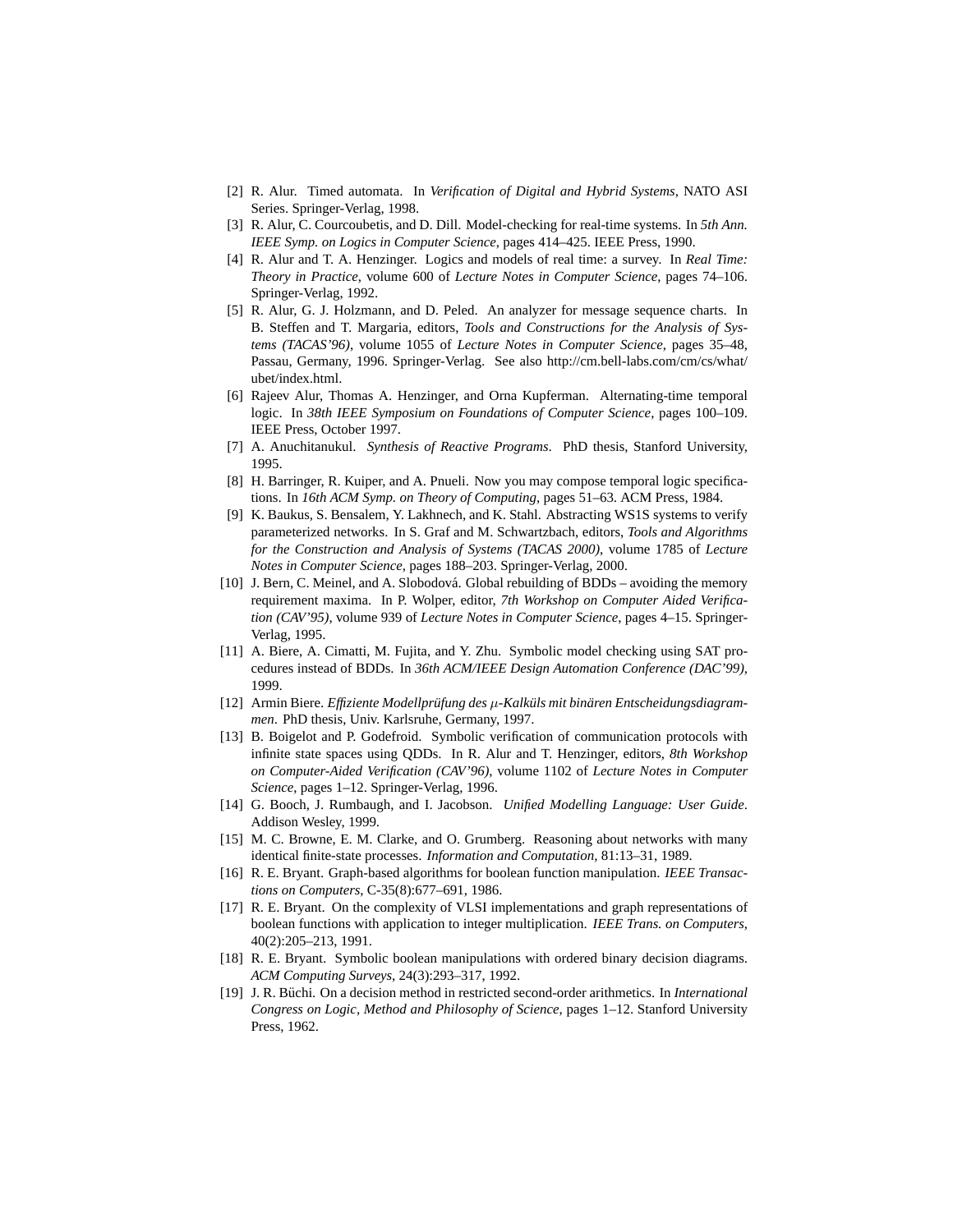- <span id="page-28-8"></span>[20] J. R. Burch, E. M. Clarke, K. L. McMillan, D. Dill, and L. J. Hwang. Symbolic model checking: 10<sup>20</sup> states and beyond. *Information and Computation*, 98(2):142–170, 1992.
- <span id="page-28-16"></span>[21] O. Burkart and J. Esparza. More infinite results. *Electronic Notes in Theoretical Computer Science*, 6, 1997. http://www.elsevier.nl/locate/entcs/volume6.html.
- <span id="page-28-14"></span>[22] Dominique Cansell, Dominique Mery, and Stephan Merz. Predicate diagrams for the veri- ´ fication of reactive systems. In *2nd Intl. Conf. on Integrated Formal Methods (IFM 2000)*, Lecture Notes in Computer Science, Dagstuhl, Germany, November 2000. Springer-Verlag. To appear.
- <span id="page-28-15"></span>[23] E. M. Clarke, T. Filkorn, and S. Jha. Exploiting symmetry in temporal logic model checking. In C. Courcoubetis, editor, *5th Workshop on Computer-Aided Verification (CAV'93)*, volume 697 of *Lecture Notes in Computer Science*, Elounda, Crete, 1993. Springer-Verlag.
- <span id="page-28-10"></span>[24] E. M. Clarke, O. Grumberg, and K. Hamaguchi. Another look at LTL model checking. *Formal Methods in System Design*, 10:47–71, 1997.
- <span id="page-28-2"></span>[25] Edmund M. Clarke and E. Allen Emerson. Synthesis of synchronization skeletons for branching time temporal logic. In *Workshop on Logic of Programs*, volume 131 of *Lecture Notes in Computer Science*, Yorktown Heights, N.Y., 1981. Springer-Verlag.
- <span id="page-28-12"></span>[26] Edmund M. Clarke, Orna Grumberg, and David E. Long. Model checking and abstraction. *ACM Transactions on Programming Languages and Systems*, 16(5):1512–1542, September 1994.
- <span id="page-28-0"></span>[27] Edmund M. Clarke, Orna Grumberg, and Doron Peled. *Model Checking*. MIT Press, Cambridge, MA, 1999.
- <span id="page-28-1"></span>[28] Edmund M. Clarke and Holger Schlingloff. Model checking. In A. Voronkov, editor, *Handbook of Automated Deduction*. Elsevier, 2000. To appear.
- <span id="page-28-6"></span>[29] E.M. Clarke, E.A. Emerson, and A.P. Sistla. Automatic verification of finite-state concurrent systems using temporal logic specifications. *ACM Transactions on Programming Languages and Systems*, 8(2):244–263, 1986.
- <span id="page-28-9"></span>[30] E.M. Clarke, O. Grumberg, H. Hiraishi, S. Jha, D.E. Long, K.L. McMillan, and L.A. Ness. Verification of the Futurebus+ cache coherence protocol. In D. Agnew, L. Claesen, and R. Camposano, editors, *IFIP Conference on Computer Hardware Description Languages and their Applications*, pages 5–20, Ottawa, Canada, 1993. Elsevier Science Publishers B.V.
- <span id="page-28-4"></span>[31] R. Cleaveland and S. Sims. Generic tools for verifying concurrent systems. *Science of Computer Programming*, 2000. See also http://www.cs.sunysb.edu/˜cwb/.
- <span id="page-28-7"></span>[32] R. Cleaveland and B. Steffen. A linear-time model-checking algorithm for the alternationfree modal µ-calculus. *Formal Methods in System Design*, 2:121–147, 1993.
- <span id="page-28-17"></span>[33] P. Collette. An explanatory presentation of composition rules for assumption-commitment specifications. *Information Processing Letters*, 50(1):31–35, 1994.
- <span id="page-28-5"></span>[34] C. Courcoubetis, M. Vardi, P. Wolper, and M. Yannakakis. Memory-efficient algorithms for the verification of temporal properties. *Formal methods in system design*, 1:275–288, 1992.
- <span id="page-28-11"></span>[35] Patrick Cousot and Radhia Cousot. Abstract interpretation: A unified lattice model for static analysis of programs by construction or approximation of fixpoints. In *4th ACM Symposium on Principles of Programming Languages*, pages 238–252, Los Angeles, California, 1977. ACM Press.
- <span id="page-28-3"></span>[36] J.-M. Couvreur. On-the-fly verification of linear temporal logic. In J.M. Wing, J. Woodcock, and J. Davies, editors, *FM'99 – Formal Methods*, volume 1708 of *Lecture Notes in Computer Science*, pages 253–271, Toulouse, France, 1999. Springer-Verlag.
- <span id="page-28-13"></span>[37] Dennis Dams, Orna Grumberg, and Rob Gerth. Abstract interpretation of reactive systems: Abstractions preserving ∀CTL\*, ∃CTL\* and CTL\*. In Ernst-Rüdiger Olderog, ed-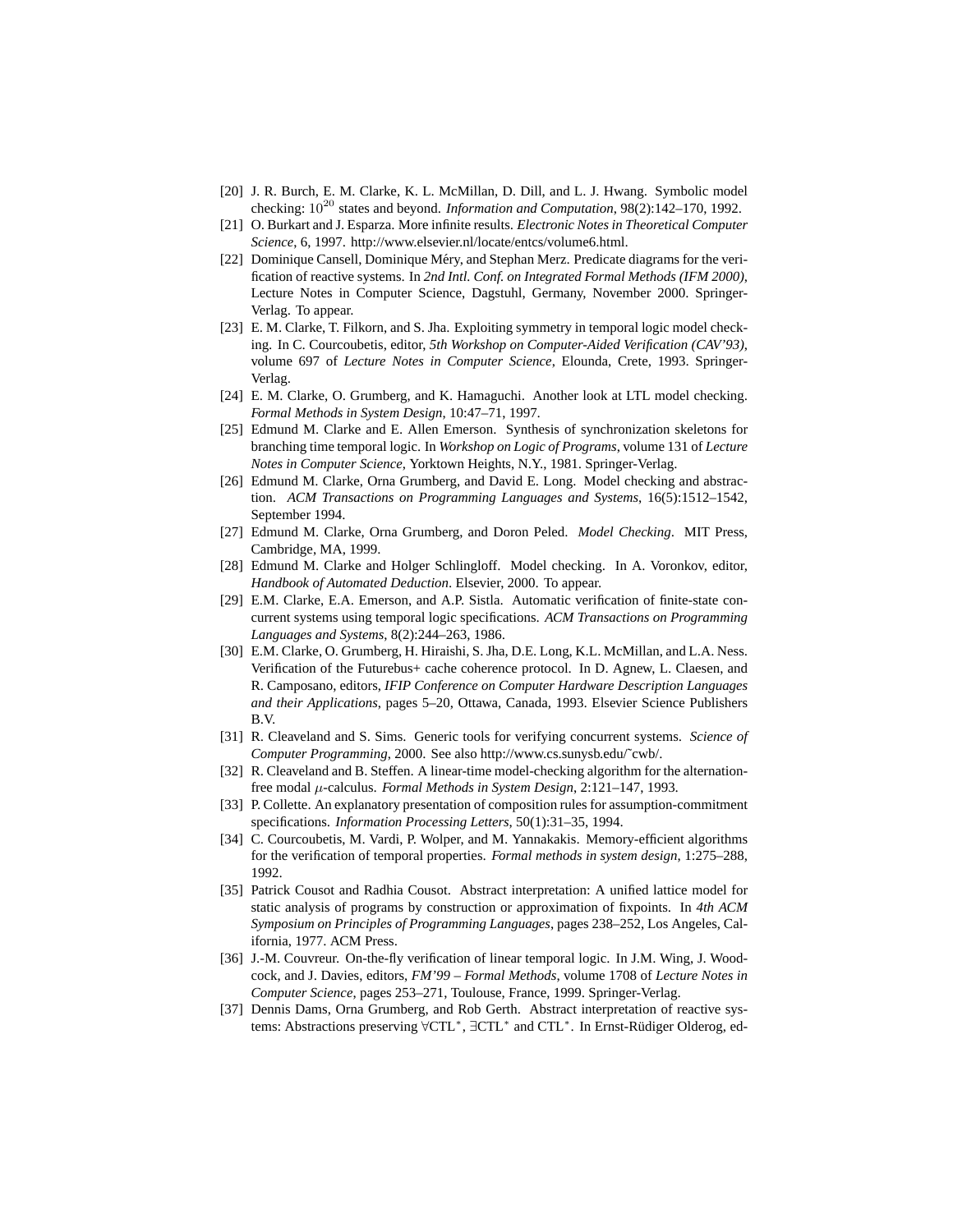itor, *Programming Concepts, Methods, and Calculi (PROCOMET '94)*, pages 561–581, Amsterdam, 1994. North Holland/Elsevier.

- <span id="page-29-3"></span>[38] M. Daniele, F. Giunchiglia, and M. Vardi. Improved automata generation for linear temporal logic. In *Computer Aided Verification (CAV'99)*, volume 1633 of *Lecture Notes in Computer Science*, pages 249–260, Trento, Italy, 1999. Springer-Verlag.
- <span id="page-29-12"></span>[39] Luca de Alfaro, Zohar Manna, Henny B. Sipma, and Tomas Uribe. Visual verification of ´ reactive systems. In Ed Brinksma, editor, *Tools and Algorithms for the Construction and Analysis of Systems (TACAS'97)*, volume 1217 of *Lecture Notes in Computer Science*, pages 334–350. Springer-Verlag, 1997.
- <span id="page-29-17"></span>[40] W.-P. de Roever, H. Langmaack, and A. Pnueli, editors. *Compositionality: The Significant Difference*, volume 1536 of *Lecture Notes in Computer Science*. Springer-Verlag, 1998.
- <span id="page-29-1"></span>[41] E. A. Emerson and J. Y. Halpern. "sometimes" and "not never" revisited: on branching time vs. linear time. *Journal of the ACM*, 33:151–178, 1986.
- <span id="page-29-5"></span>[42] E. A. Emerson, C. S. Jutla, and A. P. Sistla. On model checking for fragments of µ-calculus. In C. Courcoubetis, editor, *5th Workshop on Computer-Aided Verification (CAV'93)*, volume 697 of *Lecture Notes in Computer Science*. Springer-Verlag, 1993.
- <span id="page-29-2"></span>[43] E. A. Emerson and C. L. Lei. Modalities for model checking: Branching time strikes back. In *12th Symp. on Principles of Programming Languages (POPL'85)*, New Orleans, 1985. ACM Press.
- <span id="page-29-6"></span>[44] E. A. Emerson and C. L. Lei. Efficient model checking in fragments of the propositional µ-calculus. In *1st Symp. on Logic in Computer Science*, Boston, Mass., 1986. IEEE Press.
- <span id="page-29-0"></span>[45] E. Allen Emerson. *Handbook of theoretical computer science*, chapter Temporal and modal logic, pages 997–1071. Elsevier Science Publishers B.V., 1990.
- <span id="page-29-15"></span>[46] E. Allen Emerson and Kedar S. Namjoshi. Automatic verification of parameterized synchronous systems. In R. Alur and T. Henzinger, editors, *8th International Conference on Computer Aided Verification (CAV'96)*, Lecture Notes in Computer Science. Springer-Verlag, 1996.
- <span id="page-29-8"></span>[47] R. Enders, T. Filkorn, and D. Taubner. Generating BDDs for symbolic model checking. *Distributed Computing*, 6:155–164, 1993.
- <span id="page-29-10"></span>[48] J. Esparza. Model checking using net unfoldings. *Science of Computer Programming*, 23:151–195, 1994.
- <span id="page-29-13"></span>[49] J. Esparza. Decidability of model-checking for infinite-state concurrent systems. *Acta Informatica*, 34:85–107, 1997.
- <span id="page-29-14"></span>[50] J. Esparza, A. Finkel, and R. Mayr. On the verification of broadcast protocols. In *14th IEEE Symposium on Logic in Computer Science*, pages 352–359, Trento, Italy, 1999. IEEE Press.
- <span id="page-29-9"></span>[51] E. Felt, G. York, R. Brayton, and A. S. Vincentelli. Dynamic variable reordering for BDD minimization. In *European Design Automation Conference*, pages 130–135, 1993.
- <span id="page-29-11"></span>[52] T. Firley, U. Goltz, M. Huhn, K. Diethers, and T. Gehrke. Timed sequence diagrams and tool-based analysis – a case study. In R. France and B. Rumpe, editors, *2nd Intl. Conference on the Unified Modelling Language (UML'99)*, volume 1723 of *Lecture Notes in Computer Science*, pages 645–660. Springer-Verlag, 1999.
- <span id="page-29-7"></span>[53] H. Fuji, G. Oomoto, and C. Hori. Interleaving based variable ordering methods for binary decision diagrams. In *Intl. Conf. on Computer Aided Design (ICCAD'93)*. IEEE Press, 1993.
- <span id="page-29-4"></span>[54] D. Gabbay, I. Hodkinson, and M. Reynolds. *Temporal Logic: Mathematical Foundations and Computational Aspects*, volume 1. Clarendon Press, Oxford, UK, 1994.
- <span id="page-29-16"></span>[55] S. M. German and A. P. Sistla. Reasoning about systems with many processes. *Journal of the ACM*, 39:675–735, 1992.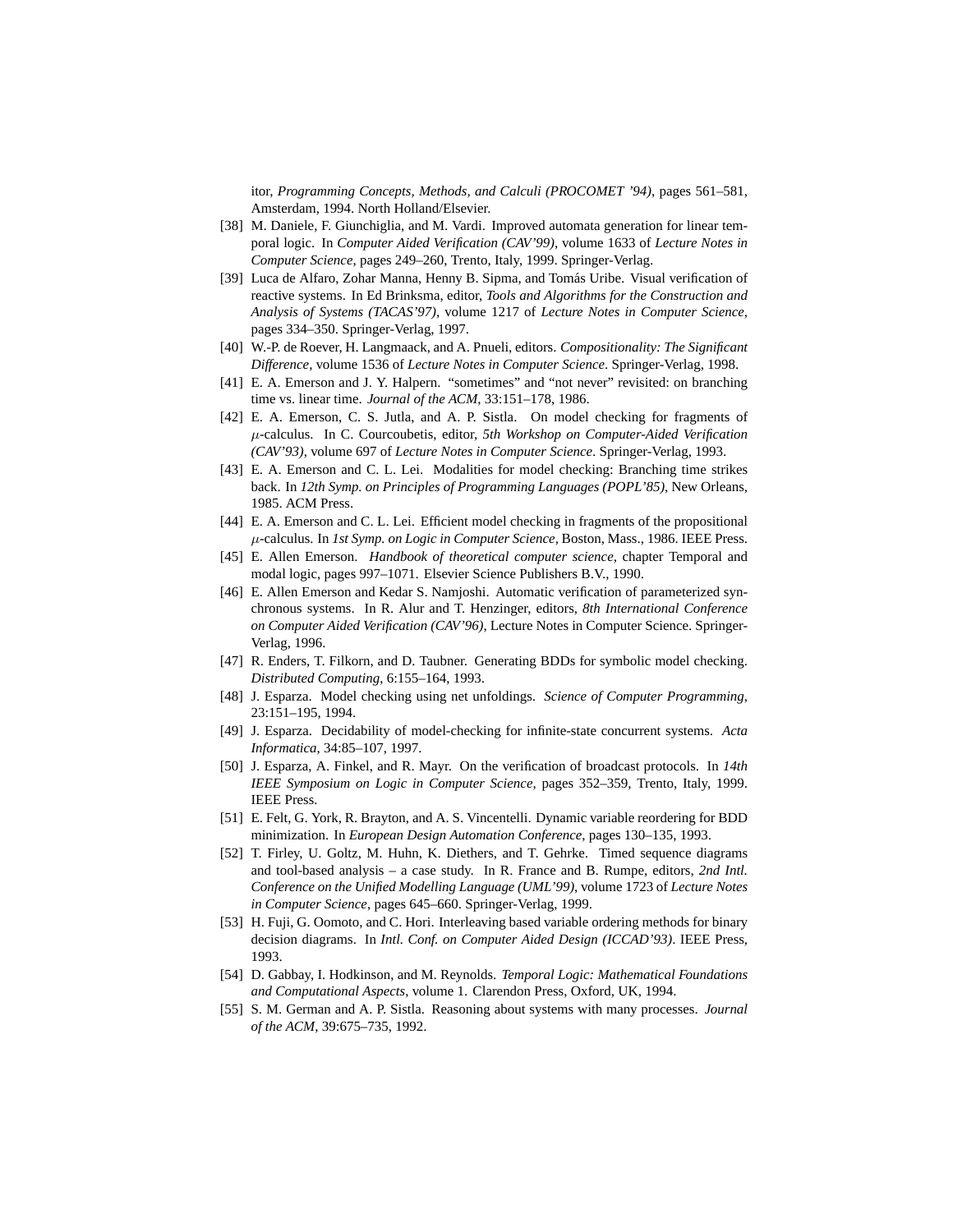- <span id="page-30-4"></span>[56] R. Gerth, D. Peled, M. Vardi, and P. Wolper. Simple on-the-fly automatic verification of linear temporal logic. In *Protocol Specification, Testing, and Verification*, pages 3–18, Warsaw, Poland, 1995. Chapman & Hall.
- <span id="page-30-7"></span>[57] P. Godefroid and D. E. Long. Symbolic protocol verification with queue BDDs. In *11th Ann. IEEE Symp. on Logic in Computer Science (LICS'96)*, New Brunswick, NJ, 1996. IEEE Press.
- <span id="page-30-8"></span>[58] P. Godefroid and P. Wolper. A partial approach to model checking. *Information and Computation*, 110(2):305–326, 1994.
- <span id="page-30-13"></span>[59] Orna Grumberg and David E. Long. Model checking and modular verification. *ACM Transactions on Programming Languages and Systems*, 16(3):843–871, May 1994.
- <span id="page-30-0"></span>[60] David Harel and Amir Pnueli. On the development of reactive systems. In K. R. Apt, editor, *Logics and Models of Concurrent Systems*, volume F13 of *NATO ASI Series*, pages 477–498. Springer-Verlag, 1985.
- <span id="page-30-19"></span>[61] T. A. Henzinger, P.-H. Ho, and H. Wong-Toi. HyTech: A model checker for hybrid systems. *Software Tools for Technology Transfer*, 1:110–122, 1997.
- <span id="page-30-16"></span>[62] T. A. Henzinger, Z. Manna, and A. Pnueli. Temporal proof methodologies for timed transition systems. *Information and Computation*, 112:273–337, 1994.
- <span id="page-30-17"></span>[63] Thomas A. Henzinger, Orna Kupferman, and Moshe Y. Vardi. A space-efficient on-the-fly algorithm for real-time model checking. In *7th International Conference on Concurrency Theory (CONCUR 1996)*, volume 1119 of *Lecture Notes in Computer Science*, pages 514–529. Springer-Verlag, 1996.
- <span id="page-30-18"></span>[64] Thomas A. Henzinger, Xavier Nicollin, Joseph Sifakis, and Sergio Yovin. Symbolic model checking for real-time systems. *Information and Computation*, 111:193–244, 1994.
- <span id="page-30-2"></span>[65] Gerard Holzmann. The Spin model checker. *IEEE Trans. on Software Engineering*, 23(5):279–295, may 1997.
- <span id="page-30-6"></span>[66] Gerard Holzmann. An analysis of bitstate hashing. *Formal Methods in System Design*, November 1998.
- <span id="page-30-9"></span>[67] Gerard Holzmann and Doron Peled. An improvement in formal verification. In *IFIP WG 6.1 Conference on Formal Description Techniques*, pages 197–214, Bern, Switzerland, 1994. Chapman & Hall.
- <span id="page-30-3"></span>[68] John E. Hopcroft and Jeffrey D. Ullman. *Introduction to automata theory, languages, and computation*. Addison-Wesley, Reading, Mass., 1979.
- <span id="page-30-1"></span>[69] Michael Huth and Mark D. Ryan. *Logic in Computer Science*. Cambridge University Press, Cambridge, U.K., 2000.
- <span id="page-30-11"></span>[70] C. N. Ip and D. Dill. Better verification through symmetry. In *11th Intl. Symp. on Computer Hardware Description Languages and their Applications*, pages 87–100. North Holland, 1993.
- <span id="page-30-12"></span>[71] C. N. Ip and D. Dill. Verifying systems with replicated components in Murphi. In *Intl. Conference on Computer-Aided Verification (CAV'96)*, Lecture Notes in Computer Science. Springer-Verlag, 1996.
- <span id="page-30-15"></span>[72] Bernhard Josko. Verifying the correctness of AADL modules using model checking. In J. W. de Bakker, W.-P. de Roever, and G. Rozenberg, editors, *Stepwise Refinement of Distributed Systems: Models, Formalisms, Correctness*, volume 430 of *Lecture Notes in Computer Science*, pages 386–400. Springer-Verlag, Berlin, 1989.
- <span id="page-30-14"></span>[73] Bernhard Josko. *Modular Specification and Verification of Reactive Systems*. PhD thesis, Univ. Oldenburg, Fachbereich Informatik, April 1993.
- <span id="page-30-5"></span>[74] H. W. Kamp. *Tense Logic and the Theory of Linear Order*. PhD thesis, Univ. of California at Los Angeles, 1968.
- <span id="page-30-10"></span>[75] Yonit Kesten and Amir Pnueli. Verifying liveness by augmented abstraction. In *Annual Conference of the European Association for Computer Science Logic (CSL'99)*, Lecture Notes in Computer Science, Madrid, 1999. Springer-Verlag.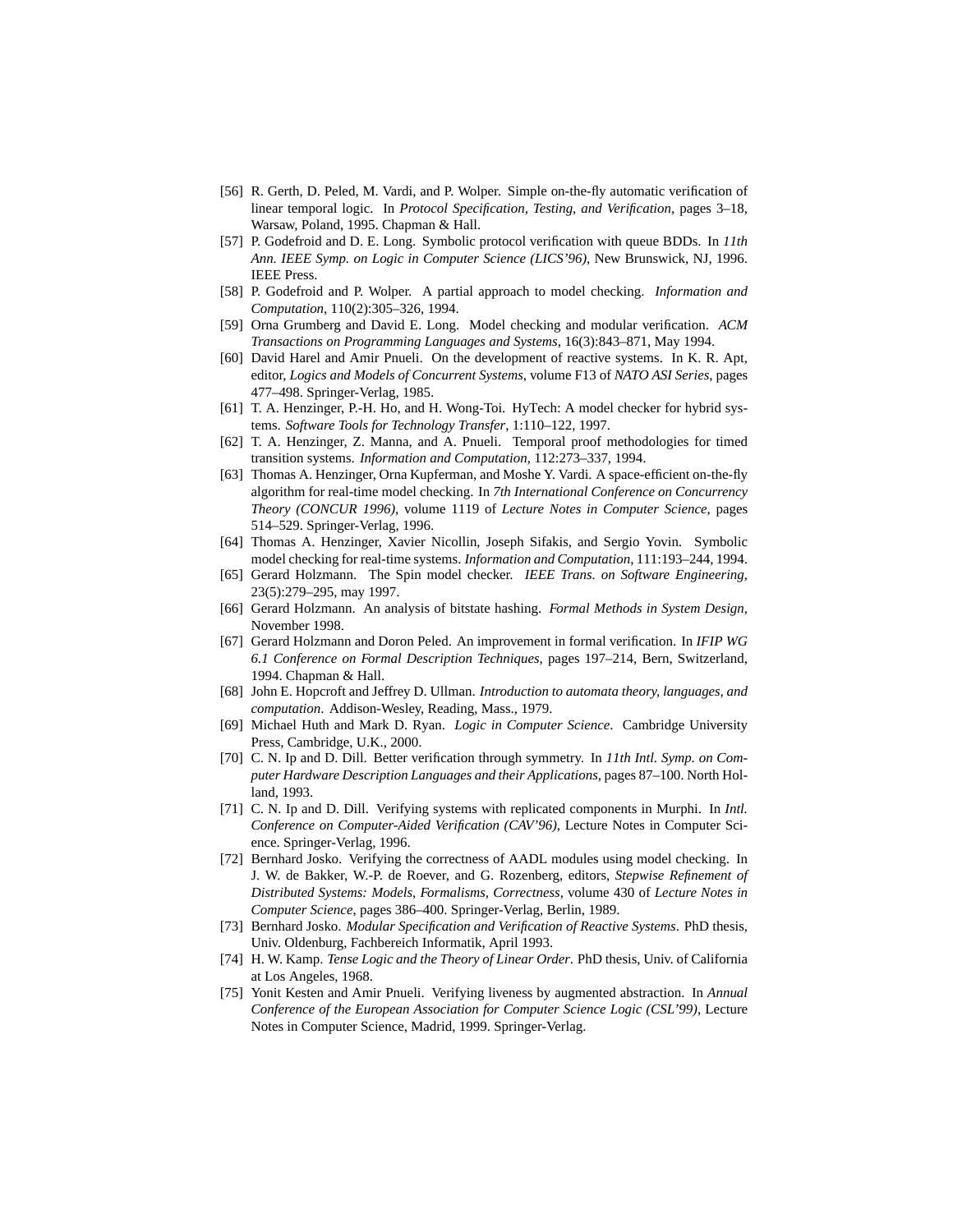- <span id="page-31-8"></span>[76] Nils Klarlund. Mona & Fido: The logic-automaton connection in practice. In *Computer Science Logic, CSL '97*, volume 1414 of *LNCS*, pages 311–326, Aarhus, Denmark, 1998.
- <span id="page-31-6"></span>[77] Dexter Kozen. Results on the propositional mu-calculus. *Theoretical Computer Science*, 27:333–354, 1983.
- <span id="page-31-2"></span>[78] Saul A. Kripke. Semantical considerations on modal logic. *Acta Philosophica Fennica*, 16:83–94, 1963.
- <span id="page-31-3"></span>[79] Fred Kröger. *Temporal Logic of Programs*, volume 8 of *EATCS Monographs on Theoretical Computer Science*. Springer-Verlag, Berlin, 1987.
- <span id="page-31-9"></span>[80] O. Kupferman, M. Vardi, and P. Wolper. An automata-theoretic approach to branchingtime model checking. In *6th Intl. Conf. on Computer-Aided Verification (CAV'94)*, Lecture Notes in Computer Science. Springer-Verlag, 1994. Full version (1999) available at http://www.cs.rice.edu/˜vardi/papers/.
- <span id="page-31-12"></span>[81] O. Kupferman and M. Y. Vardi. Verification of fair transition systems. In R. Alur and T. Henzinger, editors, *8th Workshop on Computer-Aided Verification (CAV'96)*, volume 1102 of *Lecture Notes in Computer Science*, pages 372–382. Springer-Verlag, 1996.
- <span id="page-31-10"></span>[82] Orna Kupferman and Moshe Y. Vardi. Weak alternating automata are not so weak. In *5th Israeli Symposium on Theory of Computing and Systems*, pages 147–158. IEEE Press, 1997.
- <span id="page-31-17"></span>[83] R. P. Kurshan and K. L. McMillan. A structural induction theorem for processes. In *8th Ann. ACM Symp. on Principles of Distributed Computing*. ACM Press, 1989.
- <span id="page-31-5"></span>[84] Leslie Lamport. 'sometime' is sometimes 'not never'. In *Proc. 7th Ann. Symp. on Princ. of Prog. Lang. (POPL'80)*, pages 174–185. ACM SIGACT-SIGPLAN, January 1980.
- <span id="page-31-11"></span>[85] M. Lange, M. Leucker, T. Noll, and S. Tobies. Truth – a verification platform for concurrent systems. In *Tool Support for System Specification, Development, and Verification*, Advances in Computing Science. Springer-Verlag Wien New York, 1999.
- <span id="page-31-18"></span>[86] K. Larsen, P. Petterson, and W. Yi. Uppaal in a nutshell. *Software Tools for Technology Transfer*, 1, 1997.
- <span id="page-31-7"></span>[87] Orna Lichtenstein, Amir Pnueli, and Lenore Zuck. The glory of the past. In Rohit Parikh, editor, *Logics of Programs*, volume 193 of *Lecture Notes in Computer Science*, pages 196–218, Berlin, June 1985. Springer-Verlag.
- <span id="page-31-13"></span>[88] J. Lilius and I. P. Paltor. Formalising UML state machines for model checking. In R. France and B. Rumpe, editors, *UML'99 – Beyond the Standard*, volume 1723 of *Lecture Notes in Computer Science*. Springer-Verlag, 1999.
- <span id="page-31-14"></span>[89] Claire Loiseaux, Susanne Graf, Joseph Sifakis, Ahmed Bouajjani, and Saddek Bensalem. Property preserving abstractions for the verification of concurrent systems. *Formal Methods in System Design*, 6:11–44, 1995. A preliminary version appeared as Spectre technical report RTC40, Grenoble, France, 1993.
- <span id="page-31-15"></span>[90] D. E. Long. *Model checking, Abstraction and Compositional Verification*. PhD thesis, CMU School of Computer Science, 1993. CMU-CS-93-178.
- <span id="page-31-1"></span>[91] Gavin Lowe. Breaking and fixing the Needham-Schroeder public key protocol using FDR. In *Tools and Algorithms for the Construction and Analysis of Systems (TACAS'96)*, volume 1055 of *Lecture Notes in Computer Science*, pages 147–166. Springer-Verlag, 1996.
- <span id="page-31-16"></span>[92] Z. Manna, A. Browne, H.B. Sipma, and T.E. Uribe. Visual abstractions for temporal verification. In A. Haeberer, editor, *AMAST'98*, volume 1548 of *Lecture Notes in Computer Science*, pages 28–41. Springer-Verlag, 1998.
- <span id="page-31-4"></span>[93] Zohar Manna and Amir Pnueli. A hierarchy of temporal properties. In *9th. ACM Symposium on Principles of Distributed Computing*, pages 377–408. ACM, 1990.
- <span id="page-31-0"></span>[94] Zohar Manna and Amir Pnueli. *The temporal logic of reactive and concurrent systems— Specification*. Springer-Verlag, New York, 1992.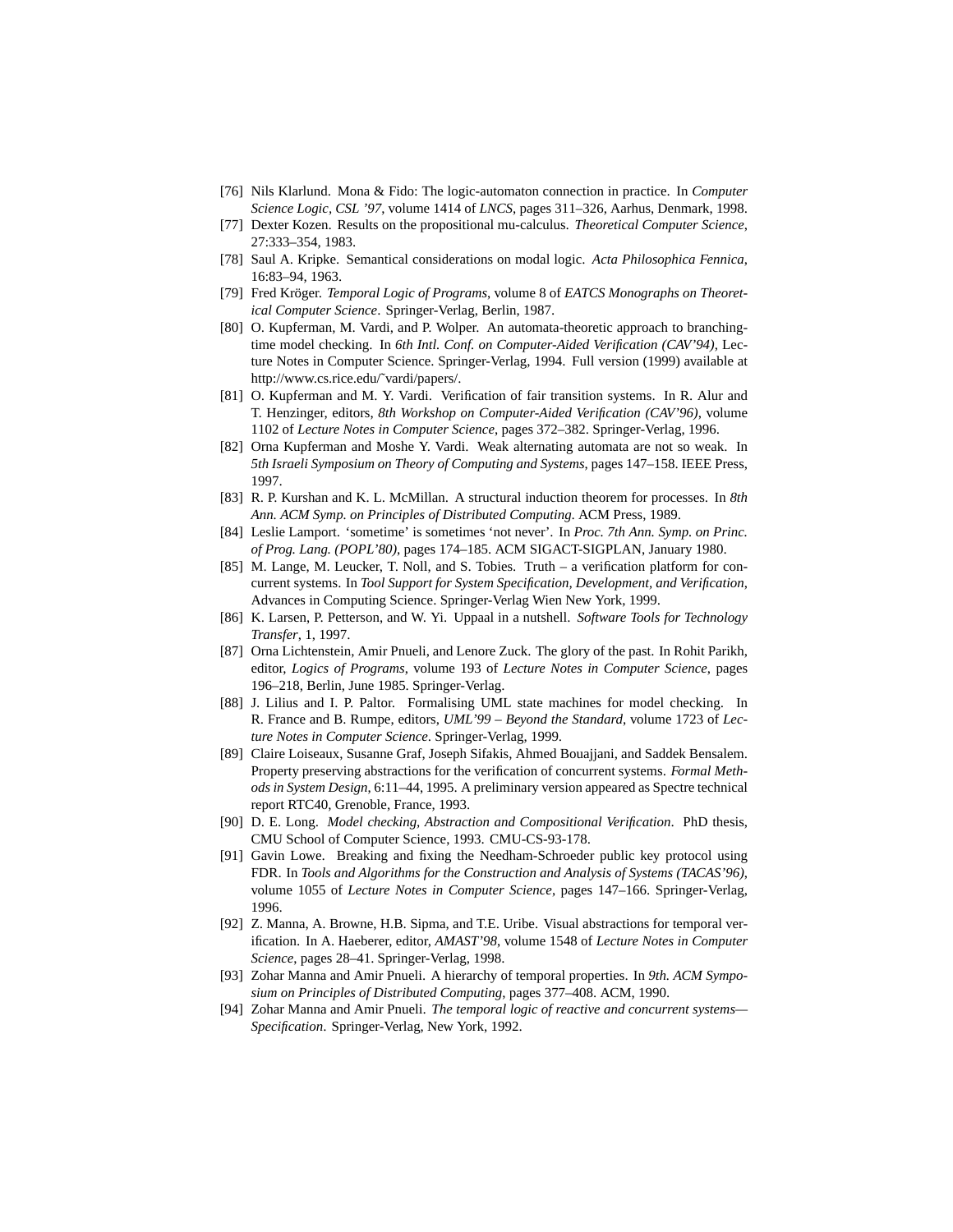- <span id="page-32-3"></span>[95] Zohar Manna and Amir Pnueli. *The temporal logic of reactive and concurrent systems— Safety properties*. Springer-Verlag, New York, 1995.
- <span id="page-32-20"></span>[96] Kenneth L. McMillan. A compositional rule for hardware design refinement. In O. Grumberg, editor, *9th International Conference on Computer Aided Verification (CAV'97)*, volume 1254 of *Lecture Notes in Computer Science*, pages 24–35, Haifa, Israel, 1997. Springer-Verlag.
- <span id="page-32-0"></span>[97] K.L. McMillan. *Symbolic Model Checking*. Kluwer Academic Publishers, 1993.
- <span id="page-32-9"></span>[98] R. McNaughton and S. Papert. *Counter-Free Automata*. MIT Press, Cambridge, Mass., 1971.
- <span id="page-32-16"></span>[99] Stephan Merz. Rules for abstraction. In R. K. Shyamasundar and K. Ueda, editors, *Advances in Computing Science—ASIAN'97*, volume 1345 of *Lecture Notes in Computer Science*, pages 32–45, Kathmandu, Nepal, December 1997. Springer-Verlag.
- <span id="page-32-18"></span>[100] Faron Moller. Infinite results. In U. Montanari and V. Sassone, editors, *7th International Conference on Concurrency Theory (CONCUR'96)*, volume 1119 of *Lecture Notes in Computer Science*, pages 195–216, Pisa, Italy, 1996. Springer-Verlag.
- <span id="page-32-4"></span>[101] D. E. Muller. Infinite sequences and finite machines. In *Switching Circuit Theory and Logical Design: Fourth Annual Symposium*, pages 3–16, New York, 1963. IEEE Press.
- <span id="page-32-7"></span>[102] D. E. Muller, A. Saoudi, and P. E. Schupp. Alternating automata, the weak monadic theory of the tree and its complexity. In *13th ICALP*, volume 226 of *Lecture Notes in Computer Science*, pages 275–283. Springer-Verlag, 1986.
- <span id="page-32-10"></span>[103] D.E. Muller, A. Saoudi, and P.E. Schupp. Weak alternating automata give a simple explanation of why most temporal and dynamic logics are decidable in exponential time. In *3rd IEEE Symposium on Logic in Computer Science*, pages 422–427. IEEE Press, 1988.
- <span id="page-32-1"></span>[104] Roger Needham and Michael Schroeder. Using encryption for authentication in large networks of computers. *Communications of the ACM*, 21(12):993–999, 1978.
- <span id="page-32-11"></span>[105] D. M. Park. Finiteness is mu-ineffable. Theory of Computation Report 3, University of Warwick, 1974.
- <span id="page-32-2"></span>[106] Lawrence C. Paulson. Proving security protocols correct. In *14th IEEE Symposium on Logic in Computer Science*, pages 370–383, Trento, Italy, 1999. IEEE Press.
- <span id="page-32-15"></span>[107] D. Peled. Combining partial order reductions with on-the-fly model-checking. *Formal Methods in System Design*, 8(1):39–64, 1996.
- <span id="page-32-14"></span>[108] W. Penczek, R. Gerth, and R. Kuiper. Partial order reductions preserving simulations. Submitted for publication, 1999.
- <span id="page-32-19"></span>[109] Amir Pnueli. In transition from global to modular temporal reasoning about programs. In K. R. Apt, editor, *Logics and Models of Concurrent Systems*, volume F 13 of *ASI*, pages 123–144. Springer-Verlag, Berlin, 1985.
- <span id="page-32-5"></span>[110] M. O. Rabin. Decidability of second-order theories and automata on infinite trees. *Transactions of the American Mathematical Society*, 141:1–35, 1969.
- <span id="page-32-6"></span>[111] Shmuel Safra. On the complexity of ω-automata. In *29th IEEE Symposium on Foundations of Computer Science*, pages 319–327. IEEE Press, 1988.
- <span id="page-32-12"></span>[112] Klaus Schneider. Yet another look at LTL model checking. In *IFIP Advanced Research Working Conference on Correct Hardware Design and Verification Methods (CHARME'99)*, Lecture Notes in Computer Science, Bad Herrenalb, Germany, 1999.
- <span id="page-32-17"></span>[113] H.B. Sipma, T.E. Uribe, and Z. Manna. Deductive model checking. In *8th International Conference on Computer-Aided Verification*, volume 1102 of *Lecture Notes in Computer Science*, pages 208–219, New Brunswick, N.J., 1996. Springer-Verlag.
- <span id="page-32-8"></span>[114] A.P. Sistla and E.M. Clarke. The complexity of propositional linear temporal logic. *Journal of the ACM*, 32:733–749, 1985.
- <span id="page-32-13"></span>[115] G. Stålmarck. A system for determining propositional logic theorems by applying values and rules to triplets that are generated from a formula. Swedish Patent No. 467076 (1992), US Patent No. 5 276 897 (1994), European Patent No. 0404 454 (1995).